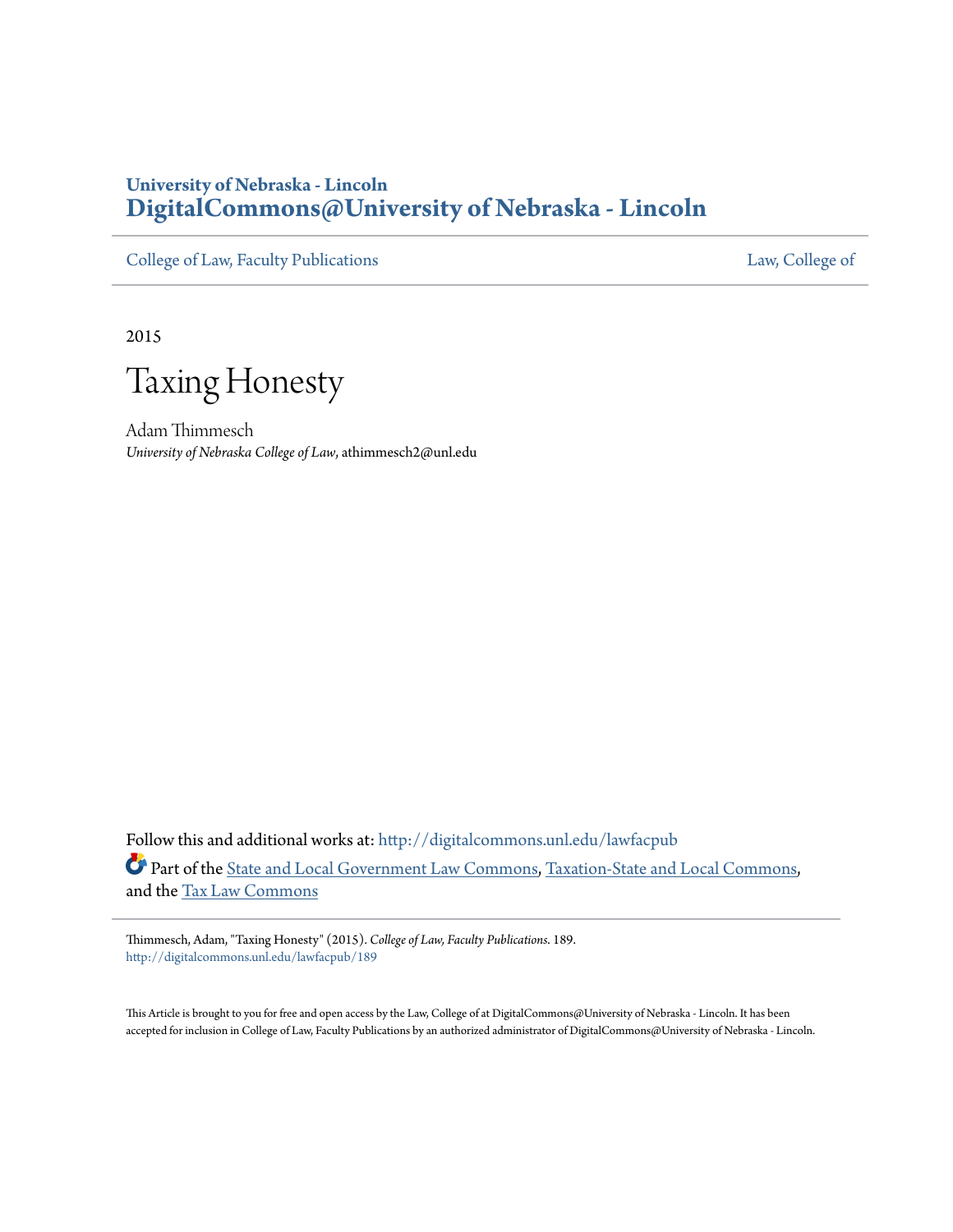# **TAXING HONESTY**

*Adam B. Thimmesch*\*

| I.   |                       |                                                                  |  |
|------|-----------------------|------------------------------------------------------------------|--|
| H.   |                       |                                                                  |  |
|      | $\mathcal{A}_{\cdot}$ |                                                                  |  |
|      | $\boldsymbol{B}$ .    |                                                                  |  |
|      | $\mathcal{C}$         | Existing Efforts to Close the Use-Tax Gap at the State Level 157 |  |
| III. |                       |                                                                  |  |
|      | $\mathcal{A}$ .       |                                                                  |  |
|      | $\overline{B}$ .      | The Economic Imperative for a Consumer-Centric Approach  162     |  |
|      | $\overline{C}$        | The Moral Case for a Consumer-Centric Approach  167              |  |
|      |                       | $1_{-}$                                                          |  |
|      |                       | The Moral Implications of the Difficulty of Use-Tax<br>2.        |  |
|      |                       |                                                                  |  |
|      | D.                    | The Psychological Case for a Consumer-Centric Approach 176       |  |
|      | E.                    | Other Benefits from Adopting a Consumer-Centric Approach180      |  |
| IV.  |                       |                                                                  |  |
|      | A.                    |                                                                  |  |
|      | $\boldsymbol{B}$ .    |                                                                  |  |
|      | $\overline{C}$        |                                                                  |  |
| V.   |                       |                                                                  |  |
|      | A.                    |                                                                  |  |
|      | $\boldsymbol{B}$ .    |                                                                  |  |
|      |                       |                                                                  |  |
|      |                       |                                                                  |  |
|      |                       | 3.                                                               |  |
|      |                       | 4.                                                               |  |
|      | C.                    |                                                                  |  |
| VI.  |                       |                                                                  |  |
|      |                       |                                                                  |  |

<sup>\*</sup> Assistant Professor of Law, University of Nebraska College of Law. Special thanks go to Richard Moberly, Eric Berger, and the participants at workshops and panels at the 2014 Southeastern Association of Law Schools Annual Meeting, the 2014 Central States Law Schools Association Scholarship Conference, and the 2014 University of Oklahoma Junior Scholars Conference for their comments on prior drafts.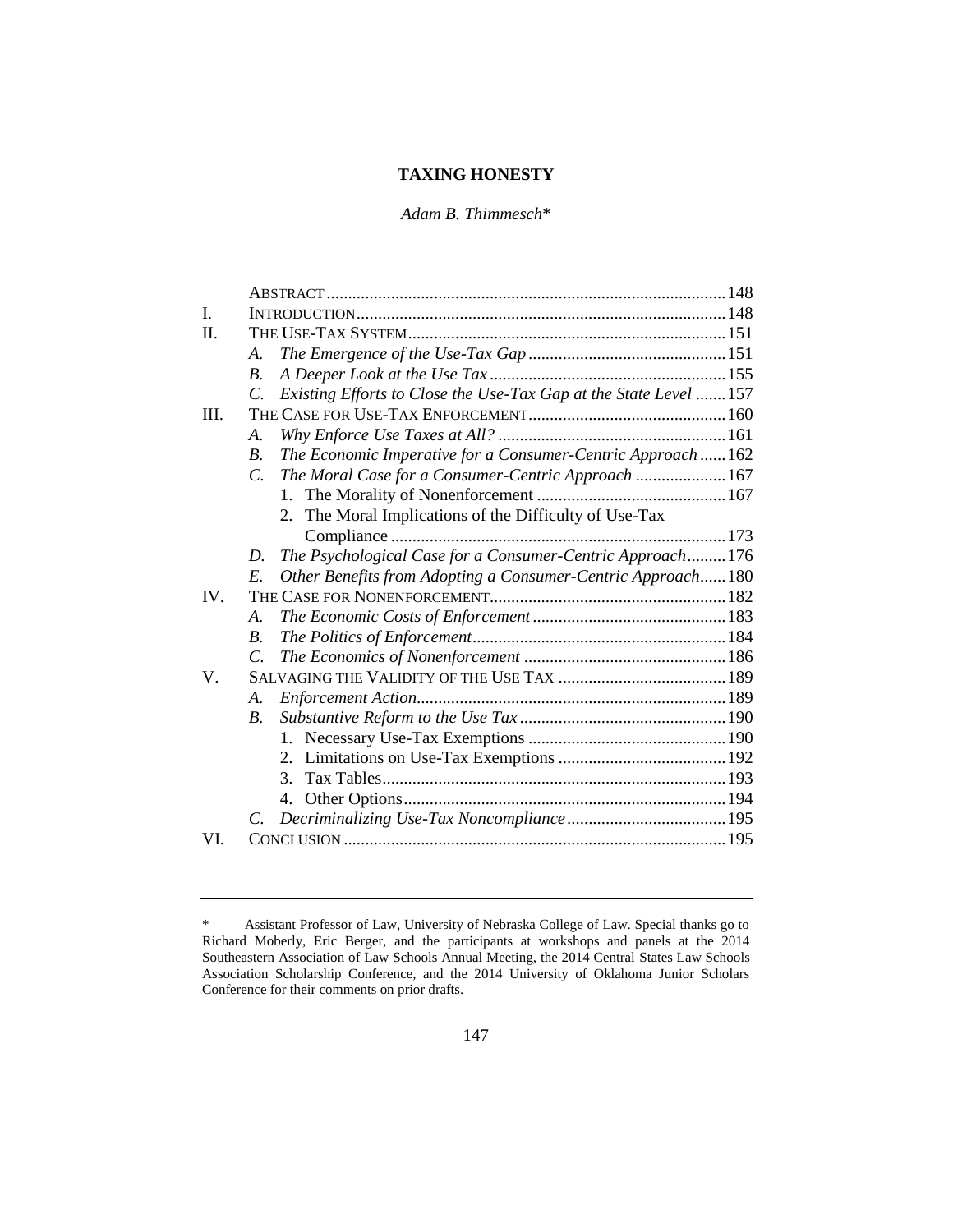#### ABSTRACT

It is commonly accepted that state use taxes, most notably those that are due on Internet purchases, are largely unenforceable against individual consumers. Consistent with that view, states have focused their enforcement efforts on forcing retailers to collect those taxes at the point of sale, and taxpayers have maintained nearly complete indifference toward remitting the tax of their own accord. This combination of factors has transformed the state use tax into a de facto tax on honesty—a tax with which only our most principled, risk-averse, or perhaps foolish even attempt to comply. The current structure of these taxes is further troubling because compliance is a practical impossibility. Unfortunately, however, academic attention to the state use tax has focused almost exclusively on whether and under what conditions states should be allowed to compel vendors to collect that tax. This Article takes a different approach and evaluates the current structure and enforcement of state use taxes from economic, moral, and psychological perspectives. That analysis establishes that states' current vendor-centric approaches are problematic and that states must instead adopt consumer-centric approaches that focus on the design of the tax and on its enforcement against individual taxpayers. The Article concludes by addressing potential arguments against that approach and by outlining the precise changes that are required to salvage the validity of the use tax.

# *"Don't tax you, Don't tax me, Tax that fellow behind the tree*.*"* 1

# I. INTRODUCTION

Senator Long's quip reflects an attitude that seems all too common in the United States. Many appear comfortable with the notion that government should not tax them or their current confidant, but that it should tax someone else, perhaps anyone else. Shifting the tax burden onto "them" often seems to be the right, or politically expedient, course of action. What happens, though, when "they" are our most honest citizens? Like George Washington in the fable of the cherry tree, these people simply cannot tell a lie.

An explicit tax on honesty, on our "Washingtons," would be clearly problematic, but many taxes currently operate in that manner. The demands of those taxes coupled with limited tax-enforcement budgets mean that many tax laws are not only unenforced, but may also be nearly unenforceable. The result is that only the honest comply. One particular tax of this kind has recently been the subject of intense debate, including before Congress and the U.S. Supreme

<sup>1</sup> William B. Mead, *Congress Tackles the Income Tax*, MONEY, July 1973, at 55 (quoting Senator Russell B. Long).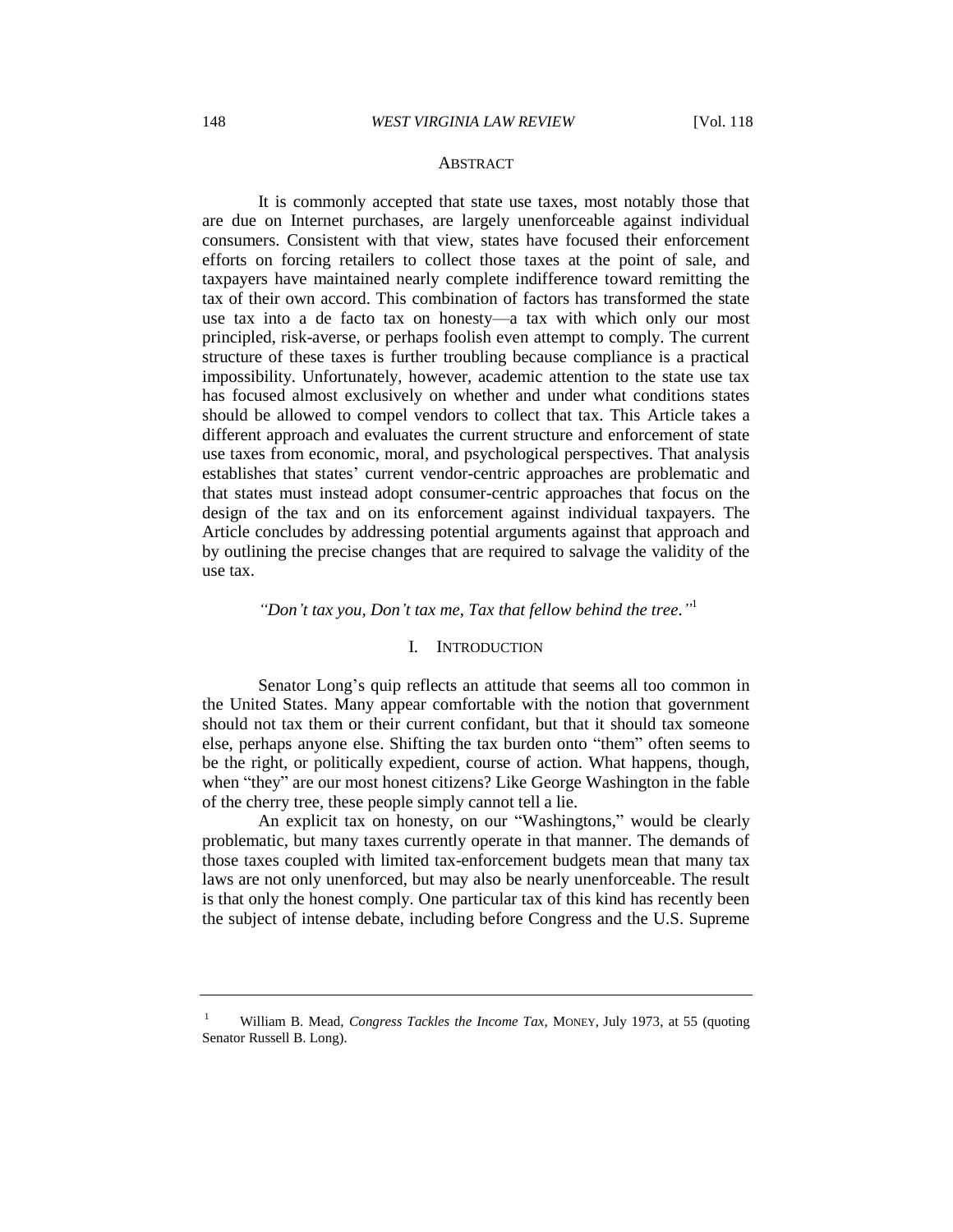Court—the state use tax.<sup>2</sup> That tax is a relatively unknown or misunderstood tax that applies when a consumer makes a purchase of a taxable good or service, but does not pay the vendor an amount of tax that is equivalent to her local sales tax.<sup>3</sup> A common situation where that occurs is when a consumer makes a purchase over the Internet from a vendor that does not collect sales tax. Consumers are technically required to self-remit use tax in that situation, but few actually do.<sup>4</sup> Only our most honest, or perhaps foolish, comply.<sup>5</sup>

Use tax non-compliance has a significant economic consequence, with some estimating states' aggregate revenue losses to be over \$20 billion each year.<sup>6</sup> To put this in perspective, that loss is roughly equivalent to the estimates

<sup>2</sup> *See* Marketplace Fairness Act of 2015, S. 698, 114th Cong. (2015); Marketplace Fairness Act of 2013, S. 743, 113th Cong. (2013); Transcript of Oral Argument, Direct Mktg. Ass'n v. Brohl, 135 S. Ct. 1124 (2015) (No. 13-1032), http://www.supremecourt.gov/oral\_arguments/ argument\_transcripts/13-1032\_3d94.pdf.

 $3$  This formulation is for when use tax is due (i.e., when there is a purchase "for use in the state" is imprecise, but serves to illustrate when use taxes may apply). *See infra* Part II.B (discussing the different state use-tax formulations).

<sup>4</sup> *See* Scott W. Gaylord & Andrew J. Haile, *Constitutional Threats in the E-Commerce Jungle: First Amendment and Dormant Commerce Clause Limits on Amazon Laws and Use Tax Reporting Statutes*, 89 N.C. L. REV. 2011, 2025 (2011) (noting that "use tax compliance has been extremely low historically"); Nina Manzi, *Use Tax Collection on Income Tax Returns in Other States*, HOUSE RES. DEP'T 10 (April 2015), http://www.house.leg.state.mn.us/hrd/pubs/usetax.pdf (noting that the percentage of taxpayers who report use tax in states where that tax can be reported on income-tax returns is approximately 1.9%).

<sup>5</sup> Construing the use tax as a tax on honesty may seem a bit dramatic, but it is not a new characterization. *See* Walter Hellerstein & Jon Sedon, *State Taxation of Cloud Computing: A Framework for Analysis*, 117 J. TAX'N 11, 23 (2012) (referring to the use tax as a tax on honesty). Thanks to Eric Johnson for bringing this particular characterization to my attention.

<sup>6</sup> *See* DONALD BRUCE ET AL., STATE AND LOCAL GOVERNMENT SALES TAX REVENUE LOSSES FROM ELECTRONIC COMMERCE (2009), http://cber.utk.edu/ecomm/ecom0409.pdf. This number is not without debate. *See, e.g.*, Noah Aldonas, *DOR Disputes E-Commerce Sales Tax Loss Estimates*, 65 ST. TAX NOTES 576 (2012) [hereinafter Aldonas] (noting statements by Nebraska's then Tax Commissioner that the Bruce and Fox estimates of lost use-tax revenue from ecommerce sales was significantly overstated); Joseph Henchman, *Internet Sales Tax Collections Falling Far Short of Experts' Estimates*, TAX FOUND. (Mar. 18, 2013), http://taxfoundation.org/ blog/internet-sales-tax-collections-falling-far-short-experts-estimates (noting that the \$11 billion estimate related to e-commerce is "far off" and "probably overstated by four- or five-fold"); Laura Mahoney et al., *States See Little Revenue from Online Sales Tax Laws, Keep Pressure on Congress*, BLOOMBERG BNA (Jan. 8, 2014), http://www.bna.com/states-little-revenuen17179881226/ (noting that other studies have estimated the annual losses at \$3.9 billion and \$3.55 billion per year). These critiques often rely on recent experiences in states where vendors have started to collect use taxes shows that scholars' estimates are overstated. It is thus fair to question the exact magnitude of the uncollected use tax, but it is too early to tell whether current estimates are incorrect. It may be that revenue collections are less than expected because vendorcentric approaches fail to take into account consumers' behavioral responses to those taxes. *See infra* Part III.B (discussing the reasons why vendor-centric approaches will fail to completely close the use-tax gap); *see also* Billy Hamilton, *Fox and Friends: The Rest of the Story on E-Commerce Tax Loss Estimates*, 68 ST. TAX NOTES 535 (2013) (discussing the reasons that state collections may not match estimates).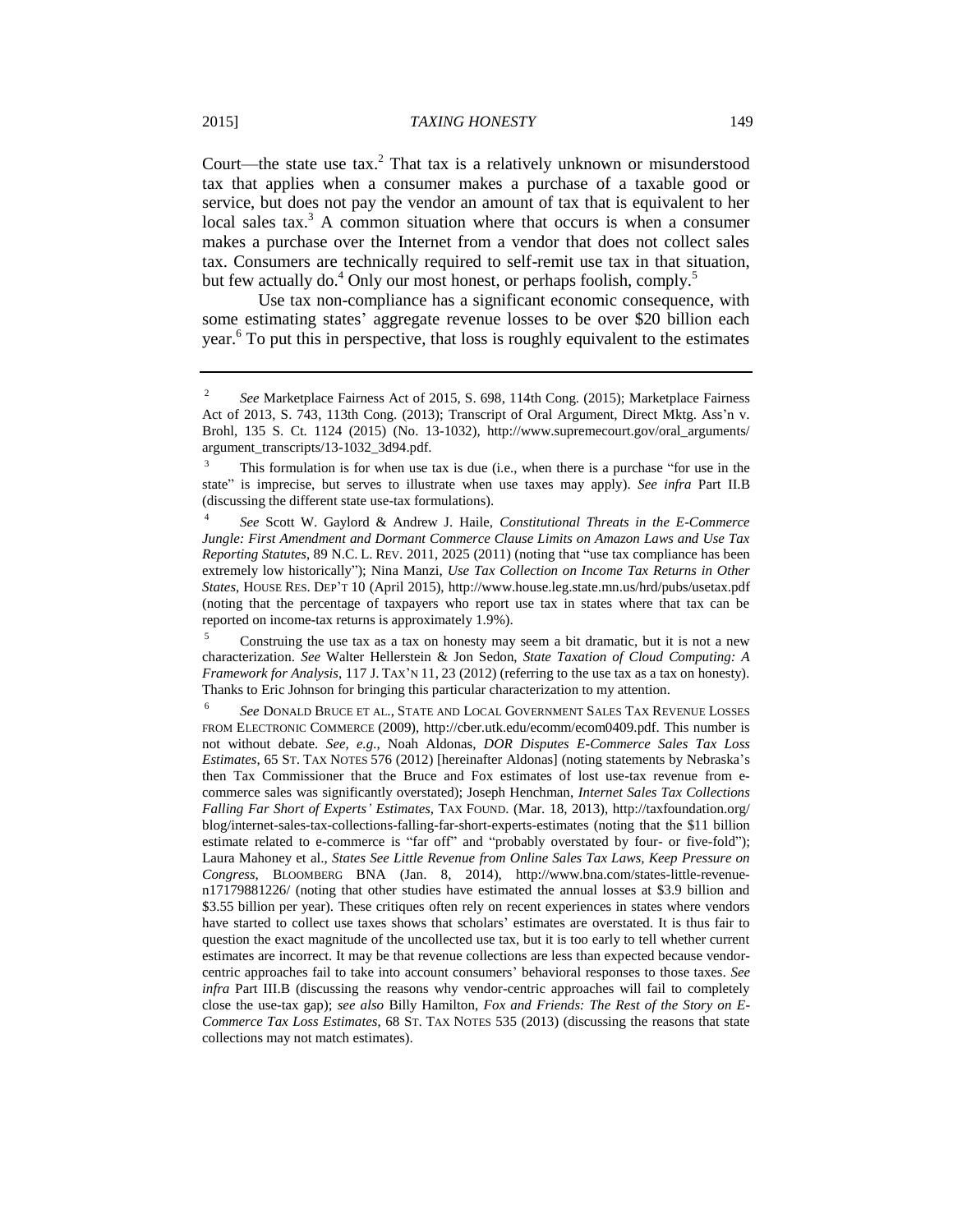of the *ten-year* federal revenue losses from corporate inversions—an issue that has received significant attention in the last year.<sup>7</sup> Given their losses, states have been keenly interested in taking action to ensure that use taxes are paid. Remarkably, however, they have directed little of their energy towards collecting that tax from the individual consumers who owe it. States have instead focused their energy on getting retailers to collect the required use taxes at the point of sale.<sup>8</sup> One vehicle for those efforts has been federal legislation like the Marketplace Fairness Act, which would grant states the authority to reach across state lines and require remote vendors (typically Internet vendors) to collect and remit their taxes. That legislation would represent an expansion of state authority and is garnering more support from politicians on both sides of the aisle.

States' focus on vendors is sensible from an economic standpoint. Individual consumers' liabilities are generally very small. For example, a consumer in a state with an 8% sales-tax rate who makes \$2000 of Internet purchases would owe a maximum of  $$160$  of use tax.<sup>9</sup> That amount, while something, is not enough to support enforcement action, especially given the fact-intensive nature of the liability and the potential difficulty of sifting through a year's worth of credit card and bank statements to establish that liability. Not surprisingly, then, use-tax enforcement and voluntary compliance are virtually non-existent. Only our Washingtons pay the tax.

Most analyses of the state use tax accept this situation and evaluate only whether and under what conditions vendors should be required to assist states in their collection efforts. This Article is the first to challenge that "vendor-centric" approach and the general apathy regarding consumer compliance. Use-tax nonenforcement at the consumer level creates significant problems that states' current approaches will not alleviate.<sup>10</sup> This Article identifies and addresses those issues by undertaking a comprehensive review of the state use tax, specifically addressing the economic, moral, and

<sup>7</sup> *See* DONALD J. MARPLES & JANE G. GRAVELLE, CONG. RESEARCH SERV., R43568, CORPORATE EXPATRIATION, INVERSIONS, AND MERGERS: TAX ISSUES 12 (2014), http://digital.library.unt.edu/ark:/67531/metadc462056/. *See generally id.* (for a robust discussion of corporate inversions).

This may lead some observers to believe that the sales tax is a tax on retailers. Although this might be the case with regard to the legal incidence of the tax in some states, all state sales taxes are designed to be borne by consumers. *See* JEROME R. HELLERSTEIN & WALTER HELLERSTEIN, STATE TAXATION ¶ 12.01 (3d ed. 2000) (introducing the different types of taxes commonly classified as "sales taxes").

<sup>&</sup>lt;sup>9</sup> This presumes that all of the taxpayer's purchases are subject to the state sales tax and that the merchants collected none of the tax at the point of sale. As these assumptions relax, the consumer's tax liability would only be reduced.

<sup>10</sup> States, of course, do enforce use taxes in particular situations. *See infra* Part II.C. References to use-tax nonenforcement herein refer to the lack of meaningful efforts towards usetax enforcement at the consumer level, in the aggregate. It does not mean that states do not enforce use taxes in any way.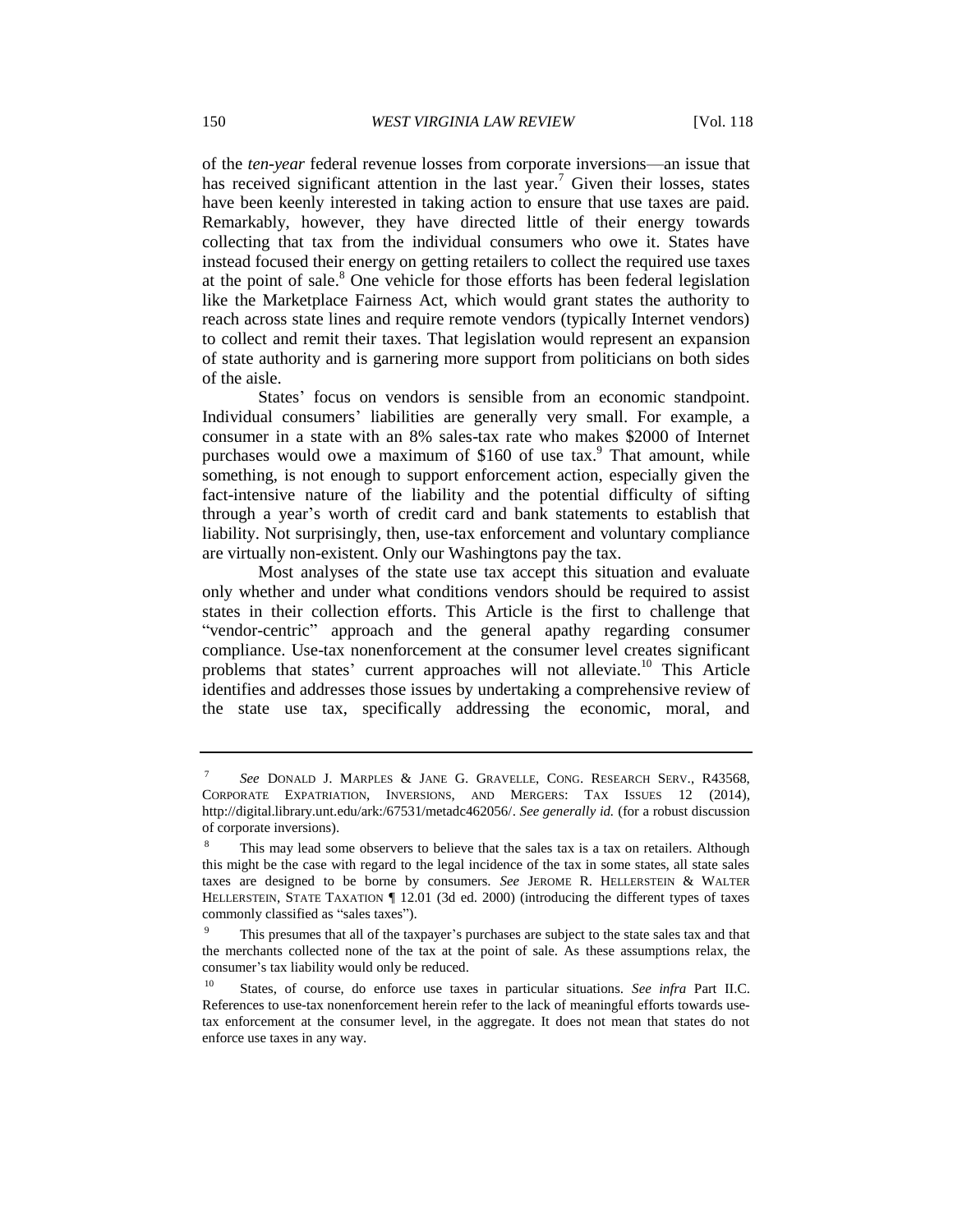psychological impacts of the current structure and nonenforcement of that tax. That analysis shows that states' current use-tax structures and vendor-centric approaches will fail to close the current use-tax "gap,"<sup>11</sup> infringe upon basic principles of morality and the Rule of Law, and ignore the negative psychological effects of an unenforced tax. The Article thus establishes that states must adopt a "consumer-centric model" of use-tax compliance that focuses on *consumer* compliance. That approach is admittedly at odds with those being considered today, but must be taken to salvage the validity of the use tax.

The Article proceeds as follows. Part II introduces the current use-tax landscape and the basic structure of those taxes across the country. Part III then evaluates the current economic, moral, and psychological shortcomings of states' vendor-centric approaches. It thus builds the case for the consumercentric model noted above. Part IV introduces and evaluates several potential arguments against this approach. Part V then proposes the actions that are necessary to salvage the validity of the state use tax and to mitigate its impact on the public's perception of the legitimacy of state revenue authorities—and perhaps government more broadly. The impacts of that discussion thus go far beyond the issue of use taxes. To the extent that state revenue authorities act in ways that are perceived to be immoral or illegitimate, respect and trust in government will wane. The situation presented by the current nonenforcement of use taxes thus has much broader implications than whether we can shop online without paying tax. Part VI concludes.

# II. THE USE-TAX SYSTEM

# *A. The Emergence of the Use-Tax Gap*

States have imposed sales taxes since the  $1930s$ <sup>12</sup>. Those taxes are imposed on consumers who purchase taxable property or services<sup>13</sup> and are generally collected by merchants at the point of sale. Using merchants to collect the tax, however, means that purchasers can avoid sales tax by purchasing goods from a merchant that does not collect that tax—perhaps a

<sup>11</sup> The term "tax gap" is used widely, but has many different technical definitions. For purposes of this Article, it is sufficient to note that the tax gap generally is the difference between the amount of tax owed under the substantive law and the amount that is voluntarily paid by taxpayers. We can further refine this to mean only the amounts paid timely or we can include amounts paid after the taxing authorities pursue enforcement action. *See, e.g.*, Nina E. Olson, *Minding the Gap: A Ten-Step Program for Better Tax Compliance*, 20 STAN. L. & POL'Y REV. 7, 8 n.3 (2009) (providing definitions for the "gross tax gap" and the "net tax gap"). Because state taxing authorities generally do not pursue enforcement action with respect to use taxes, the difference between the gross and net use-tax gaps is not significant for purposes of this Article.

<sup>12</sup> *See* HELLERSTEIN & HELLERSTEIN, *supra* note 8, ¶ 12.02.

<sup>&</sup>lt;sup>13</sup> Sales and use taxes apply to both goods and certain services. For purposes of simplicity, however, the remainder of this Article will refer only to transactions involving goods.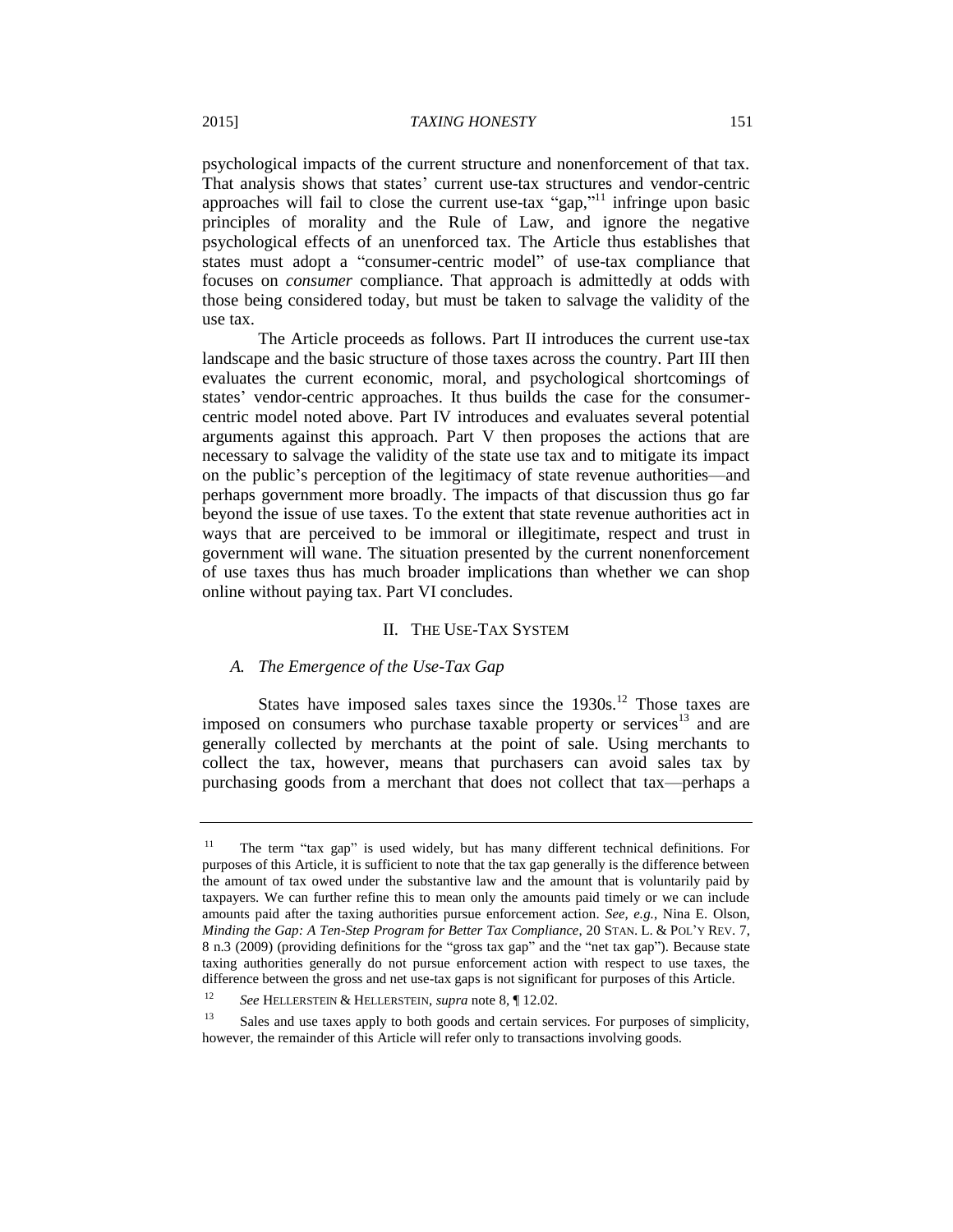vendor in a neighboring state. Every state with a sales tax consequently also has a compensating use tax that is owed when a purchaser *uses* property in the state but did not pay sales tax at the point of sale.<sup>14</sup> Consumers are obligated to voluntarily remit the required use tax directly to the state.

Of course, states have always understood that relying on consumers to voluntarily remit use taxes would be less effective than simply requiring out-ofstate vendors to collect that tax on their behalf, and states thus experimented with statutes requiring remote vendors to do just that. Those vendors were understandably resistant to those obligations and challenged them as violating the U.S. Constitution. The Supreme Court ultimately responded in favor of remote vendors by determining that states could only exercise their taxing power over vendors that had a physical presence within their boundaries.<sup>15</sup> The Court thus prohibited states from reaching vendors who did business with their residents only from afar.

The Court last directly addressed this issue in 1992 in *Quill Corp. v.*  North Dakota.<sup>16</sup> In that case, the Court granted certiorari to review a decision by the North Dakota Supreme Court in which that state court held that vendors who merely economically exploited the state's market could be fairly called upon to collect and remit its tax.<sup>17</sup> The lower court reasoned that the physicalpresence rule had become an anachronism because of the changing nature of the interstate marketplace and the technological advances of the day.<sup>18</sup> The Supreme Court disagreed and upheld the physical-presence rule as a Dormant Commerce Clause limitation on state taxing power, specifically noting that Congress was better equipped to deal with the issue.<sup>19</sup>

Regardless of whether the Court's reasoning was sound in 1992 or still holds true today,<sup>20</sup> it is clear that the physical-presence rule has taken more

<sup>14</sup> The use tax also applies in other situations, which are described more fully below. *See infra* Part II.B (providing an in-depth look at additional situations in which the use tax applies).

Nat'l Bellas Hess, Inc. v. Dep't of Revenue, 386 U.S. 753, 758 (1967) ("But the Court has never held that a State may impose the duty of use-tax collection and payment upon a seller whose only connection with customers in the State is by common carrier or the United States mail.").

<sup>&</sup>lt;sup>16</sup> 504 U.S. 298 (1992). Justice Kennedy recently addressed the physical-presence rule in his concurring opinion in a case addressing a state use-tax reporting statute. Direct Mktg. Ass'n v. Brohl, 135 S. Ct. 1124 (2015). In his opinion, Justice Kennedy called that rule "a serious, continuing injustice" that was "now inflicting extreme harm and unfairness on the States." *Id.* at 1134 (Kennedy, J., concurring). He invited a case to review the validity of that rule, but his comments were simply *obiter dictum*. *Id.* at 1135. The Court has thus not taken an official position on the physical-presence rule since *Quill* in 1992.

<sup>17</sup> *Quill Corp.*, 504 U.S. at 298.

<sup>18</sup> *Id.* at 303–04.

<sup>19</sup> *Id.* at 318.

<sup>&</sup>lt;sup>20</sup> Academic critique of the physical-presence rule as a normative matter has been extensive. *See* Adam B. Thimmesch, *The Tax Hangover: Trailing Nexus*, 33 VA. TAX REV. 497, 510 n.56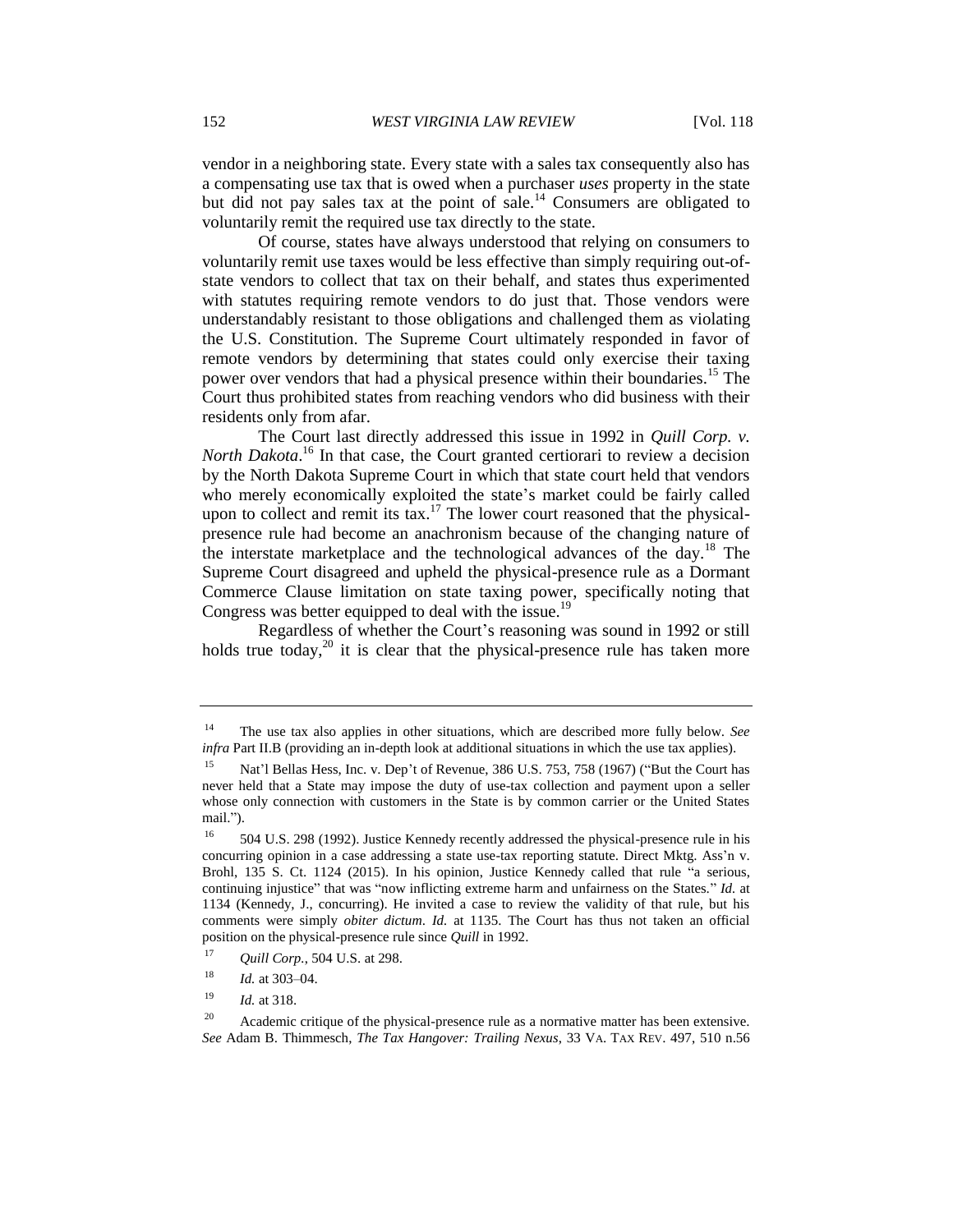prominence with the emergence of Internet commerce.<sup>21</sup> Many online vendors do not have physical presences in the states where their customers are located, and they are thus freed from the burden of collecting taxes in those states. Compliance falls to consumers.

Consumer compliance with the use tax is generally accepted as very low, but there is a lack of formal data on use-tax compliance across the United States. Fortunately, a study recently performed by the Research Department of the Minnesota House of Representatives does provide some significant insight. That study reports data obtained for the tax year 2012 from 27 states that collect use tax on their income-tax returns.<sup>22</sup> In that year, less than 2% of returns reported any use tax due in 18 of those states.<sup>23</sup> The participation was above 5% in only 2 states—Maine and Vermont.<sup>24</sup> The average reporting rate in the sampled states was approximately  $1.9\%$ .<sup>25</sup> Nine states in the study also provided taxpayers with lookup tables to estimate their tax liabilities, and the participation rate in those states was 2.8% versus a participation rate of 1.12% in states without such tables.<sup>26</sup> Interestingly, however, the average *amount* of tax reported was lower in states with lookup tables.<sup>27</sup>

<sup>25</sup> *Id.* at 13. The average amount of tax reported ranged from \$39 in Pennsylvania to \$876 in Connecticut. *Id.* at 7 tbl.1. Connecticut is a clear outlier. The next highest average amount reported is \$154 in California. *Id.*

<sup>(2014);</sup> *see also* Direct Mktg. Ass'n, 135 S. Ct. at 1127–29 (Kennedy, J., concurring) (rejecting the normative basis for the physical-presence rule).

<sup>&</sup>lt;sup>21</sup> Overall "e-commerce" in the United States exceeded \$80 billion in the first quarter of 2015 and represented 7% of total retail commerce in the United States. *Quarterly Retail E-Commerce Sales*, U.S. CENSUS BUREAU (Aug. 17, 2015, 10:00 AM), http://www.census.gov/ retail/mrts/www/data/pdf/ec\_current.pdf.

<sup>22</sup> Manzi, *supra* note 4, at 7.

<sup>23</sup> *Id.* at 7 tbl.1.

<sup>&</sup>lt;sup>24</sup> Maine's participation rate of 10.2% was significantly higher than the overall rates reported, but researchers noted that the state had undergone a compliance campaign in 2006 and had an earlier practice of assessing liabilities for taxpayers who left the use-tax line on their tax returns blank. *Id.* at 7–8.

<sup>&</sup>lt;sup>26</sup> *Id.* at 7. State lookup tables allow taxpayers to consult with a table published by the state to provide them with an estimated amount of use tax owed based upon their income levels. Taxpayers are not necessarily shielded from liability, however, if they rely on those tables. *See* KAN. DEP'T OF REV., KANSAS 2014 INDIVIDUAL INCOME TAX 8 (2014), http://www.ksrevenue.org/ pdf/ip14.pdf (noting that "[e]stimated amounts from [the lookup table] do not supersede actual amount of use tax owed"); MICH. DEP'T OF TREASURY, 2014 MICHIGAN MI-1040 INDIVIDUAL INCOME TAX FORM AND INSTRUCTIONS 7 (2014), http://www.michigan.gov/documents/taxes/MI-1040\_book\_Instructions\_477624\_7.pdf ("Estimating your taxes does not preclude Treasury from auditing your account. If additional tax is due, you may receive an assessment for the amount of the tax owed, plus applicable penalty and interest."); N.J. DIV. OF TAX'N, NEW JERSEY RESIDENT RETURN NJ-1040 36 (2014), http://www.state.nj.us/treasury/taxation/pdf/current/1040i.pdf ("Using the Estimated Use Tax Chart when calculating the amount of use tax to report . . . does not preclude the Division of Taxation from auditing your account.").

<sup>27</sup> *See* Manzi, *supra* note 4, at 11.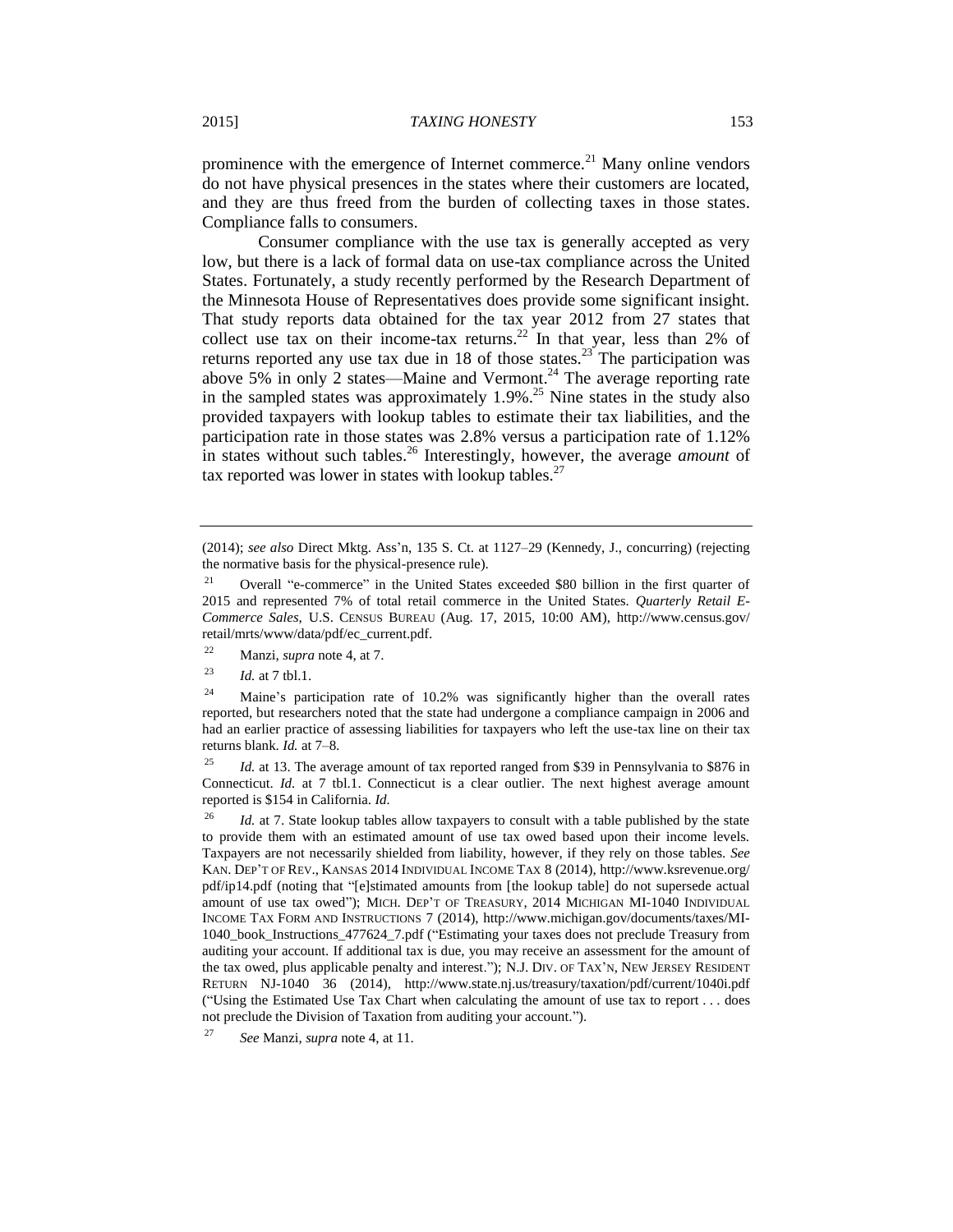These data show that compliance rates are indeed small. The numbers reported in the study represent data from states where the tax issue is directly presented to taxpayers on their income-tax returns. Presumably, compliance is even lower in states where taxpayers must take the affirmative step of seeking out an unfamiliar use-tax return to report and pay their tax. We could thus presume a participation rate of effectively zero in the remaining states.

This low level of compliance is costly. The sales-tax revenue lost due to e-commerce alone is estimated to be approximately \$12 billion annually.<sup>28</sup> Adding in the lost revenue from catalogue sales takes this number to nearly \$20 billion annually.<sup>29</sup> States have thus hoped for a reversal of the physicalpresence rule from either the Court or Congress.

To date, the Court has shown little interest in reviewing the physicalpresence rule, $30$  but Congress is currently considering legislation that would allow states to require Internet vendors of a certain size to collect and remit their taxes. The Senate actually passed such legislation, the Marketplace Fairness Act,  $31$  in early 2013, but the House failed to take action on the bill.  $32 \text{ In}$ 2014, commentators were more optimistic that the House would revise the bill to appeal to more conservatives, but it took no action beyond holding a hearing by the House Judiciary Committee.<sup>33</sup> In early 2015, a new version of the Marketplace Fairness Act (the "Act") was introduced.<sup>34</sup> That version is fundamentally the same as the 2013 version, but has a delayed effective date.<sup>35</sup> Neither house of Congress has passed that bill.

<sup>30</sup> *But see* note 16 (discussing recent comments by Justice Kennedy on this matter).

- <sup>33</sup> *Id.*
- <sup>34</sup> S. 698, 114th Cong. (2015).

<sup>28</sup> BRUCE ET AL., *supra* note 6, at ii. The study gave two estimates—one based on a "baseline" growth estimate and one based on an "optimistic" growth estimate. *Id.* The estimated losses were \$11.4 billion and \$12.65 billion, respectively. The magnitude of these estimated revenue losses is not without debate. *See, e.g.*, Aldonas, *supra* note 6, at 576; Henchman, *supra*  note 6; Mahoney et al., *supra* note 6. These critiques often rely on recent experiences in states where vendors have started to collect use taxes but the resulting revenue gains have been lower than scholars' estimates. It is thus fair to question the exact magnitude of the uncollected use tax, but it is too early to tell whether current estimates are incorrect. *See* Hamilton, *supra* note 6.

<sup>29</sup> BRUCE ET AL., *supra* note 6, at ii–iii.

<sup>31</sup> S. 743, 113th Cong. (2013); H.R. 684, 113th Cong. (2013).

<sup>&</sup>lt;sup>32</sup> Press Release, U.S. House of Representatives Judiciary Comm., House Judiciary Committee to Hold Hearing on the Internet Sales Tax Issue (Mar. 10, 2014), http://judiciary.house.gov/index.cfm/2014/3/house-judiciary-committee-to-hold-hearing-on-theinternet-sales-tax-issue; H.R. 684 (showing that the House version of the Marketplace Fairness Act was referred to committee on February 14, 2013, and has not emerged).

<sup>35</sup> *Id.* § 3(h). A similar bill was introduced in June of 2015: the Remote Transactions Parity Act of 2015 (the "RTPA"). *See* H.R. 2775, 114th Cong. (2015). The RTPA operates like the Act, but is different in how the small-seller exception operates, how audits are conducted, and how certain terms are defined. Billy Hamilton, *Why Does Chaffetz Hate the Internet So Much?*, 77 ST. TAX NOTES 43, 45 (2015); Stephen P. Kranz, Mark Yopp & Eric Carstens, *Remote Transactions Parity Act Introduced in the U.S. House*, INSIDE SALT (June 15, 2015),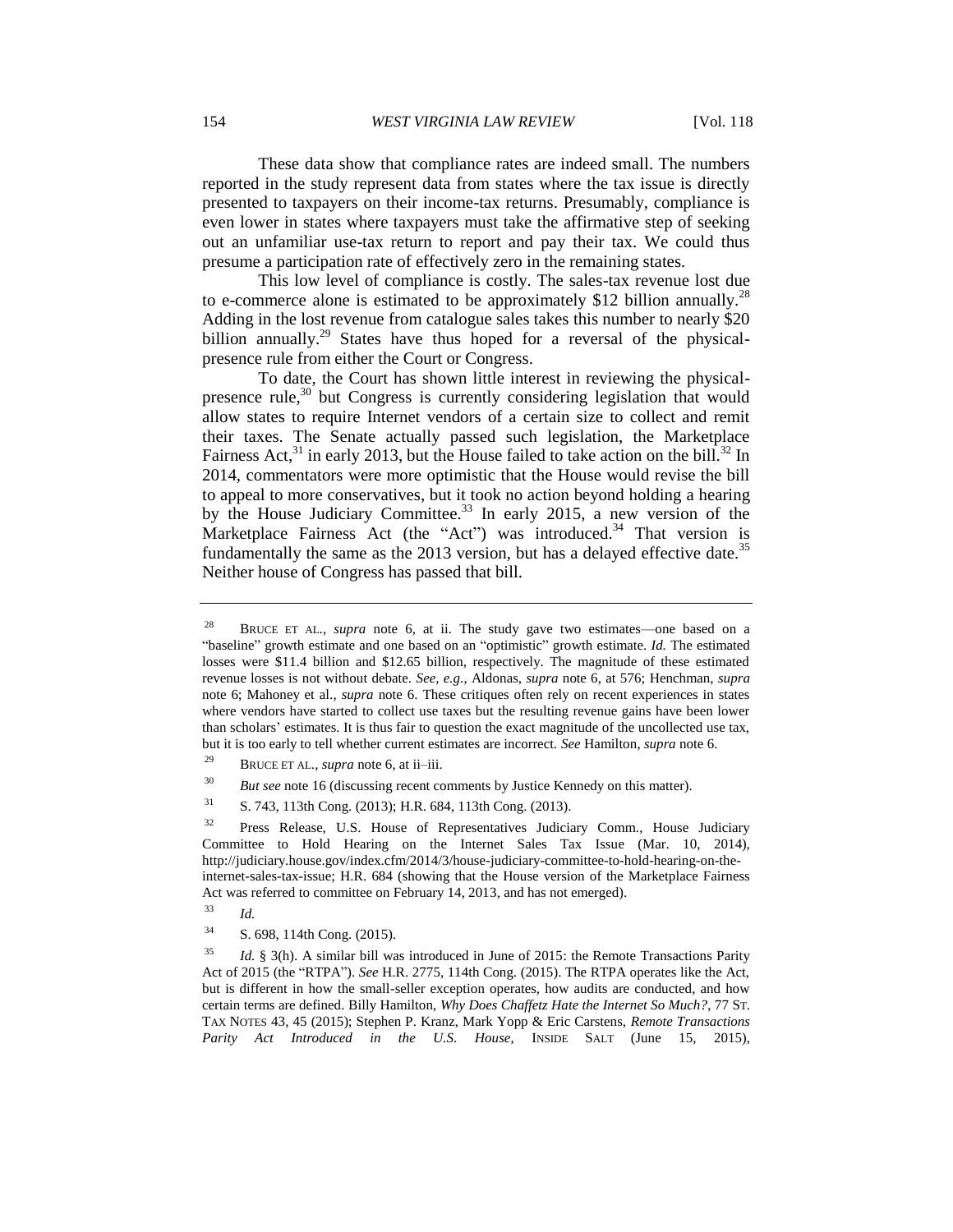#### 2015] *TAXING HONESTY* 155

A full discussion of the Act is beyond the scope of this Article, but a couple of key points should be discussed. First, the Act would not give states blanket authority to require remote vendors to collect their taxes. It would only give that authority to states whose laws conformed to a number of simplifying provisions.<sup>36</sup> States that were unwilling or unable to do so would not gain any power. Second, the Act contains a "small seller" exception that would significantly limit its grant of authority. $37$  That exception protects vendors who make no more than \$1 million in remote sales in a year.<sup>38</sup> Both of those aspects of the Act would limit its effectiveness in closing the use-tax gap, and are discussed in further detail below.<sup>39</sup>

# *B. A Deeper Look at the Use Tax*

Internet purchases currently represent the paradigmatic example of when use taxes are due, but they do not tell the whole story. $40$  One additional situation in which they apply is when a consumer physically travels across state lines and purchases a good at low or no tax. Take, for example, a resident of Massachusetts who travels to New Hampshire to purchase some item for use back home. That person would avoid tax at the point of sale because New Hampshire does not impose a sales tax and because the sale occurred in that

http://www.insidesalt.com/2015/06/remote-transactions-parity-act-introduced-in-the-u-s-house/. Those differences are largely irrelevant for purposes of this Article, and this Article will thus focus its discussion on the Act rather than comparing the two. *But see infra* note 79 (discussing the impact of the difference between the two bills' small-seller exceptions). This Article will also not discuss a draft bill introduced by House Judiciary Committee Chair Bob Goodlatte: The Online Sales Simplification Act. *See* Hamilton, *supra*, at 44. That draft relies on an originsourcing concept that is heavily critiqued by those in the tax community. *See* John A. Swain, *Reconciling the Marketplace Fairness Act and Origin Sourcing*, 75 ST. TAX NOTES 809 (2015); Maria Koklanaris, *NCSL Blasts Goodlatte for Hybrid Origin-Sourcing Proposal*, 75 ST. TAX NOTES 251 (2015).

 $36$  S. 698, § 2.

 $^{37}$  *Id.* § 2(c).

<sup>38</sup> *Id.*

<sup>39</sup> *See infra* Part III.B.

<sup>&</sup>lt;sup>40</sup> State enforcement of use taxes is generally limited to consumers with very high value purchases like airplanes, motor vehicles, or artwork. *See* Paul Merrion, *Illinois Sales Tax Collectors Crack Down on Out-of-State Boat Purchasers*, CRAIN'S CHI. BUS. (Dec. 4, 2010), http://www.chicagobusiness.com/article/20101204/ISSUE01/312049980/illinois-sales-taxcollectors-crack-down-on-out-of-state-boat-purchasers (noting that Illinois was enforcing use tax

against "owners of boats, airplanes, expensive vehicles and other big-ticket items"); Paul Walsh, *Minnesota Says It's After Owners of RVs Who've Dodged Sales Tax*, STARTRIBUNE (Nov. 17, 2011), http://www.highbeam.com/doc/1G1-272675835.html (discussing state enforcement of use taxes on purchases of recreational vehicles); Jenifer Warren, *Art—and Tax Bills—Are in the Eye of Beholder*, L.A. TIMES (May 14, 1995), http://articles.latimes.com/1995-05-14/news/mn-574\_1\_ted-field (noting that "[i]n reality, authorities only go after big-ticket items, such as planes, vehicles, boats and art. The effort to track down sweater buyers would cost the state more than the payoff in taxes, officials say").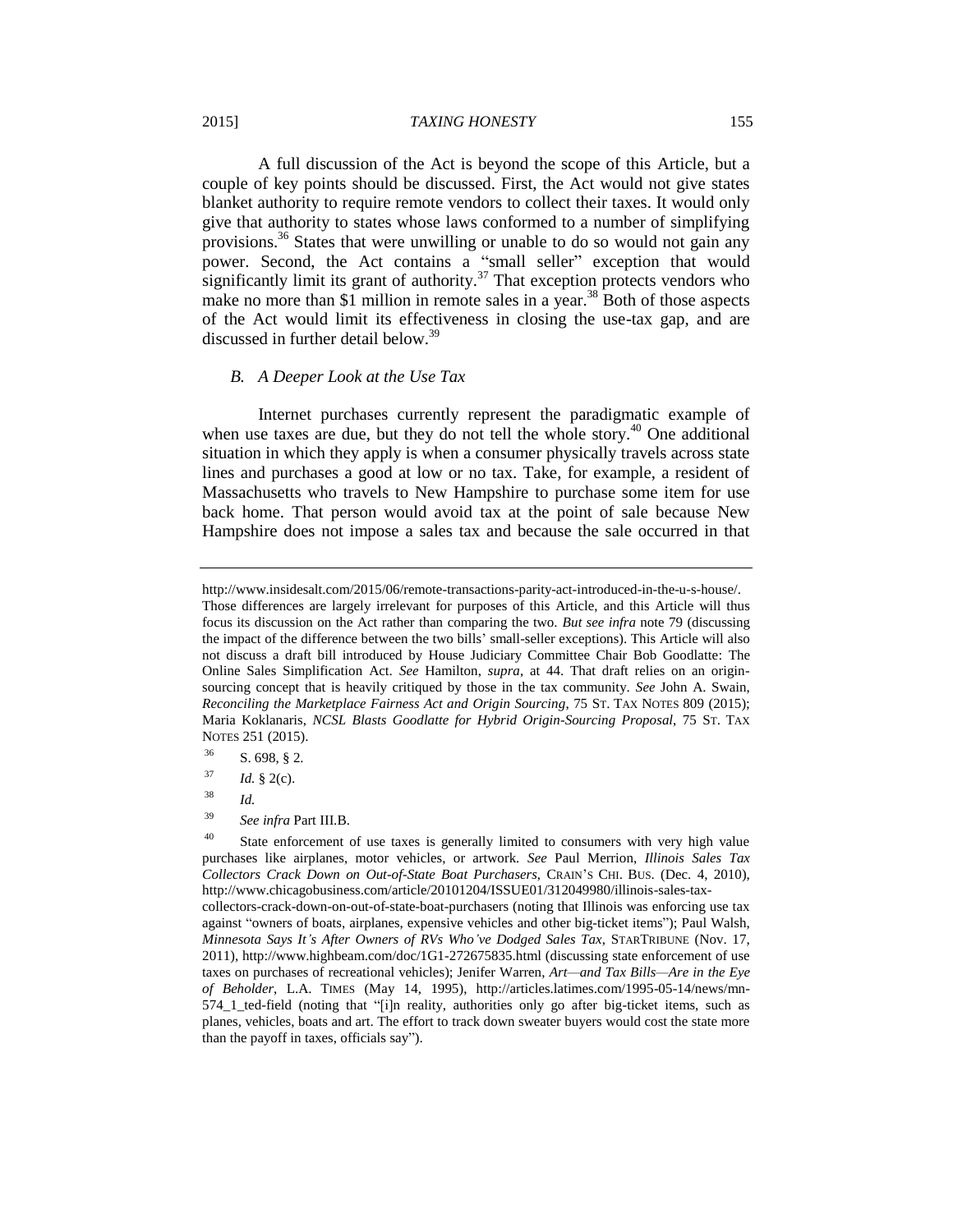state.<sup>41</sup> Technically, however, the Massachusetts use tax would apply when the consumer used the item back home.<sup>42</sup>

The situation just noted is similar to that presented by many Internet purchases because the vendor collected no tax at the point of sale. We can create a more complex example, however, by assuming a situation in which the vendor did collect *some* amount of local sales tax, but at a rate less than the purchaser's local rate. Imagine, for example, a resident of Fort Worth, Texas, who travelled to the 2015 College World Series in Omaha, Nebraska, and purchased a souvenir Texas Christian University Horned Frogs baseball cap for his child at home. That person would pay sales tax on the purchase at a rate of 7% (the local rate in Omaha).<sup>43</sup> His local sales tax rate in Fort Worth, however, is  $8.25\%$ <sup>44</sup> Technically, then, he would owe an additional 1.25% to his home jurisdiction to make up this difference. For a \$20 hat, that would represent an additional liability of \$0.25. This result stems from the technical way that use taxes apply, which is that the use tax is always owed on the use of taxable items in the state. Taxpayers receive a credit, however, for any sales taxes paid on the purchase of the product.<sup>45</sup> Under Texas law, then, the purchaser would owe tax at a rate of 8.25% but receive a credit for the 7% tax that he paid.<sup>46</sup> As a consequence, he would be legally required to remit his final 1.25%, or \$0.25, to the state.

The applicability of the use tax in this situation raises significant difficulties for the administration and enforcement of the tax. Consumers may make a multitude of those types of purchases throughout the year with little record keeping. The individual liabilities may also be very small, like for our loyal Horned Frogs fan. A taxpayer wanting to comply with the use tax may thus find it nearly impossible to comply unless she keeps a use-tax journal on her at all times.

As implausible as compliance sounds under the facts just discussed, consumer compliance may actually be more difficult in other situations. It is possible, for example, for use taxes to be owed when an individual uses her possessions in a new state after moving her residence across state lines. The application of use tax in that situation depends on the wording of the state's

<sup>41</sup> *Frequently Asked Questions—General*, N.H. DEP'T OF REVENUE ADMIN., http://www.revenue.nh.gov/faq/general-information.htm (last visited Oct. 8, 2015) (noting that New Hampshire does not have a sales tax).

<sup>42</sup> MASS. GEN. LAWS ch. 64I, §§ 2, 7(c) (2015).

<sup>43</sup> *Current Local Sales and Use Tax Rates*, N.H. DEP'T OF REVENUE, http://www.revenue.nebraska.gov/question/sales.html#o (last visited Oct. 8, 2015).

<sup>44</sup> *Local Sales and Use Tax*, TEX. COMPTROLLER OF PUB. ACCT., http://www.window.state.tx.us/taxinfo/local/city.html (last visited Oct. 8, 2015).

<sup>45</sup> HELLERSTEIN & HELLERSTEIN, *supra* note 8, ¶ 16.01[2]; *see, e.g.*, MASS. GEN. LAWS ch. 64I, § 7(c) (providing an exemption from use tax for sales tax that "was legally due without any right to a refund or credit thereof"); TEX. TAX CODE ANN. § 151.303(c) (West 2015).

TEX. TAX CODE ANN. § 151.303(c).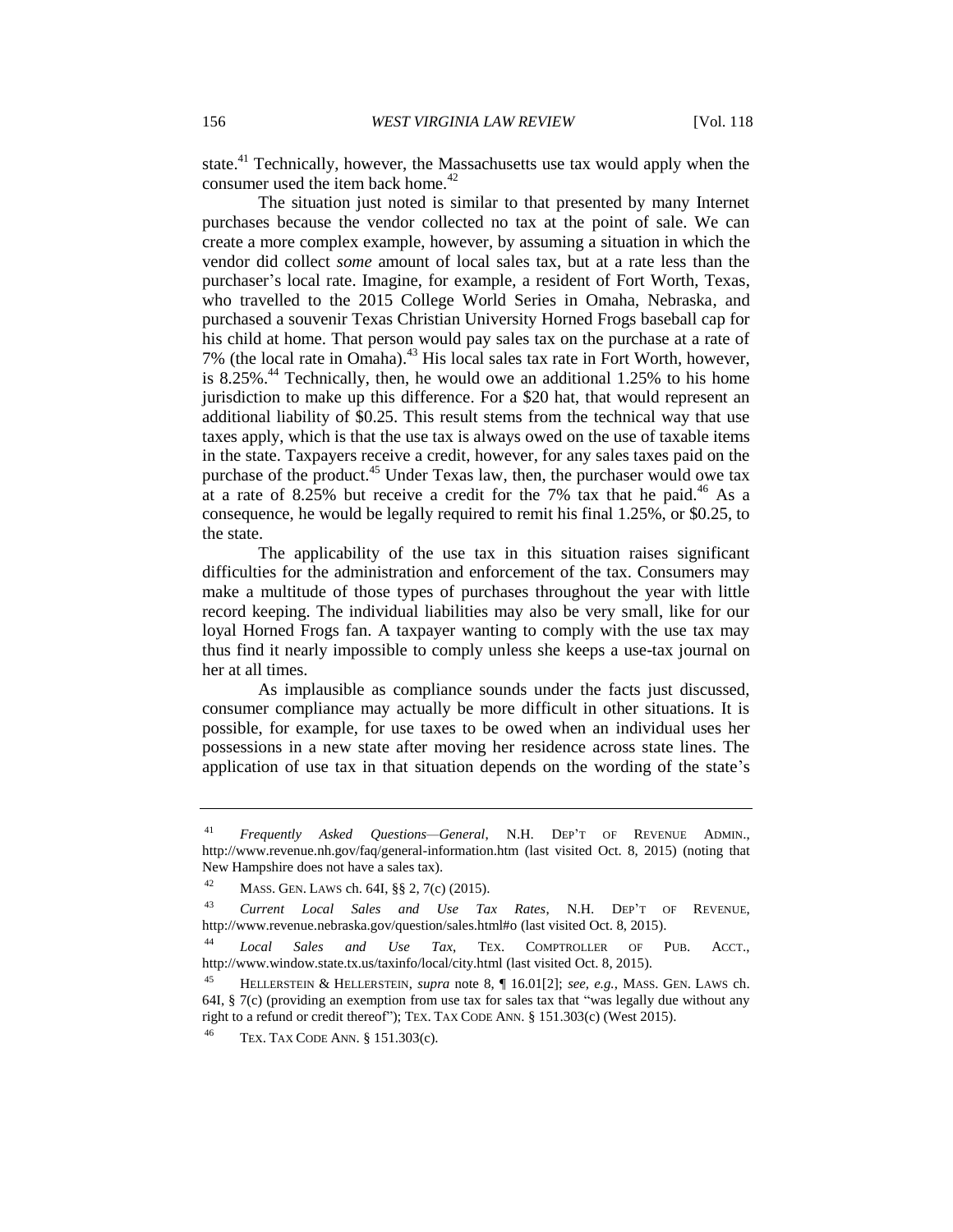use-tax statute. Some statutes apply only when items are purchased specifically "for use" in the taxing state.<sup>47</sup> A number of other states, however, have statutes that are not as lenient. In those states, the use tax applies both to goods that are purchased "for use" in the state and also to goods that simply are so used.<sup>48</sup> In those states, bringing your household items with you on a move can prove costly—theoretically.<sup>49</sup> Some states with that type of statute provide relief by reducing the tax owed based on the value of the property at the time it is moved into the state, rather than its original purchase price,<sup>50</sup> but the tax is still technically owed.

As this discussion establishes, use taxes are an issue with respect to Internet commerce but apply much more broadly. The tax is structured as a complete complement to the state sales tax and creates significant burdens as such. Compliance with the use tax under these situations can be incredibly complex, even for consumers who dutifully track their activities. The combination of these difficulties and consumers' low levels of knowledge of the tax means that use-tax compliance is virtually nonexistent.

# *C. Existing Efforts to Close the Use-Tax Gap at the State Level*

Despite the high levels of noncompliance discussed above, states largely fail to enforce their use taxes against individual consumers.<sup>51</sup> That

<sup>47</sup> HELLERSTEIN & HELLERSTEIN, *supra* note 8, ¶ 16.03[1] ("Roughly half of the states confine their use taxes to tangible personal property purchases for use within the state."). Those types of statutes are often coupled with presumptions that apply in determining whether an item falls within this construct. *Id.* Massachusetts's law, for example, provides a presumption that an item is purchased for use in the state if it is "shipped or brought into the commonwealth within six months after its purchase." MASS. GEN. LAWS ch. 64I, § 8(f).

<sup>48</sup> HELLERSTEIN & HELLERSTEIN, *supra* note 8, ¶ 16.03[3].

 $49$  The "theoretically" qualifier is necessary because use taxes are rarely, if ever, enforced in this situation.

<sup>50</sup> HELLERSTEIN & HELLERSTEIN, *supra* note 8, ¶ 16.03[3]. This may be required both as a matter of constitutional law and to align the tax with the consumption that is actually occurring in the state. *Id.* at n.78. A reduced value for the item means that the taxpayer has "consumed" some of the asset's value before moving into the new state. That amount of consumption thus occurred outside of that state and it should not be taxable there.

<sup>51</sup> Manzi, *supra* note 4, at 3–4; *see* Phillip W. Gillet, Jr., *Privacy Issues May Add to the Debate over State Taxation of e-Commerce*, J. MULTISTATE TAX'N, Sept. 2001, at 16 (noting that use-tax enforcement is "a logistical nightmare" and that "states rarely actively enforce their use tax provisions"). There are exceptions worthy of note. For example, use taxes are generally enforced against business taxpayers. This is because businesses often have sales-tax filing obligations with respect to their normal business activities and report use tax as a part of that filing process. A state audit may thus effectively capture that activity. Specifically, a business may owe use tax when it pulls an item out of inventory and uses it for another purpose. HELLERSTEIN & HELLERSTEIN, *supra* note 8, ¶ 16.09. A business may also owe use tax when it utilizes a produced good for a purpose other than sale. *Id.* ¶ 16.07. States also enforce use taxes on titled vehicles and significant asset purchases like recreational vehicles, airplanes, boats, or artwork. *See* Merrion, *supra* note 40; Walsh, *supra* note 40; Warren, *supra* note 40. Perhaps most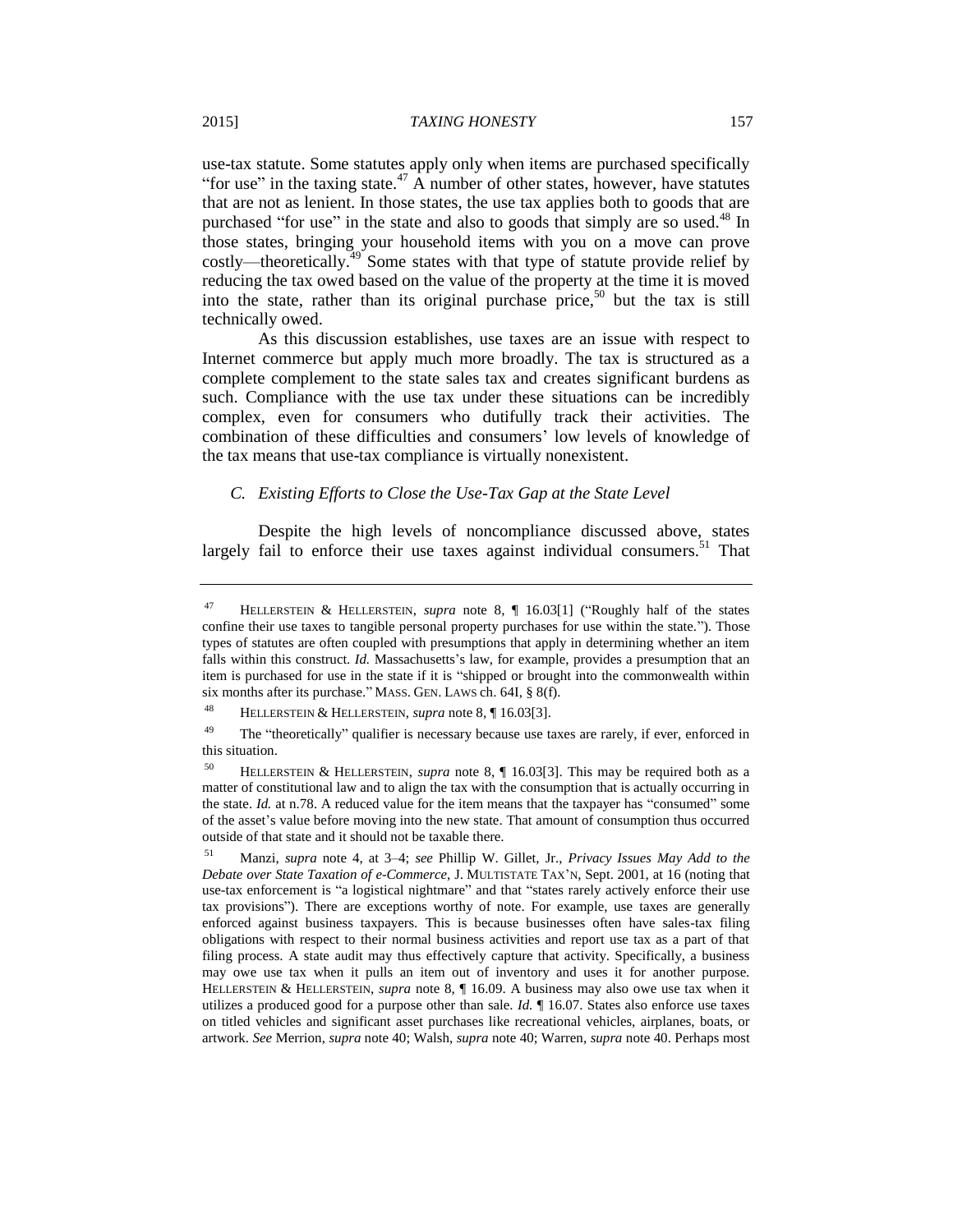inaction may seem permissible or practically compelled because use taxes seem unenforceable. Each individual consumer owes relatively little in tax, so enforcing the tax through individual audits seems unadvisable from a return-oninvestment perspective. This is especially true when enforcement dollars are scarce. States have, however, recently taken two different notable approaches.

First, states have begun to incorporate use-tax payments into their income-tax filing processes instead of using a separate use-tax return. Twentyseven states currently do so by including a use-tax line item on their individual income-tax returns.<sup>52</sup> Implementation of this method has taken different forms. Some states provide a line-item on their return and nothing more, some provide tables for taxpayers to find an average amount of tax due, and some require taxpayers to specifically write "zero" in the use-tax line if they are reporting no use-tax liability.<sup>53</sup> The State of Michigan has gone one step further, and provides a warning to taxpayers when they access the state's income-tax return online.<sup>54</sup> The state's webpage displays a warning that, if the taxpayer reports "zero" on the use-tax line, she is "certifying that no USE TAX is owed." The warning then notes that "[i]f it is determined that Use Tax is owed, the taxpayer will be liable for the deficiency as well as interest and may be subject to penalty." 55

Despite the ragged nature of these approaches, they have been somewhat successful, in that they have generated *some* revenue.<sup>56</sup> Compliance

<sup>53</sup> *Id.* at 5–7; *see supra* note 26 and accompanying text (discussing state lookup tables).

significant among these is the use tax on personal automobiles. If a vendor does not collect sales tax at the dealership, states generally require remittance of the use tax as a condition to registering the vehicle. *See, e.g.*, LA. STAT. ANN. § 47:303 (2015); ME. STAT. tit. 29-A, § 409 (2015); NEV. REV. STAT. § 482.225 (2015). Use-tax enforcement and compliance on vehicles should thus approach 100%. Use tax is also collected anytime that a consumer purchases an item from an out-of-state vendor with an in-state physical presence. Where such a purchase technically occurs out of state, there is no in-state sale on which the sales tax can apply. The vendor, however, is compelled to collect the sales or use tax by virtue of its physical presence in the state. Technically, the tax collected is a use tax because the only taxable event in the state is the customer's use of the product therein. Most would consider this tax payment a sales tax nonetheless because it is collected at the point of sale.

<sup>52</sup> Manzi, *supra* note 4, at 2.

<sup>54</sup> MICH. DEP'T OF TREASURY, *supra* note 26.

<sup>55</sup> The pop-up box containing these statements is initiated when the website is accessed. *Id.* This approach is obviously remarkable.

Manzi, *supra* note 4, at 7 tbl.1. A recent study of use-tax payments in Illinois reported that the number of taxpayers reporting use taxes increased from a mere 8,000 to more than 240,000 after the state included a use-tax line item on the state's income tax return and provided taxpayers with a use-tax lookup table. Of those reporting use tax, 60% reported the precise amount provided on the look-up tables. *See* JOANNA KOH, DAVID MERRIMAN & HECTOR M. VIELMA, FACTORS INFLUENCING USE TAX PAYMENT IN ILLINOIS 159 (2014), http://www.irs.gov/pub/irssoi/13rescontaxpayment.pdf (noting that states make "almost no effort to audit personal income tax filers' use tax payments").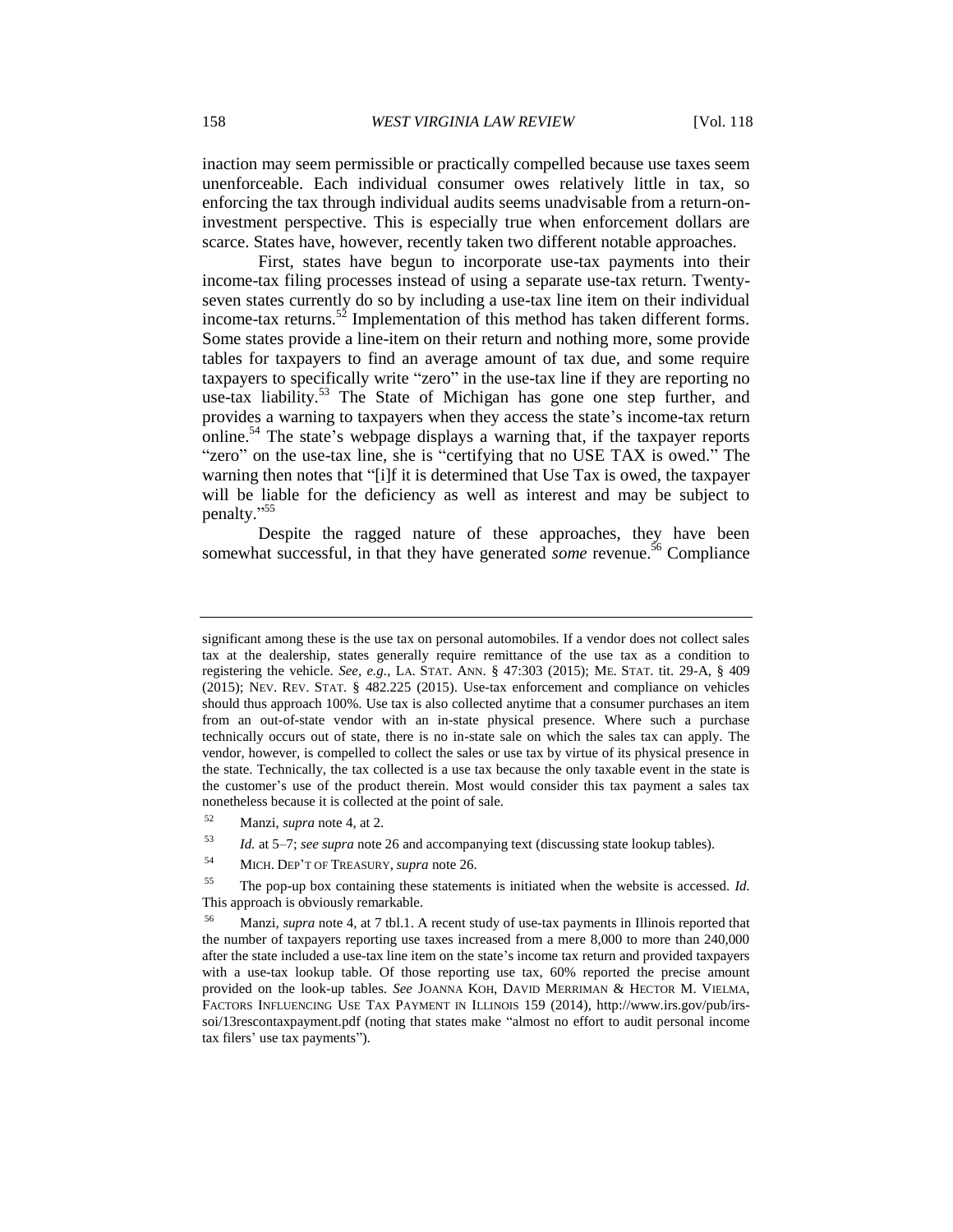rates in those states, however, are still shockingly low.<sup>57</sup> The data discussed above show that the percentage of returns reporting use tax in states where there is a line item on the income-tax return ranges from  $0.2\%$  to  $10.2\%$ .<sup>58</sup> Those data are skewed by states with reporting percentages significantly above the average. As noted above, average compliance in states without a lookup table is  $1.3\%$  and is 2.2% in states with a lookup table.<sup>59</sup>

The other major state effort to collect use taxes from individual taxpayers has been certain states' efforts to implement information-reporting systems with respect to catalogue and online purchases. Those efforts started with Colorado in 2010. In that year, the state adopted a unique statute that imposes three different obligations on retailers who sell to consumers in the state but who do not collect and remit the state's sales or use taxes. The first is a transaction-based notice that vendors are required to provide to Colorado purchasers during the course of their purchase transaction.<sup>60</sup> That notice informs consumers of the existence of the state use tax and their responsibility for paying that tax. $^{61}$  The law also requires vendors to send consumers an annual report that summarizes their annual purchase activity from that vendor. $62$ Finally, the law requires that the vendors mail an annual summary statement to the Colorado Department of Revenue.<sup>63</sup> That statement informs the state of taxpayers' total annual purchases from the vendor.<sup>64</sup>

A number of states have adopted similar, but less extensive, reporting laws in the style of the original Colorado law.<sup>65</sup> Those laws are different because they only require a point-of-sale notification and not annual summaries that must be sent to consumers or to the state. Thus, although they are similar in that they seek to increase the salience of the use tax, they do not take complete advantage of the information-reporting aspects of the Colorado law.

<sup>57</sup> Manzi, *supra* note 4, at 7 tbl.1.

<sup>58</sup> *Id.* at 13 tbl.3.

<sup>59</sup> *Id.* at 10.

<sup>&</sup>lt;sup>60</sup> COLO. REV. STAT. § 39-21-112(3.5)(c)(I) (2015).

<sup>61</sup> *Id.*

<sup>&</sup>lt;sup>62</sup> *Id.* § 39-21-112(3.5)(d)(I)(A).

<sup>&</sup>lt;sup>63</sup> COLO. REV. STAT. § 39-21-112(3.5)(d)(II)(A).

<sup>64</sup> *Id.* This information-reporting scheme has been the subject of constitutional challenge since shortly after its enactment and that litigation is currently ongoing. *See* Direct Mktg. Ass'n v. Brohl, 135 S. Ct. 1124 (2015) (holding that a challenge to the Colorado legislation in federal court was not barred by the Tax Injunction Act and remanding the case to the Tenth Circuit for further consideration). The ultimate resolution of the case may involve an affirmation or rejection of the ongoing validity of the physical-presence rule.

<sup>65</sup> KY. REV. STAT. ANN. § 139.450 (LexisNexis 2015); OKLA. STAT. tit. 68, § 1406.1 (2015); S.C. CODE ANN. § 12-36-2691(E) (2015); S.D. CODIFIED LAWS § 10-63-2 (2015); VT. STAT. ANN. tit. 32, § 9783 (2015).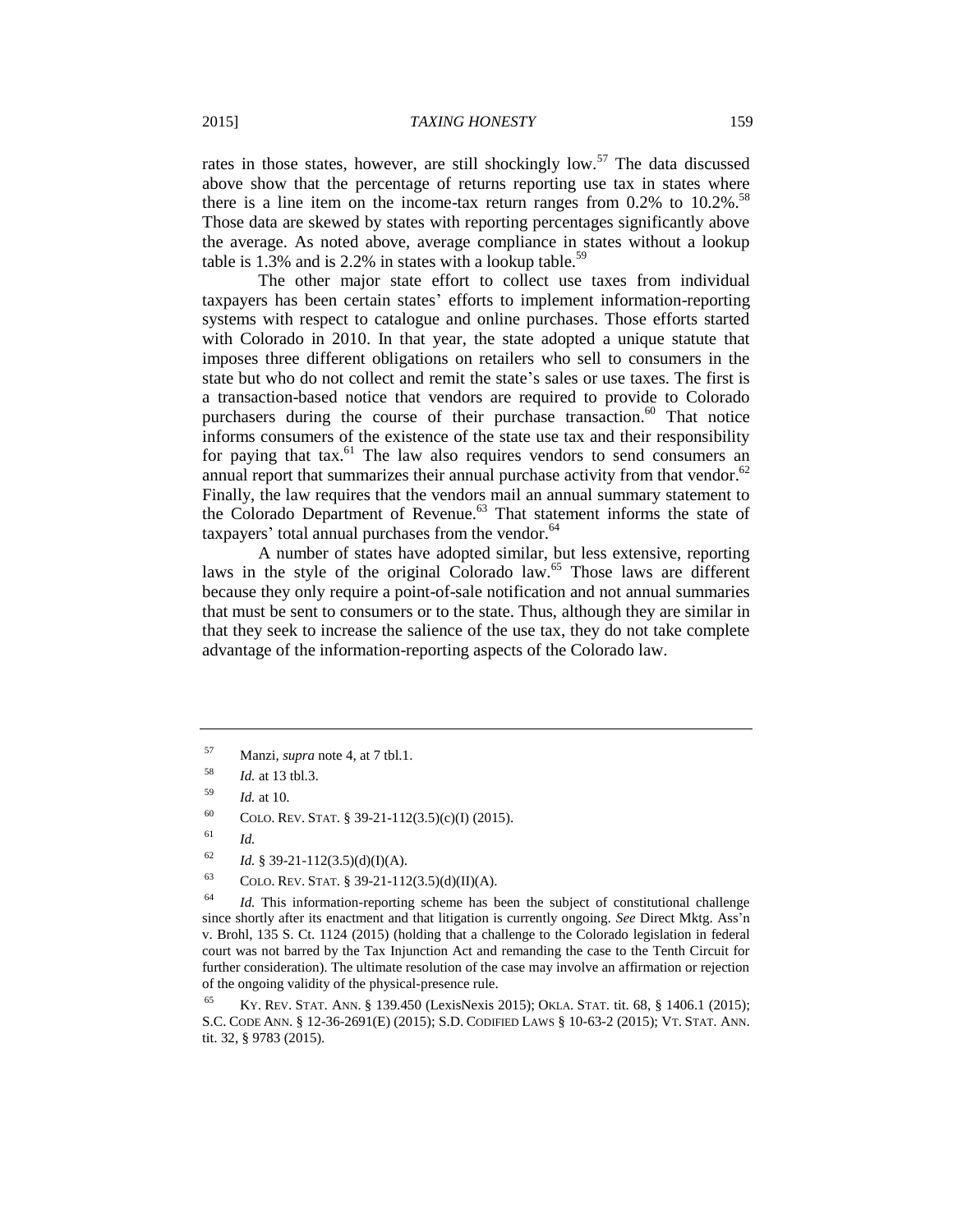Beyond these limited activities, states have done very little to systematically encourage knowledge of, or compliance with, their use taxes.<sup>66</sup> States have undertaken some efforts that were limited in scope and duration, but those programs have failed to have long-standing effect.<sup>67</sup> That lack of success may cause further indifference towards compliance efforts aimed at individuals. For reasons discussed below, however, that indifference is problematic.

# III. THE CASE FOR USE-TAX ENFORCEMENT

The preceding materials introduced the current structure of state usetax systems, the lack of state enforcement of those taxes, and the difficulties that consumers would face when attempting to comply with those taxes. States' responses to these problems have largely focused on getting vendors to collect that tax at the point of sale, which has many advantages. It centralizes the collection and remittance procedure so that states obtain greater benefits from audit activity, vendors likely have existing systems for handling those duties, and consumers, who are largely unaware of the technical tax rules, are protected from worrying about the tax. This vendor-centric approach is not without consequence though, and the following sections build the case for an approach to use-tax enforcement that focuses specifically on consumers and their obligations—a consumer-centric approach.

At the outset, it is important to understand why the use tax should be enforced at all, and the first section that follows explains why use taxes matter within the context of states' tax systems.<sup>68</sup> The second section addresses the economic necessity for states to adopt consumer-centric approaches to use-tax compliance. The third then addresses the moral case for use-tax enforcement. The fourth discusses the negative psychological impacts that nonenforcement is likely to have on taxpayers. Finally, the fifth analyzes how a consumer-centric approach would specifically respond to concerns that are currently being voiced regarding states' vendor-centric approaches. Together, these sections establish that states' current approaches are insufficient to address the issues that currently exist with the state use tax and that states must instead adopt a consumer-centric approach to that tax.

The State of North Carolina has taken the discussed approaches and also unsuccessfully attempted to gather its residents' purchasing information directly from Amazon.com. *See*  Gaylord & Haile, *supra* note 4, at 2025–39 (discussing the state's attempts to collect use tax and its litigation with Amazon.com over consumer information).

<sup>67</sup> *See* Adam B. Thimmesch, *Testing the Models of Tax Compliance: The Use-Tax Experiment*, 2015 UTAH L. REV. (forthcoming 2015) (manuscript at 27–30) (on file with author) (discussing other state efforts to generate use-tax compliance).

This is important both for states and for consumers. States must be concerned with the role that use taxes play in their overall tax system. Individuals, on the other hand, may need to understand why use taxes matter if they are to be compelled to care about voluntary compliance.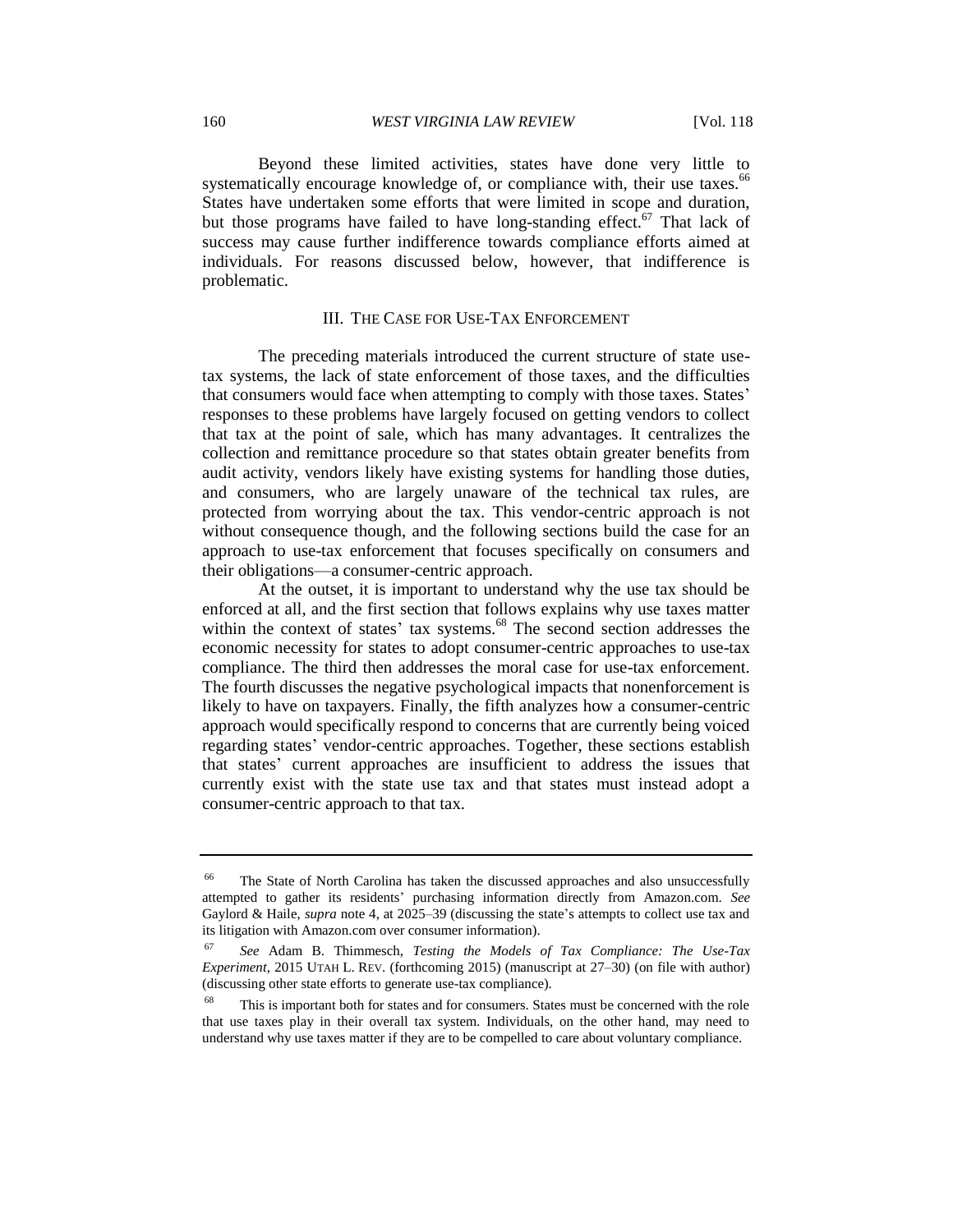### *A. Why Enforce Use Taxes at All?*

It is safe to assert that use-tax enforcement is not something that concerns many taxpayers. Increased enforcement is more likely to be met with significant opposition than welcomed. It is thus fair to ask why use-tax enforcement efforts would be worth the hassle for states. The response to this is multifaceted. As an initial matter, the economics suggest that states have an immense interest in enforcing the tax. As noted above, one estimate suggests that the use-tax gap is approximately \$20 billion annually.<sup>69</sup> The lack of that revenue has necessarily impacted states. They must have compensated for those losses either by raising their sales-tax rates, by relying more heavily on other taxes, by limiting the services that they offer, or by going into debt. States could thus use that revenue to increase spending on matters of public need or to simply restructure their tax systems to lower the forms of tax that are currently above their desired levels.<sup>70</sup>

Use-tax compliance also matters because the use tax plays an integral role in the design of a rational, neutral consumption tax. As discussed above, the use tax functions as a backstop to the sales tax, $7<sup>1</sup>$  and their tax bases should therefore be the same. Any mismatch simply creates a tax distortion. Exempting Internet purchases from the use tax, for example, creates a system where the imposition of a state's consumption tax depends on taxpayers' methods of completing an exchange. If a consumer completes a purchase at a physical store, he will pay sales tax. If the consumer purchases the item online, he will not pay any tax. No normative theory of taxation supports this result. It is simply a subsidy to one form of commerce.<sup>72</sup>

<sup>69</sup> *But see supra* note 6 (providing citations to sources discussing the accuracy of those estimates).

Some states have seen laws enacted or introduced that would apply any revenues from the Marketplace Fairness Act to reduce their income taxes. *See infra* notes 179–82. Of course, theoretically, a state could desire none of these things. It could support no additional spending and could feel as though its tax burden is distributed equitably among citizens and tax types based on how consumers currently allocate their consumption between vendors. For those states, then, use-tax enforcement may not have an economic impact. That is not to say, however, that there are not non-economic benefits that would be derived from use-tax enforcement in this unlikely scenario.

<sup>71</sup> *See supra* Part II.A.

<sup>72</sup> *See infra* Part IV.C (discussing whether use-tax nonenforcement is justifiable as an effort to promote electronic commerce). Of course, the real-world subsidy that stems from use-tax nonenforcement is more nuanced than introduced. In contrast to the example in the text, sales tax *would not* be collected on a purchase made in a physical store if the state in which the store is located does not impose a sales tax. Similarly, use tax *would be* collected on an Internet purchase if the vendor has a taxable nexus with the purchaser's home state. The first refinement means that use-tax nonenforcement provides an additional distortion—one in favor of purchasing in states without sales taxes. The latter means that the distortion in favor of Internet commerce does not extend to *all* Internet commerce.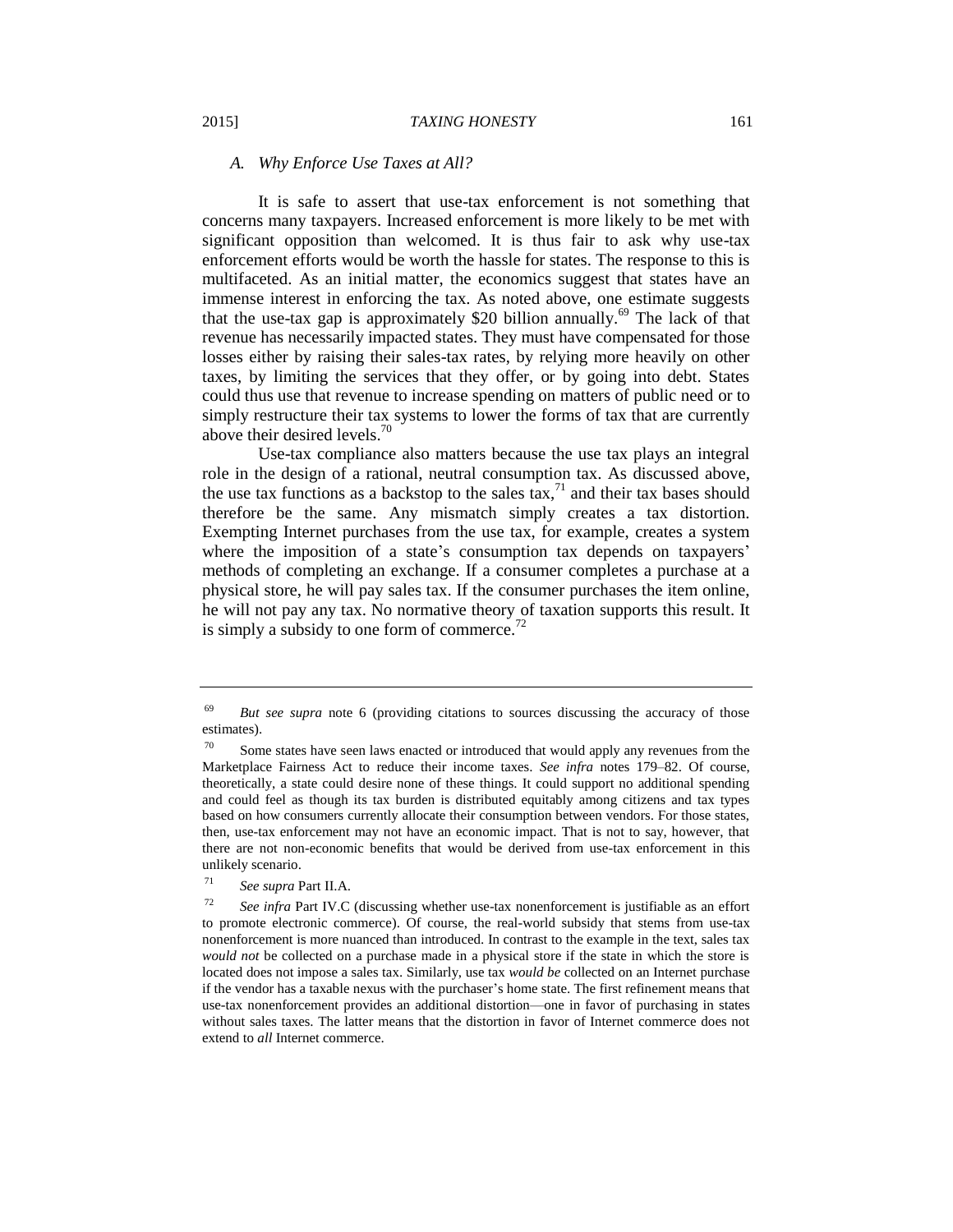The likely distributional aspect of use-tax nonenforcement is also important. Consumption taxes are generally accepted as regressive in nature.<sup>73</sup> That is, they consume a larger percentage of the income of low-income taxpayers than they do of high-income taxpayers. The very nature of the transactions that lead to use tax likely shifts that burden even further onto our lowest-income citizens. The main types of transactions that lead to use tax (Internet purchases, catalogue purchases, and out-of-state purchases) are generally more available to those of means. Shopping online requires not only available credit or funded debit cards, but also requires a stable address at which to receive packages. These may not be available to our poorest of citizens. With respect to out-of-state purchases, one can only travel out of state to make purchases if one has reliable transportation and income available for such trips.<sup>74</sup> Those trips also often represent pleasure trips or trips associated with business requirements, and those situations may not present themselves as frequently for our less-affluent citizens. The likely distributional impact of the failure to enforce use taxes thus provides further reason that action is warranted.<sup>75</sup>

There are at least two other important reasons to enforce the use tax the moral imperative to do so and the negative impacts that nonenforcement will have on tax compliance generally. Those two issues are discussed in detail below with respect to why use taxes should be enforced *specifically against consumers*. A discussion of those rationales here would thus be largely duplicative and is omitted. Those rationales apply broadly, however, to suggest that use-tax enforcement is an important issue without regard to whom states direct the enforcement activity.

# *B. The Economic Imperative for a Consumer-Centric Approach*

States prefer vendor-centric approaches to the use tax for logical reasons—vendors are more likely to comply with a tax-collection obligation than consumers are to pay the tax of their own accord, and auditing vendors is much easier than auditing all of their customers. Vendor-centric approaches therefore appear to have the best chance of actually raising revenue with little effort on the part of states, and it is easy to understand why state efforts to close the use-tax gap have recently focused on the Marketplace Fairness Act and similar legislation. Unfortunately for states, however, analysis of the Act shows that it is unlikely to provide the relief that they seek. Even if they were

<sup>73</sup> *See* HELLERSTEIN & HELLERSTEIN, *supra* note 8, ¶ 12.03.

<sup>&</sup>lt;sup>74</sup> Of course, this depends on the proximity of a taxpayer to the state's border, but among similarly situated taxpayers, geographically, means still matter.

Even if a state feels that the overall distribution of its tax burden is equitable, it makes sense to impose that burden as transparently as possible. Obtaining an equitable level of tax distribution through uncontrollable consumer behavior (i.e., shopping online or in remote states) and enforcement mechanisms, is simply too opaque to be favored—even if it is possible.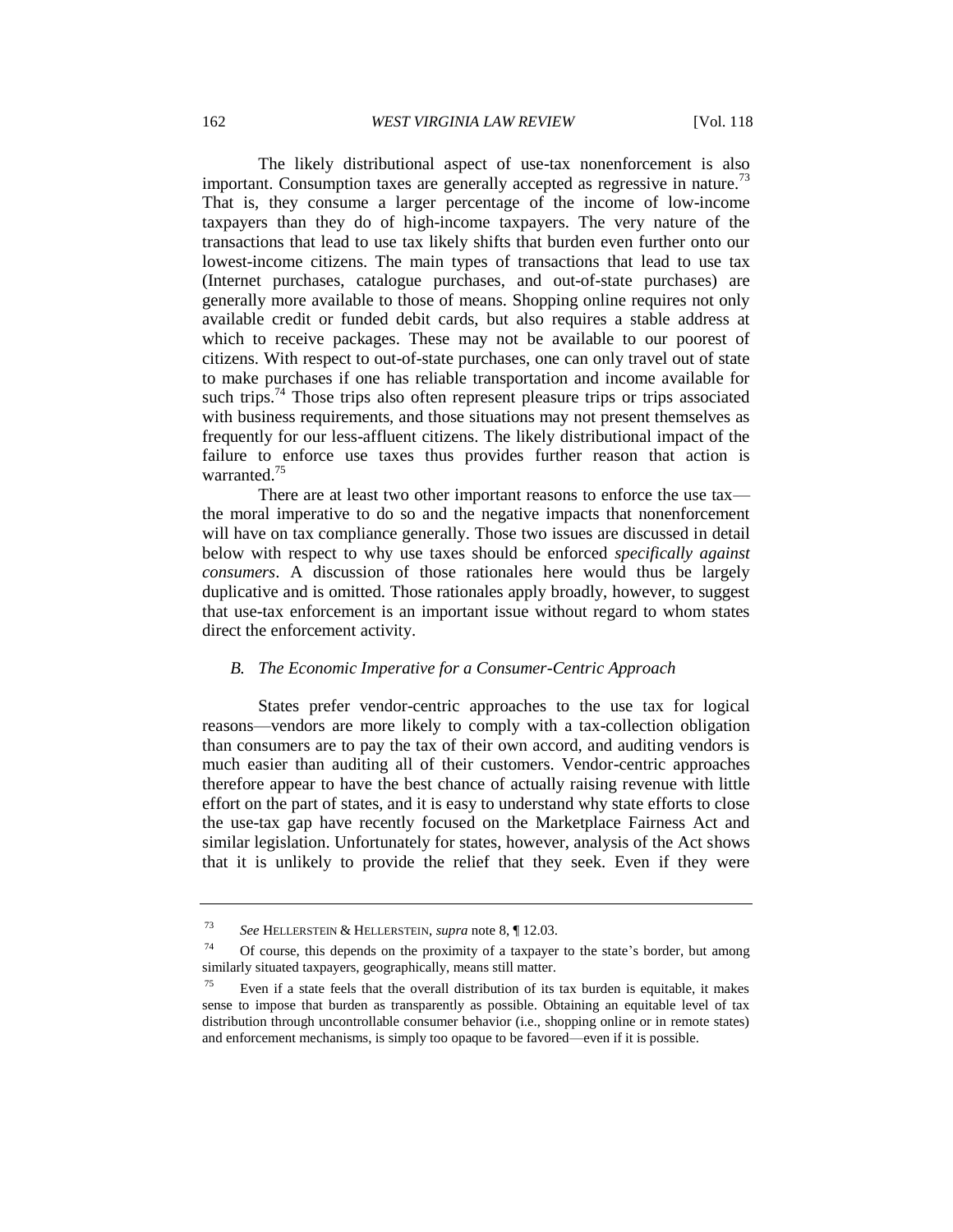somehow able to get the Act through Congress, many factors would stand in the way of full, or near full, use-tax collection. These include the impact of the small-seller exception, states that do not conform to the requirements of the Act, the difficulty of enforcement against international sellers, and distorted consumer purchasing decisions.

Most significant among these is likely the small-seller exception discussed above. That exception would insulate retailers from use-tax collection obligations under the Act unless they generate more than \$1 million of annual remote sales.<sup>76</sup> That exemption is intended to protect smaller vendors from onerous reporting obligations and the potential for costly audits. Unfortunately for states, however, those "small" vendors do a significant amount of commerce. The percentage of online commerce done by such retailers represents just over 40% of the total annual online sales.<sup>77</sup> The large vendors that make the remaining sales also already collect tax in many states. Experts thus estimate that passage of the Act with a \$1 million small-seller exception would reduce the use-tax gap *by less than* 50%.<sup>78</sup> On these numbers, even if the Act were passed, a significant amount of revenue would still go uncollected. Further, if congressional negotiation were to drive the small-seller exception upwards, the benefits of the Act would naturally go down.<sup>79</sup>

Another factor reducing the effect of the Act is that it does not grant blanket authority to states. To take advantage of the Act, states must either become a member of the Streamlined Sales and Use Tax Agreement (the "SSUTA") or their laws must be consistent with certain "simplification requirements" provided by the Act.<sup>80</sup> Becoming a member of the SSUTA requires adherence to requirements related to the administration of sales and use taxes, the tax base, certain procedural requirements related to changes to their laws, rate harmonization requirements, adherence to defined sourcing rules, uniform definitions for terms, exemption procedures, rules related to

<sup>76</sup> S. 698, 114th Cong. § 2(c) (2015).

<sup>77</sup> Donald Bruce & William F. Fox, *An Analysis of Internet Sales Taxation and the Small Seller Exemption*, SBA (Nov. 2013), http://www.sba.gov/sites/default/files/rs416tot.pdf.

<sup>78</sup> *Id.* at 40.

<sup>&</sup>lt;sup>79</sup> One major alternative to the Act, the Remote Transactions Parity Act (the "RTPA"), includes a small-seller exception that differs significantly from the one in the Act. First, the dollar threshold in the RTPA refers to *all* taxable sales made by the retailer, rather than to the amount of *remote* sales made by the retailer. Remote Transactions Parity Act of 2015, H.R. 2775, 114th Cong. § 2(c)(1)(A)(i), (B)(i), (C)(i) (2015). Second, the exception protects retailers making sales of \$10 million or less in the first year after its enactment, with that amount falling to \$5 million and \$1 million in the second and third years after its enactment. *Id.* After the third year, no small-seller exception would apply. This construct would obviously reduce the benefits of the RTPA in the first two years (as compared to the Act), would be equal in the third year, but would provide a greater benefit in all subsequent years. Given the current discussions regarding congressional intervention in this area, it seems unlikely that a bill with no small-seller protection will be politically viable.

S. 698, § 2(a)–(b) (2015).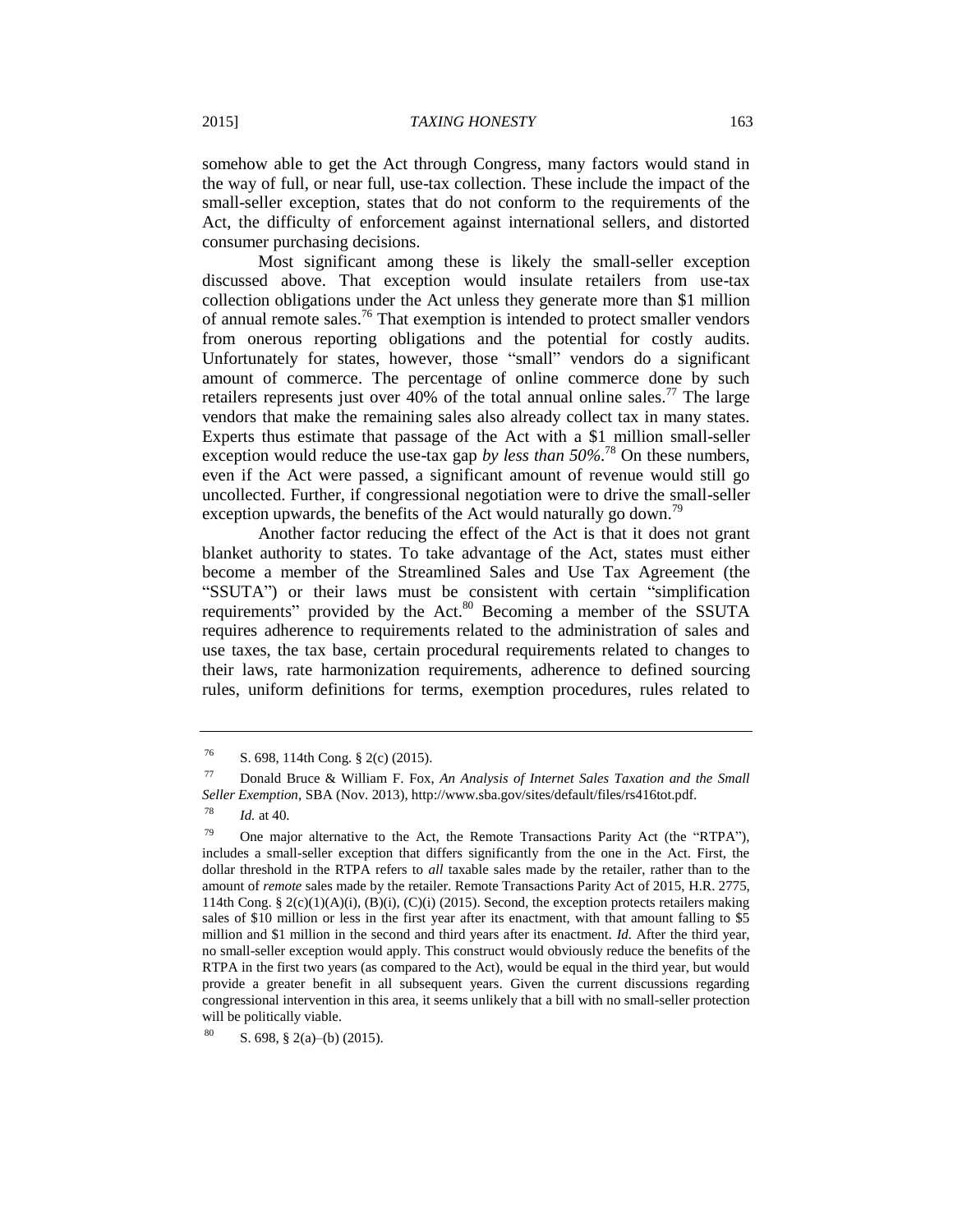sales tax holidays, and refund procedures, among others. $81$  Currently, 24 states comply with the SSUTA requirements. $82$  Those states are generally lesspopulated states $^{83}$  and represent only 31% of the entire U.S. population. $^{84}$ 

The alternative way to "qualify" under the Act requires states to similarly simplify and harmonize the administration of their taxes, their tax bases, and their sourcing rules.<sup>85</sup> It also requires that states provide vendors with certain information about their taxes and free software for calculating sales-tax liabilities.<sup>86</sup> States must further relieve sellers and the software providers from certain liabilities related to sales and use-tax errors.<sup>87</sup>

Regardless of which route is analyzed, states that are not currently SSUTA members or whose systems do not meet the required simplification measures could have significant work to do in order to take advantage of the Act. That may involve political battles with local governments that currently have functionally independent sales-tax systems. States that are unable or unwilling to modify their systems in the ways required under the Act would thus not obtain any additional revenue from the Act.

The Act also fails to address the difficulties inherent in attempting to impose collection obligations on international merchants. Technically, the Act could subject any vendor worldwide to state authority, <sup>88</sup> and state use taxes generally apply to international purchases.<sup>89</sup> Enforcing the tax against international vendors, however, obviously involves much more difficult and costly questions for states. Use-tax collection on purchases made from

- 85 S. 698, § 2(b)(2)(A)–(C) (2015).
- $^{86}$  *Id.* § 2(b)(2)(D).
- $^{87}$  *Id.* § 2(E)–(H).

<sup>81</sup> STREAMLINED SALES AND USE TAX AGREEMENT OF 2002 (2013), http://www.streamlinedsalestax.org/uploads/downloads/Archive/SSUTA/SSUTA\_As\_Amended\_ 10-30-13.pdf.

<sup>82</sup> *About Us*, STREAMLINED SALES TAX GOVERNING BOARD, INC., http://www.streamlinedsalestax.org/index.php?page=About-Us (last visited Oct. 8, 2015).

<sup>83</sup> *Streamlined State Status 01-01-14*, STREAMLINED SALES TAX GOVERNING BOARD, INC., http://www.streamlinedsalestax.org/uploads/images/state%20map%202014\_1\_1.jpg (last visited Oct. 8, 2015).

<sup>84</sup> *About Us*, *supra* note 82.

<sup>&</sup>lt;sup>88</sup> Foreign sellers in many countries are protected from U.S. taxation by tax treaties that limit U.S. taxation to those sellers with permanent establishments in the country. *See* BORIS I. BITTKER & LAWRENCE LOKKEN, FEDERAL TAXATION OF INCOME, ESTATES AND GIFTS ¶¶ 67.1.3, 67.6.9 (3d ed. 2005). Notably, though, those treaties generally do not impact state authority. HELLERSTEIN & HELLERSTEIN, *supra* note 8, ¶ 8.17[1][c] (noting that "the tax treaties into which the United States has entered do not generally cover the taxing activities of subnational governmental units such as States").

<sup>89</sup> California is a notable exception and allows an exemption for up to \$800 of taxable goods purchased in a foreign country. *See* Annette Nellen, *California Use Tax Exemption for Foreign Purchases Should Be Repealed*, 72 ST. TAX NOTES 601 (2014) (discussing and advocating for the removal of California's exemption).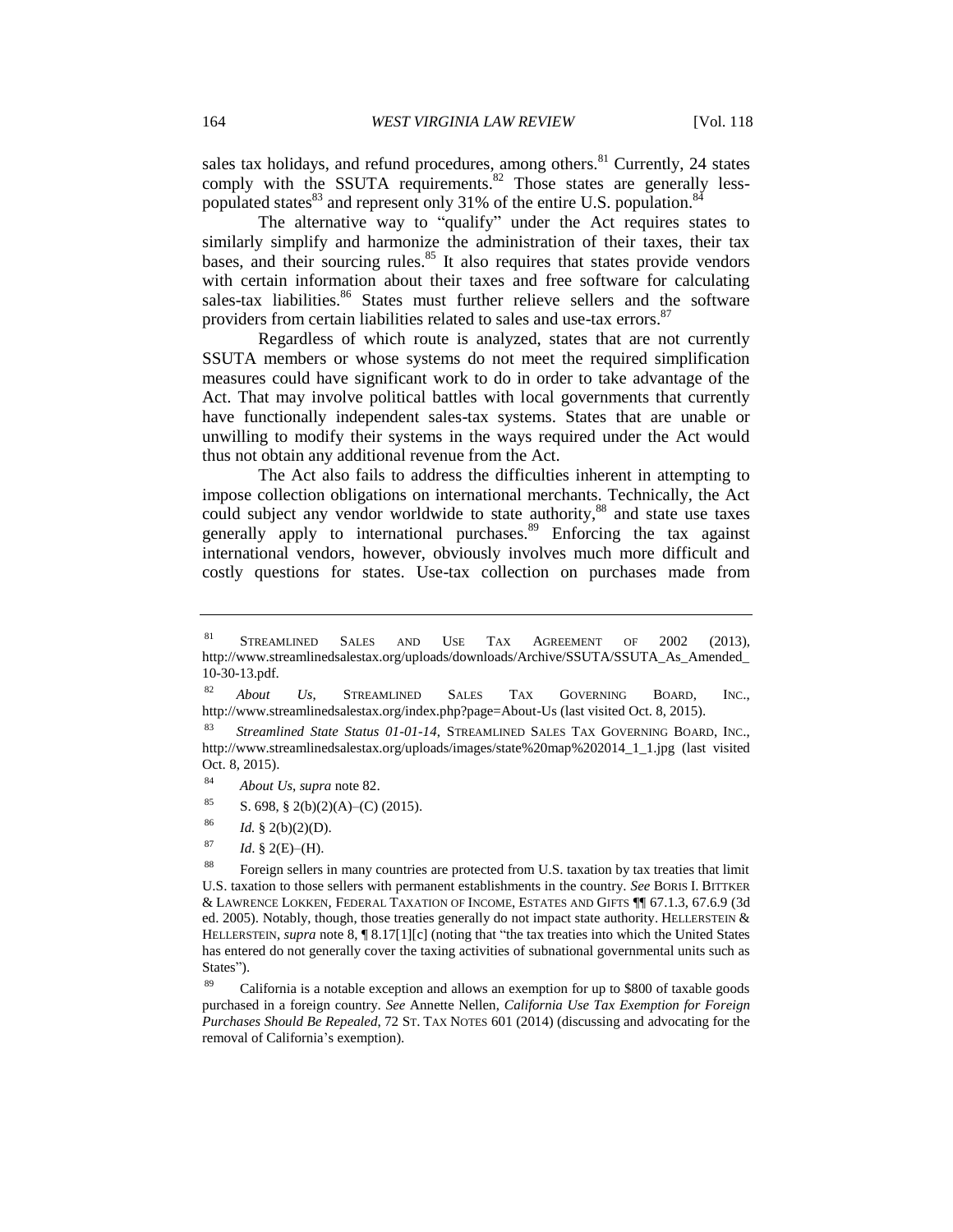international vendors would thus be more likely to continue to rely on selfreporting by taxpayers.

The ease with which consumers modify their behavior to the addition of use-tax collection on online sales would also amplify the impact of each of the previously discussed revenue-reducing factors. To the extent that consumers can shift their consumption to vendors that fall within the smallseller exception or that are located internationally, state revenue gains from the Act will be reduced. Unfortunately for states, recent research shows that consumers do respond quickly to the collection of tax by online retailers. Recent research on consumers who use eBay, for example, showed that buyers were less likely to purchase goods from a seller that would collect sales tax on the transaction. $90$  Research on consumer response to the collection of sales taxes by Amazon.com also supports those results and shows that consumers quickly change their online shopping behavior by purchasing from vendors that do not collect tax, even those vendors who sell on Amazon's platform.<sup>91</sup>

In the Amazon study, researchers looked at purchases on Amazon.com in five states for which that retailer started collecting use taxes between 2012 and  $2013<sup>92</sup>$ . The researchers found that consumers in those states reduced their shopping on Amazon during that period by 9.5% based on the value of products purchased.<sup>93</sup> Consumers reduced their purchases most dramatically with respect to high-value items. $94$  The researchers also looked into whether consumers were substituting away from Amazon by purchasing from local brick-and-mortar stores or by purchasing from other online vendors. They found that consumers in the study did increase their purchases from local retailers, but that the sales of competing online retailers increased much more significantly.<sup>95</sup> The substitution effects were more significant when looking at purchases over \$300. For those purchases, the researchers found a 6.5% increase in purchases at local stores but a  $23.7\%$  increase in purchases from other online retailers.<sup>96</sup> Perhaps most strikingly, merchants who sold their goods using the Amazon Marketplace saw an increase in those "large sales" by  $60.5\%$ .<sup>97</sup> This last result is striking. Consumers responded to the collection of tax by Amazon, in many cases, not by leaving that website, but by simply purchasing from third-party

<sup>96</sup> *Id.*

<sup>90</sup> Liran Einav et al., *Sales Taxes and Internet Commerce*, 104 AM. ECON. REV. 1, 24 (2014).

<sup>91</sup> Brian Baugh et al., *The "Amazon Tax": Empirical Evidence from Amazon and Main Street Retailers* (Nat'l Bureau of Econ. Research, Working Paper No. 20052, 2014), http://www.nber.org/papers/w20052.pdf.

<sup>92</sup> *Id.* at 1.

<sup>93</sup> *Id.* at 2.

<sup>94</sup> *Id.* at 2–3.

<sup>95</sup> *Id.* at 3.

<sup>&</sup>lt;sup>97</sup> *Id.* The Amazon Marketplace allows retailers to sell their products using the Amazon platform by paying the retailer a fee. *See Getting Started with Selling on Amazon*, AMAZON, http://services.amazon.com/content/sell-on-amazon.htm (last visited Oct. 8, 2015).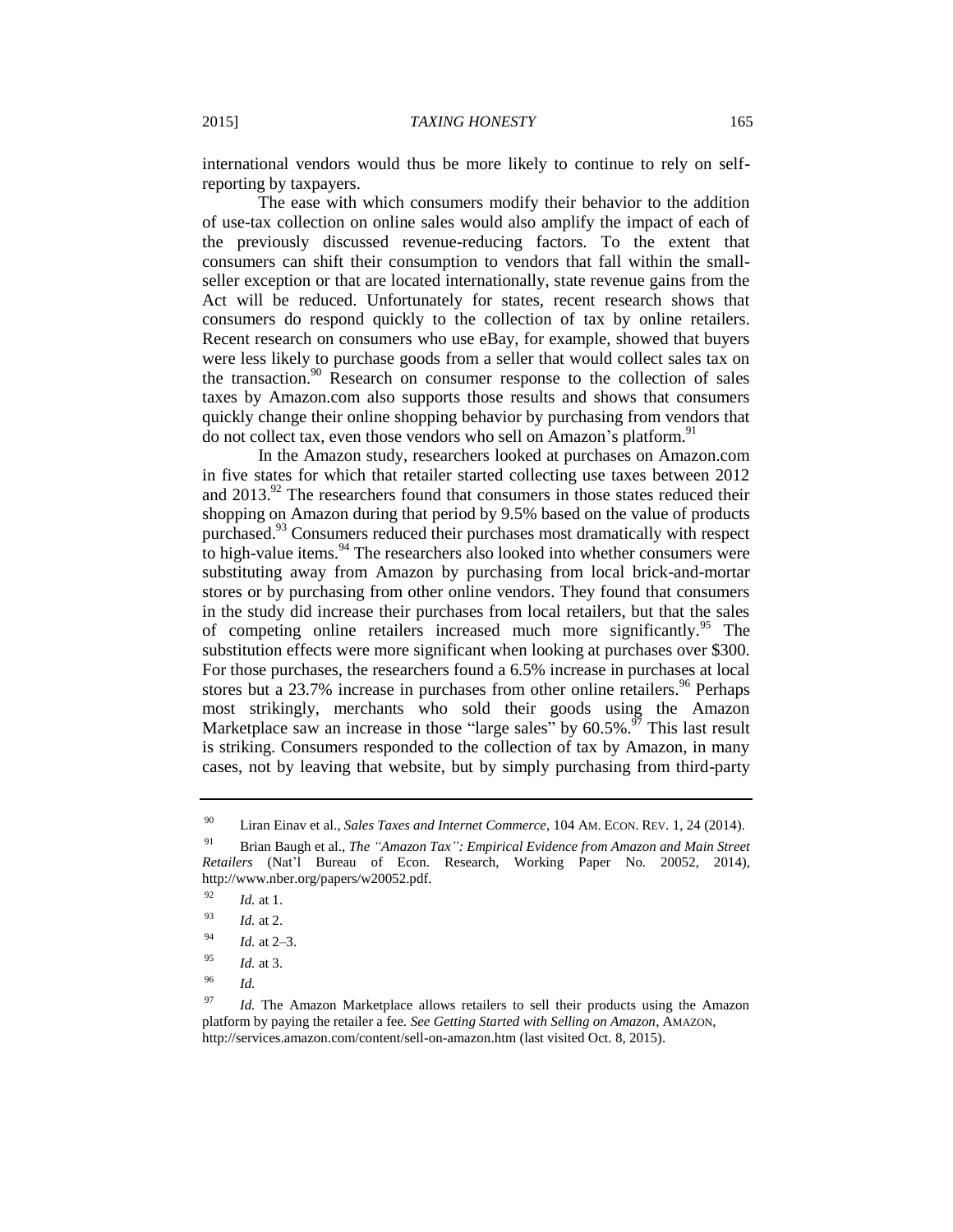merchants that sell on the website. The way that the Amazon Marketplace is operated, consumers can purchase from such a merchant without even realizing it.<sup>98</sup> Amazon may handle the merchant's inventory and shipping, and the consumer receives the item in an Amazon.com branded box.<sup>99</sup> Consumers are thus able to avoid paying tax without any real change to their behavior, and they do so in large numbers. These data indicate that we would see further diversion of sales to smaller vendors if and when the Act were enacted.<sup>100</sup>

As noted above, one collateral issue to also consider is how voluntary compliance might suffer *because of* the Act. Use taxes are fundamentally taxes on consumers, not on retailers. One reason that use-tax payments are low may be that consumers simply do not understand that the obligation is theirs. In one 2011 study, nearly two-thirds of respondents did not know or did not believe that they were required to pay use tax on Internet purchases if the tax was not collected by the vendor.<sup>101</sup> In another study, over 45% of the respondents reported that they did not pay use tax because either the retailer did not charge the tax or because they were unaware of their liability.<sup>102</sup> In another study, over 65% of Florida participants and over 37% of Illinois participants reported having no knowledge of use taxes.<sup>103</sup> Although these data do not speak to the reasons for that lack of knowledge, it is plausible that states' vendor-centric approaches and the narrative surrounding "taxing Amazon" may have caused consumers to fail to internalize the obligation as their own—even if they are aware of the tax.<sup>104</sup> If that is the case, the collection of use taxes by vendors under the Act will only exacerbate the problem because states will continue to signal to consumers that vendors will handle their obligations. That, in turn, may make it more difficult for states to convince consumers that they have the responsibility to remit tax on the purchases for which the tax is not collected by the vendor. Similarly, states will have even less reason to enforce use taxes against individual consumers because individuals' liabilities will be even lower.

<sup>98</sup> Baugh et al., *supra* note 91, at 16.

<sup>99</sup> *Id.*

<sup>&</sup>lt;sup>100</sup> A recent online article noted this strategy as one of the "20 Secret Tips Everyone Who Shops on Amazon Needs To Know." Richard Padilla, *20 Secret Tips Everyone Who Shops on Amazon Needs to Know*, BUZZFEED (Jan. 18, 2015, 9:11 AM), http://www.buzzfeed.com/ betonnorthshore/secret-amazon-shopping-tips-that-will-save-you-168v4.

<sup>&</sup>lt;sup>101</sup> *Two-Thirds of Consumers Are Confused by On-Line Sales-Tax Compliance*, THE CTR. OF SHOPPING (July 28, 2011), http://www.thecenterofshopping.com/blog/two-thirds-of-consumersare-confused-by-online-sales-tax-compliance.

<sup>102</sup> Geoffrey Propheter, *Use Tax Awareness and Compliance: A Survey Analysis*, 65 ST. TAX NOTES 257, 258 tbl.1 (2012).

<sup>103</sup> Christopher Jones & Yuyun Sejati, *Improving Use-Tax Compliance by Decreasing Effort and Increasing Knowledge*, 11 ATA J. OF LEGAL TAX RES. 1, 10 (2013). The authors note that the difference in knowledge levels may be due to the inclusion of a line-item on the Illinois income tax return specifically for use taxes. *Id.* at 9. Florida has no income tax, so it cannot rely on that method.

<sup>&</sup>lt;sup>104</sup> Thanks to Brian Lepard for this observation.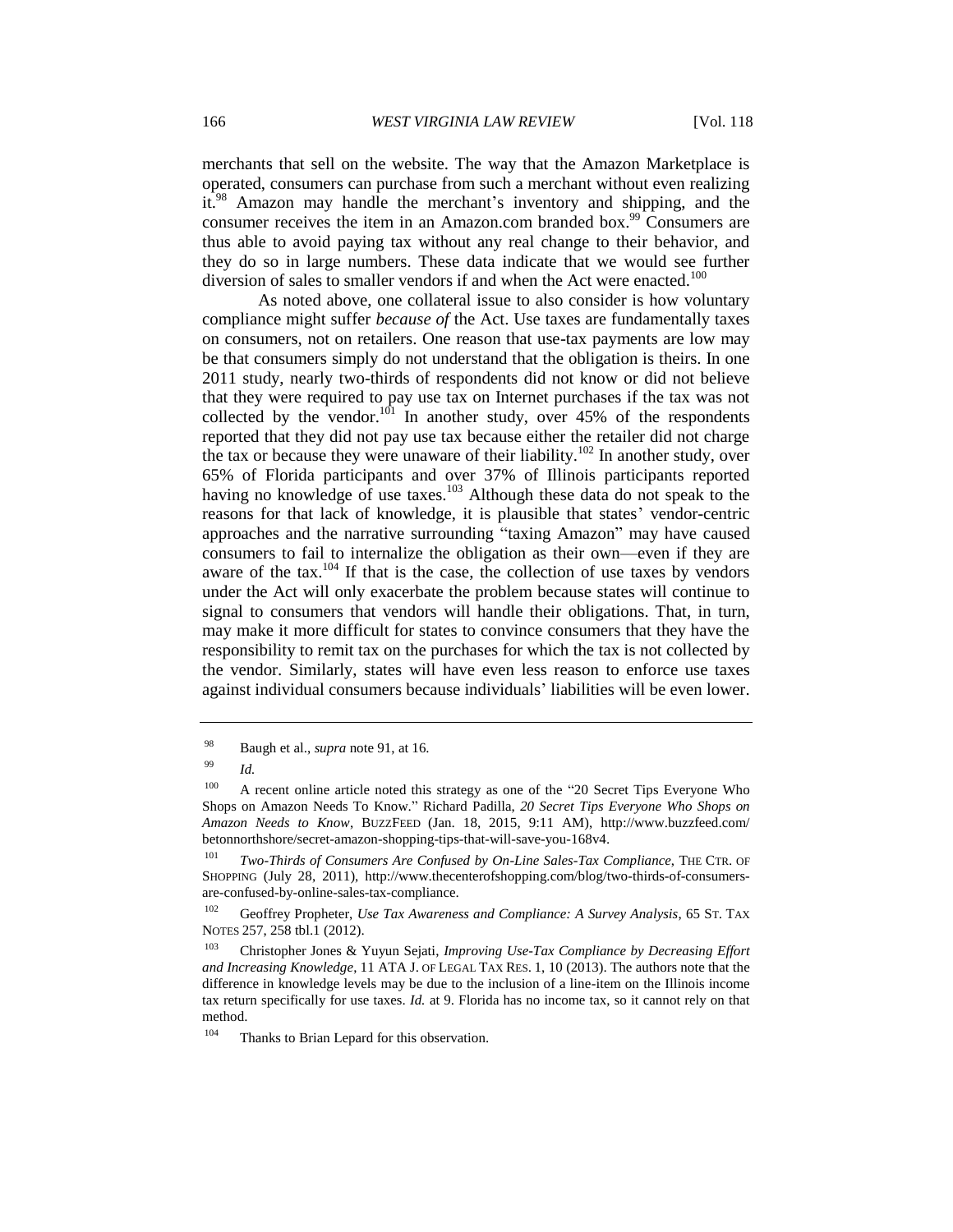#### 2015] *TAXING HONESTY* 167

The sum of this discussion is that states should not be optimistic that the Marketplace Fairness Act, or similar legislation, would significantly close the current use-tax gap. The Act simply does not extend far enough and consumer demand flows to areas where the taxing authority cannot reach. Thus, even if Congress were to pass the Act, states would still have an economic need to take consumer-centric enforcement activity.

# *C. The Moral Case for a Consumer-Centric Approach*

The economic case against relying on vendor-centric approaches to use-tax compliance is strong, and states should be reasonably concerned about relying on those approaches for that reason alone. Notwithstanding that pragmatic issue, though, states should also note that the failure to think about individual compliance has resulted in a tax that raises significant moral questions. This moral claim regarding use taxes rests both on their overall design and on their current nonenforcement.

The concept of morality is incredibly broad and implicates a significant amount of work by legal scholars and philosophers. It is thus important to note at the outset that this Article does not address the morality of the *substance* of the use-tax laws,<sup>105</sup> but addresses morality from a procedural perspective. That is, are governments legitimately exercising their power in adopting and administering the tax? The use tax raises moral concerns under that formulation for two primary reasons: (1) because states continue to urge taxpayers to pay the tax, but they do not take enforcement action against those who fail to comply;<sup>106</sup> and  $(2)$  because compliance with the tax is virtually impossible. Those aspects of the tax are discussed below.

# 1. The Morality of Nonenforcement

Incongruity between the law as written and as applied by the government has long been recognized as raising moral questions.<sup>107</sup> A

<sup>&</sup>lt;sup>105</sup> One could, for example, raise a moral argument regarding the regressive nature of consumption taxes in general, or about specific aspects of those taxes that make them more regressive (e.g., the inclusion of clothing or food in the tax base).

<sup>&</sup>lt;sup>106</sup> This is not to say that there is *no* use-tax enforcement, but that enforcement is generally reserved for individuals who make very large purchases without paying use tax. *See* McIntyre v. Farr, No. 09-2145-III (Tenn. Ch. Ct. Jan. 26, 2012) (imposition of use tax on an airplane); Simon v. Director, Div. of Tax'n, 24 N.J. T.C. 509 (2009) (addressing application of use tax to the purchase of a sailboat); Suzanne Beaudelaire, *California Art Collectors Be Warned!*, 31 ST. TAX NOTES 1098 (2004) (discussing enforcement action against those with purchases of significant artwork); Mike Maciag, *Use Tax Revenues: How Much Are States Not Collecting?*, GOVERNING (May 1, 2012), http://www.governing.com/blogs/by-the-numbers/state-use tax-collectionrevenues.html (noting that "[s]tates rarely pursue those who skirt use tax obligations" and that "[t]argeting use tax cheats is largely impractical").

<sup>&</sup>lt;sup>107</sup> LON L. FULLER, THE MORALITY OF LAW 39, 81–91 (Yale Univ. Press 2d ed. 1969); JOHN RAWLS, A THEORY OF JUSTICE 210 (President & Fellows of Harvard Coll. 1999) (1971)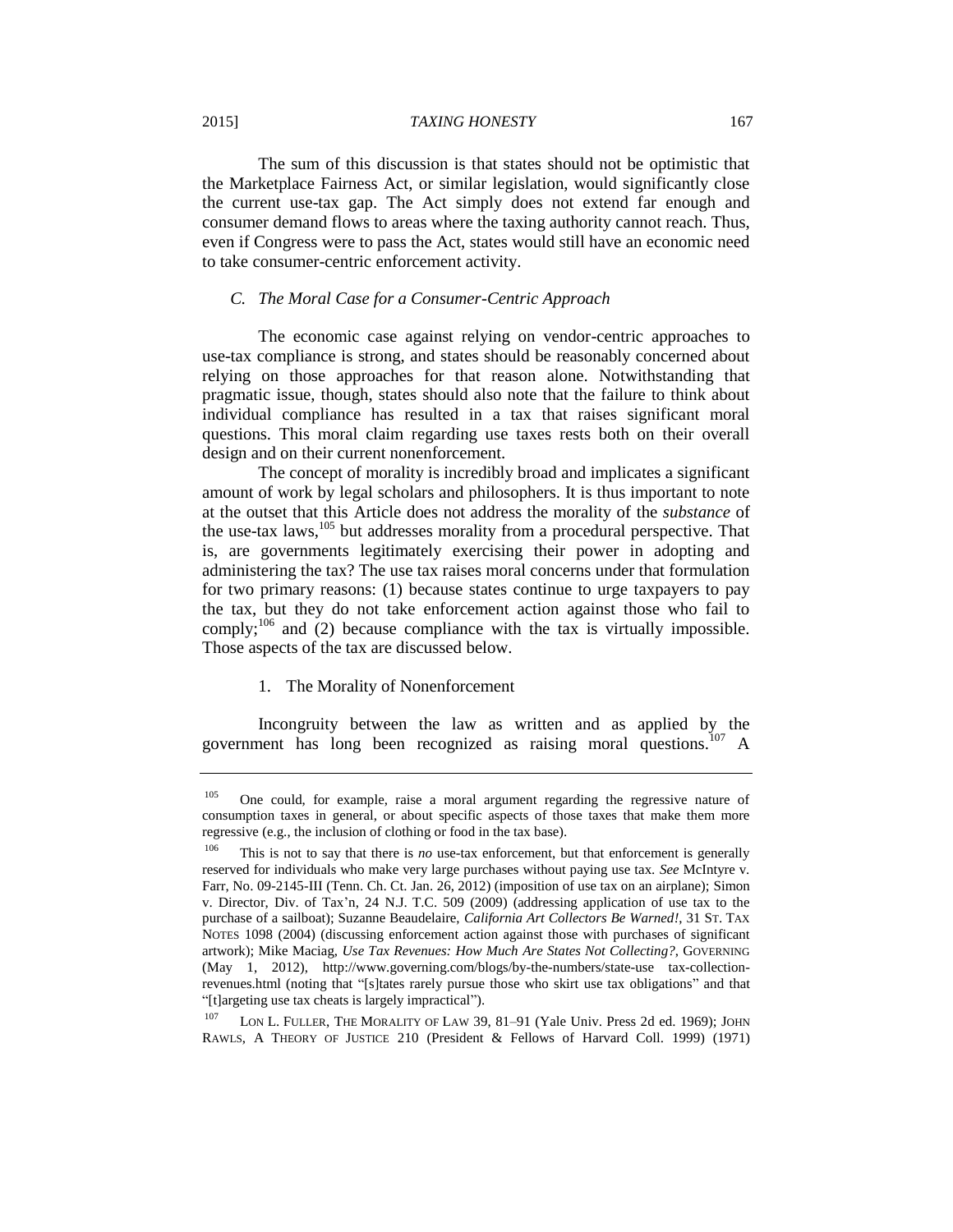government that lays out one set of rules, but that enforces another, raises significant questions regarding the legitimacy of its authority.<sup>108</sup> Complete congruity is not essential for these purposes. Resource constraints often prevent agencies from perfectly enforcing the laws as written. This particular issue was prominent in the public, press, and legal community in 2014 as President Obama took administrative action with respect to our nation's immigration laws.<sup>109</sup> That administrative action took the form of executive actions that, in part, expanded programs that deferred removal actions, allowed work authorization for certain individuals, and expanded the use of waivers for unlawful presences.<sup>110</sup> The administration noted in the implementation of those actions that they were being made out of administrative necessity due to limited resources and pursuant to the executive branch's prosecutorial discretion.<sup>111</sup>

<sup>108</sup> The problems with the congruence requirement are not only moral, but constitutional. In recent years, a number of questions have arisen out of the Obama administration's decision to not enforce controversial laws regarding immigration and same-sex marriage. Scholars have thus recently evaluated the permissibility of the executive branch's discretionary power. *See, e.g.*, Kate Andrias, *The President's Enforcement Power*, 88 N.Y.U. L. REV. 1031 (2013); Robert J. Delahunty & John C. Yoo, *Dream on: The Obama Administration's Nonenforcement of Immigration Laws, the DREAM Act, and the Take Care Clause*, 91 TEX. L. REV. 781 (2013); Jospeph Landau, *DOMA and Presidential Discretion: Interpreting and Enforcing Federal Law*, 81 FORDHAM L. REV. 619 (2012); Zachary S. Price, *Enforcement Discretion and Executive Duty*, 67 VAND. L. REV. 671, 688 (2014); Michael Sant' Ambrogio, *The Extra-Legislative Veto*, 102 GEO. L.J. 351 (2014). Use-tax nonenforcement clearly does not garner the same level of political interest as the federal policies discussed above. It is also fueled not as much by politics, but by economic compulsion. (Some governors may feel politically precluded from enforcing the tax, but that is likely more on general anti-tax grounds than on a specific substantive rejection of consumption taxes on Internet commerce with remote vendors *qua* Internet commerce with remote vendors). Many of the same considerations arise, though, when talking about use-tax nonenforcement. Notwithstanding those questions, this Article will focus only on the moral dimension of nonenforcement and leave the legal questions for another day.

<sup>109</sup> Michael D. Shear, *Obama, Daring Congress, Acts to Overhaul Immigration*, N.Y. TIMES, Nov. 20, 2014, at A1; *Executive Actions on Immigration*, USCIS [hereinafter USCIS, *Executive Actions*], http://www.uscis.gov/immigrationaction (last visited Oct. 8, 2015); *Fixing the System: President Obama Is Taking Action on Immigration*, THE WHITE HOUSE, http://www.whitehouse.gov/issues/immigration/immigration-action (last visited Oct. 8, 2015).

<sup>110</sup> USCIS, *Executive Actions*, *supra* note 109.

<sup>111</sup> *See* Memorandum from Jeh Charles Johnson, Sec'y, Dep't of Homeland Sec., to Thomas S. Winkowski, Acting Direct, U.S. Immigration & Customs Enf't (Nov. 20, 2014), http://www.dhs.gov/sites/default/files/publications/14\_1120\_memo\_prosecutorial\_discretion.pdf; *Consideration of Deferred Action for Childhood Arrivals (DACA)*, USCIS,

<sup>(</sup>discussing the need for governments to take "a conscientious effort . . . to determine whether an infraction has taken place and to impose the correct penalty"); JOSEPH RAZ, *The Rule of Law and Its Virtue*, *in* THE AUTHORITY OF LAW 210, 218 (1979) (noting that "[t]he police should not be allowed to allocate its resources so as to avoid all effort to prevent and detect certain crimes or prosecute certain classes of criminals"). Fuller recognized that enforcement resources are limited, but suggested that incongruent enforcement be carefully evaluated. Lon L. Fuller, *A Reply to Professors Cohen and Dworkin*, 10 VILL. L. REV. 655, 663 (1965). The "conscientious prosecutor" should ask at least whether there is a pattern of discrepancy between the law as enforced and as written and whether any resulting revision to the laws is defensible. *Id.*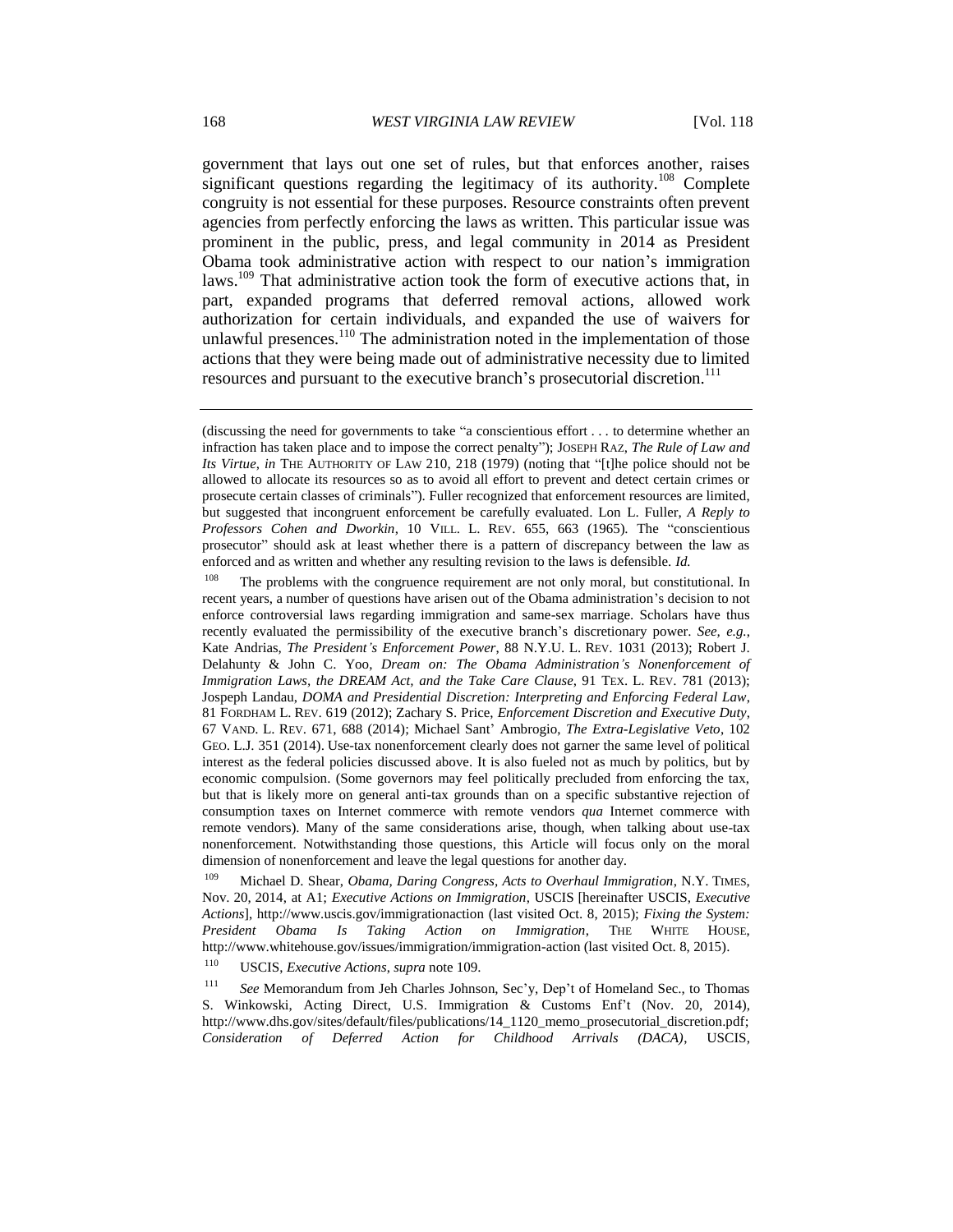#### 2015] *TAXING HONESTY* 169

The rationale given for these actions is consistent with what can be termed a "worst-first" enforcement methodology where an agency pursues only the most brazen offenders or those causing the highest social harm.<sup>112</sup> For example, it is more reasonable to dedicate police efforts to stopping individuals going 20 miles over the speed limit than two miles over the speed limit. It is similarly more reasonable to direct significant enforcement effort to stopping concentrated sources of file sharing rather than to stopping one individual who downloads a pirated movie.

Use-tax nonenforcement certainly shares similarities with these situations. Most use-tax violations would appear to be "minor" since individuals generally owe non-substantial amounts of that tax. Auditing these individuals would thus appear to be a misuse of enforcement resources.<sup>113</sup> There is also *some* enforcement effort aimed at "bigger" offenders.<sup>114</sup> Notwithstanding those factors, though, use-tax nonenforcement also differs from the nonenforcement of other laws because, in part, states continue to affirmatively compel individuals to pay use taxes, through their tax returns, instructions, websites, and other interactions with taxpayers.<sup>115</sup> Those

<sup>113</sup> Individual use-tax audits may not make economic sense in isolation, but that does not mean that states have no options to compel compliance. As an initial matter, they could audit usetax compliance with any income tax audit. They could also easily respond to returns reporting absolutely zero use tax with a letter. The simple act of noticing taxpayer error and informing taxpayers of that fact is a form of sanction that could have a positive impact on reporting rates. *See* Thimmesch, *supra* note 67 (manuscript at 38–39). States can also direct attention directly to tax-return preparers who consistently file returns showing no use tax due. A full list of ideas for use-tax enforcement is beyond the scope of this paper, but suffice it to say that states must look beyond the simple expected value of a single audit. If nothing else, research shows that individual audits have a multiplier effect in that people who hear about audits are more likely to comply themselves. *See* Susan C. Morse, *Tax Compliance and Norm Formation Under High-Penalty Regimes*, 44 CONN. L. REV. 675, 711 n.145 (2012) (listing studies establishing this "indirect audit effect"). *See generally* Thimmesch, *supra* note 67 (providing a comprehensive discussion of the ways in which states could leverage research on tax compliance to help build a compliance norm with respect to state use taxes).

<sup>114</sup> *See* sources cited *supra* note 106.

<sup>115</sup> *See, e.g.*, *Consumer Use Tax Return and Instructions*, COLORADO, https://www.colorado.gov/pacific/sites/default/files/DR0252.pdf (last visited Oct. 8, 2015) (requiring the payment of use taxes); *Do You Owe Use Tax?*, DEP'T OF REVENUE WASH. ST., http://dor.wa.gov/Content/GetAFormOrPublication/PublicationBySubject/TaxTopics/UseTax.asp x (last visited Oct. 8, 2015) (discussing the variety of ways in which states have included use tax line items on their tax returns); *Holiday Shoppers May Owe Use Tax on Internet Purchases*, IDAHO ST. TAX COMMISSION (Nov. 25, 2014), http://tax.idaho.gov/n-feed.cfm?idd=523 (informing consumers of their use tax responsibilities); Manzi, *supra* note 4 (discussing the variety of ways in which states have included use-tax line items on their tax returns); *Questions* 

http://www.uscis.gov/humanitarian/consideration-deferred-action-childhood-arrivals-daca (last visited Oct. 8, 2015) (noting that "[d]eferred action is a use of prosecutorial discretion to defer removal action against an individual for a certain period of time").

<sup>&</sup>lt;sup>112</sup> The use of these enforcement strategies in the tax law has been extensively analyzed recently. *See* Leigh Osofsky, *Concentrated Enforcement*, 16 FLA. TAX REV. 325, 333–38 (2014) (discussing the use of worst-first enforcement strategies).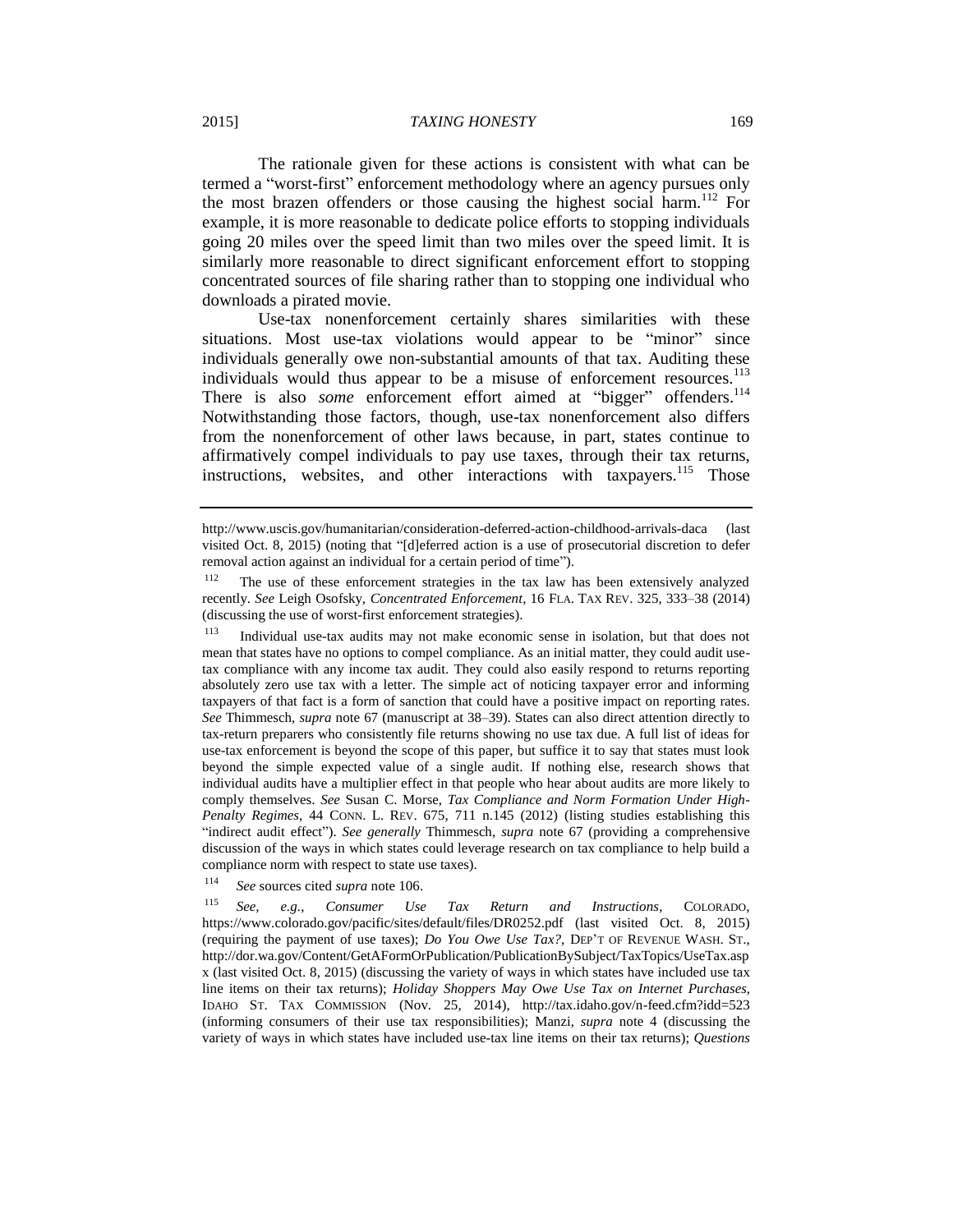communications all continue to articulate that taxpayers must comply and even reference the very situations where use-tax compliance is the most difficult situations where taxpayers purchase items at lower tax rates in other states.<sup>116</sup> Some states also have voluntary disclosure programs that specifically reference enforcement action and individuals' potential liabilities for taxes due in past years.<sup>117</sup> These communications are problematic because they are in stark contrast to the reality of how use taxes are currently being administered. They serve only to prey upon our "Washingtons," and they thus make fools of those who we should hold out as models. Those who listen to the appeals of the state bear the entire burden of the tax while their less impressionable peers escape sanction. A state cannot morally place citizens in this position. If states are not going to enforce the tax, they cannot continue to threaten sanction.

Notwithstanding this analysis, it may seem too bold to claim that a state's failure to enforce this tax necessarily means that it has a moral obligation to abandon the tax altogether. States continue to urge compliance with speeding limits, for example, even though violations at the margin appear to be rarely enforced. Are state speeding limits thus immoral as well? There are two immediate responses to this line of inquiry. First, morality is not necessarily binary. Something is not either moral or immoral. Rather, the morality of the law lies on a spectrum, and each individual factor must be evaluated and measured with other aspects of that law.<sup>118</sup> The lack of

<sup>116</sup> *See, e.g.*, PA. DEP'T OF REVENUE, USE TAX FOR INDIVIDUALS 2 (2015), http://www.revenue.pa.gov/FormsandPublications/FormsforBusinesses/Documents/Sales-

Use%20Tax/rev-1748.pdf; MINN. DEP'T OF REVENUE, MINNESOTA SALES AND USE TAX INSTRUCTION BOOKLET 3 (2014), http://www.revenue.state.mn.us/Forms\_and\_Instructions/sales\_ tax\_booklet.pdf; S.D. EFORM- 1350 V10, at 1 (2011), https://www.state.sd.us/eforms/secure/eforms/E1350V10-UseTaxForm.pdf; *Paying Individual Use Tax*, *supra* note 115; *Use Tax on Art Acquisitions by Individuals*, DEP'T OF REVENUE WASH. ST. [hereinafter *Use Tax on Art Acquisitions*], http://dor.wa.gov/Docs/Pubs/ExciseTax/RetailSales\_UseTax/UseTaxOnArtQAs.pdf (last visited Sept. 16, 2015).

*and Answers Regarding Use Tax*, ST. OF NEV. DEP'T OF TAX'N, http://tax.nv.gov/uploadedFiles/ taxnvgov/Content/TaxLibrary/TPI-01\_02\_Use\_Tax\_Questions\_and\_Answers\_04-09-

<sup>09%5</sup>B1%5D.pdf (last visited Oct. 8, 2015) (discussing the variety of ways in which states have included use-tax line items on their tax returns); *Sales & Use Tax*, KY.GOV, http://revenue.ky.gov/Business/salesanduse.htm (last visited Oct. 8, 2015) (informing consumers of their use-tax responsibilities); *Paying Individual Use Tax for Online, Out-of-State or Catalogue Purchases*, MASS.GOV [hereinafter *Paying Individual Use Tax*], http://www.mass.gov/dor/all-taxes/sales-and-use/individual-use-tax/ (last visited Oct. 9, 2015) (discussing the variety of ways in which states have included use tax line items on their tax returns).

<sup>117</sup> *See, e.g.*, *Disclosure of Use Tax for In-State Consumers*, CA.GOV, http://www.boe.ca.gov/ sutax/isvdprog.htm (last visited Oct. 8, 2015); *Illinois Use Tax*, ILL. REVENUE, http://www.revenue.state.il.us/Individuals/Illinois-Use-tax.htm (last visited Oct. 8, 2015); *Use Tax on Art Acquisitions*, *supra* note 116, at 2.

<sup>118</sup> *See* SURI RATNAPALA, JURISPRUDENCE 170–71 (Cambridge Univ. Press 2009); Bruce P. Frohnen, *The Irreducible, Minimal Morality of Law: Reconsidering the Positivist/Natural Law*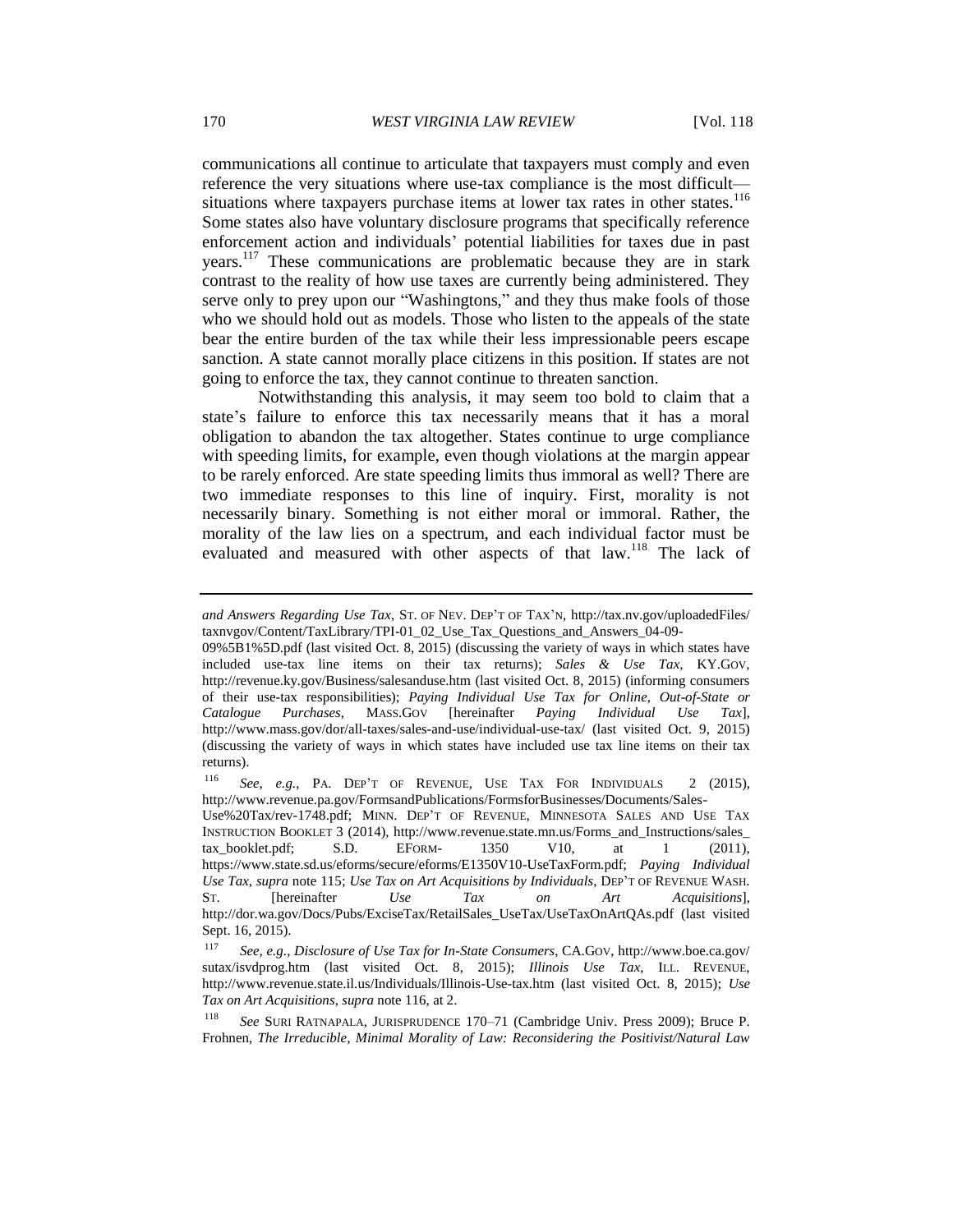enforcement of use taxes, then, simply adds to the complete picture of the morality of the law.

In addition, one must realize that tax-law nonenforcement has a particularly uneasy tone as compared to the nonenforcement of other laws because of the presence of a tax return. As noted above, individuals in many states are required to declare their use-tax liabilities on their annual income-tax returns.<sup>119</sup> That return-filing requirement means that individuals are required to affirmatively certify, at least annually, that they have complied with their tax obligations. A taxpayer must therefore either truthfully report her use taxes or knowingly file an incorrect return. The latter is generally tax fraud, which can be a felony. $120$ 

Tax returns also generally include a jurat, which requires the taxpayer to attest to the accuracy of the return, often under penalties of perjury.<sup>121</sup>

<sup>121</sup> *See, e.g*., STATE OF CAL. FRANCHISE TAX BD., 2014 CALIFORNIA RESIDENT INCOME TAX RETURN FORM  $F$ ORM 540 (2014), https://www.ftb.ca.gov/forms/2014/14\_540.pdf?WT.mc\_id=Individuals\_Popular\_540form; IDAHO STATE TAX COMM'N, FORM 40 IDAHO INDIVIDUAL INCOME TAX RETURN (2014), http://tax.idaho.gov/forms/EFO00089\_10-14-2014.pdf; KAN. DEP'T OF REVENUE, FORM K-40 (2014), http://www.ksrevenue.org/pdf/k-4014.pdf; ME. DEP'T OF ADMIN. & FIN. SERVS., MAINE INDIVIDUAL INCOME TAX FORM 1040ME (2014), http://www.maine.gov/ revenue/forms/1040/2014/14\_1040me\_downloadable.pdf; MICH. DEP'T OF TREASURY, *supra* note 26; NEB. DEP'T OF REVENUE, NEBRASKA INDIVIDUAL INCOME TAX RETURN FORM 1040N (2014), http://www.revenue.nebraska.gov/tax/14forms/f 1040n.pdf; OHIO DEP'T OF TAXATION, FORM IT 1040 (2014), http://www.tax.ohio.gov/Portals/0/forms/ ohio\_individual/individual/2014/PIT\_IT1040.pdf; UTAH STATE TAX COMM'N, UTAH INDIVIDUAL INCOME TAX RETURN FORM TC-40 (2014), http://tax.utah.gov/forms/current/tc-40.pdf; VT. DEP'T OF TAXES, VERMONT INCOME TAX RETURN FORM IN-111 (2014), http://www.state.vt.us/tax/ pdf.word.excel/forms/income/2014/2014-IN-111-web.pdf. In the area of taxation, the penalties for perjury and for perjurous statements can be complicated. Under federal law, there is a substantive difference between a charge of perjury and the related charge under the tax code. Perjury is punishable under 18 U.S.C. § 1621 and requires the filing of a return, specifically under penalty of perjury, that "willfully subscribes as true any material matter which [the taxpayer] does not believe to be true." 18 U.S.C. § 1621(2) (2012). Under the tax law, a felony is also imposed for making "a false declaration under penalties of perjury." 26 U.S.C. § 7206(1). That charge is not *technically* a perjury charge. *See* Escobar v. United States, 388 F.2d 661, 664– 65 (1967), *cert denied*, 390 U.S. 1024 (1968). It is a separate crime *based on* a perjurous

*Divide in Light of Legal Purpose and the Rule of Law*, 58 ST. LOUIS U. L.J. 467, 475–78 (2014) (providing a summary of Thomas Aquinas's natural-law philosophy and concluding that "at least for Aquinas, law exists on a continuum from just to unjust, true to perverse or crooked, pure to corrupt").

<sup>119</sup> *See* Manzi, *supra* note 4, at 2 (noting that 27 states include a use-tax line item on their income-tax returns).

<sup>120</sup> *See, e.g.*, ARK. CODE ANN. § 26-18-202 (2015) (providing that the willful failure to pay a tax or file a return is a felony); CONN. GEN. STAT. § 12-428 (2015) (classifying the willful delivery of a return that is known to be fraudulent or false in any material matter as a felony); KY. REV. STAT. ANN. § 131.445(2) (LexisNexis 2015) (classifying the willful submission of a false return with the intent to evade payment of tax as a felony); 68 OKLA. STAT. tit. 68, § 241  $(2015)$  (classifying the filing of a false or fraudulent return as a felony); WASH. REV. CODE § 82.32.290(2)(a)(iii), (b) (2015) (same).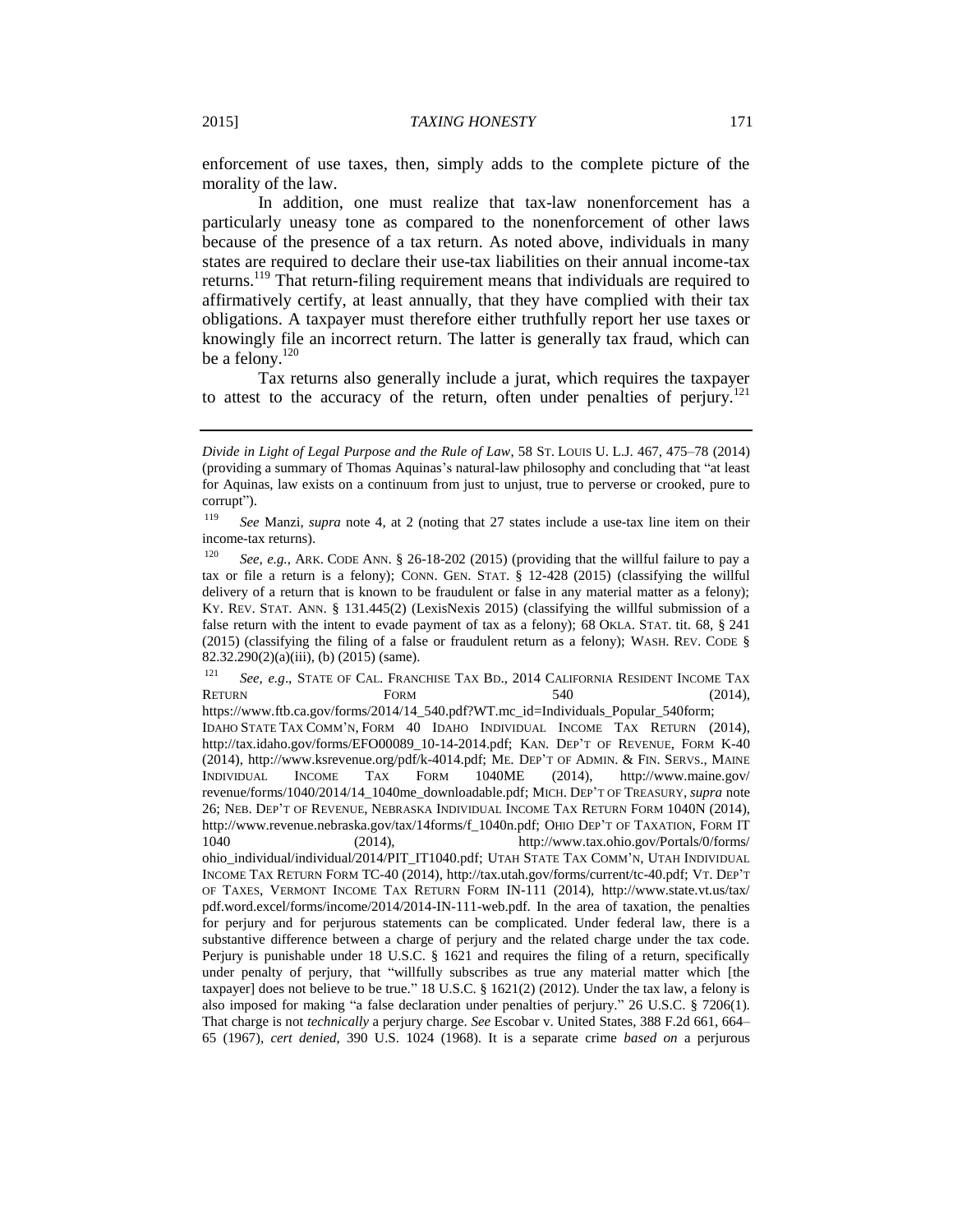Perjury, like fraud, is a serious crime. Use-tax noncompliance thus requires a taxpayer to commit legal violations in addition to simply failing to pay the amounts technically owed. This factor serves to differentiate use-tax nonenforcement from other types of nonenforcement. If a taxpayer were required to annually certify, under penalties of perjury, that she had not sped during the year, we might view that legal requirement differently. The annual certification process simply makes use-tax compliance and use-tax nonenforcement much different than similar positions with respect to other  $laws.<sup>122</sup>$ 

Of course, one may feel disinclined to give these considerations any weight given this Article's explicit admission that use taxes are unenforced. Of what consequence is a potential charge for fraud or perjury if we know that the charges will never occur? Indeed, without consequence, it is debatable whether a law can be immoral at all.<sup>123</sup> To many, then, the moral appeals made herein may be made impotent. The lack of consequence may indicate that there is no use-tax obligation at all, and that as a result, any references to fraud and perjury are of no consequence. This analysis, however, falls short. There are at least two ways in which use-tax noncompliance *does have* consequence regardless of states' current nonenforcement postures.

First, requiring taxpayers to either pay a tax that their neighbors do not pay or to become a fraudster and perjurer is a consequence in and of itself. Many appropriately feel aversion to committing those offenses, or felonies in general. Even if the tax is not enforced, the internal psychological sanction of

statement. The charge is often a lesser-included offense of tax fraud or tax evasion because the perjury charge does not require that any tax was avoided. *See* ROBERT S. FINK, TAX FRAUD— AUDITS, INVESTIGATIONS, PROSECUTIONS § 16.02 (2001); MICHAEL I. SALTZMAN & LESLIE BOOK, IRS PRACTICE AND PROCEDURE ¶ 7A.04[1] (2d ed. 2014). *See generally* United States v. Bishop, 412 U.S. 346 (1973) (evaluating the difference between the two penalty provisions). The crime does, however, require that a false statement on a return be "material." *See* 26 U.S.C. § 7206(1). Under the federal law, this does not mean that the amount is substantial, just that the item being reported is material. Thus, false statements as to gross income have been held to be material without regard to the amount of income omitted. United States v. Clavey, 578 F.2d 1219 (7th Cir. 1978) (en banc); United States v. DiVarco, 484 F.2d 670, 673 (7th Cir. 1973), *cert. denied*, 415 U.S. 916 (1974). In addition, an incorrect claim for a deduction was held to be material even though no tax was owed when the error was corrected. United States v. Farnan, 948 F.2d 1283 (4th Cir. 1991), *cert. denied*, 504 U.S. 913 (1992). For purposes of this discussion, the semantic difference between a perjury charge and a charge based on a perjurous statement is without effect. Outside of a few highly specialized lawyers, the difference is likely unknown and, even if known, of no effect. The material factors are that knowingly making a false statement on a tax return can be a crime and that it can be a felony.

 $122$  These problems are even more troubling once one realizes that even our Washingtons likely know that they cannot fully recount their transactions for the year. Under current law, even they can hardly claim that their returns are accurate or that they did not knowingly fail to report any liability.

<sup>123</sup> *See* Ronald Dworkin, *Philosophy, Morality, and Law: Observations Prompted by Professor Fuller's Novel Claim*, 113 U. PA. L. REV. 668, 674–75 (1965) (noting that violations of Fuller's canons have "no moral flavor at all" if they have no consequences).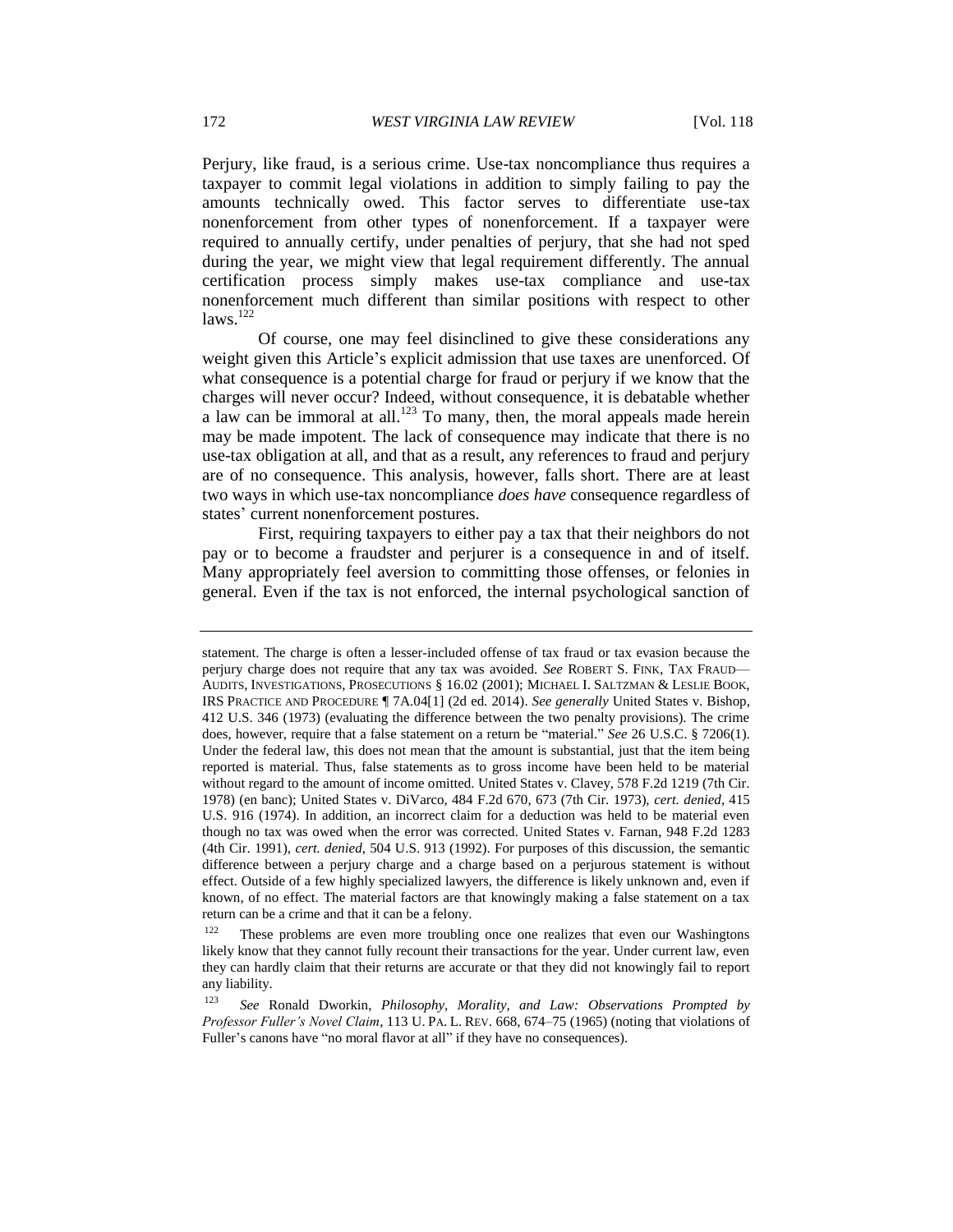having to commit those offenses should not be ignored.<sup>124</sup> It is no small relief to one burdened by these internal consequences to say that the law was no law from a philosophical standpoint or that the law is not, or likely will not be, enforced. Second, we must remain mindful that states can change their nonenforcement postures and seek back use taxes from consumers and impose significant penalties for their noncompliance, each to the extent that the applicable statutes of limitation allow. Taxpayers thus bear the risk of sanctions even though the tax is *currently* unenforced. This cannot be accepted. If the state is to hold that power over individuals, it should be responsible for making a meaningful effort to punish those who ignore the mandate. If it is unwilling to do so, the moral approach would be to relieve taxpayers of the burden through a change in law or a binding nonenforcement position.

# 2. The Moral Implications of the Difficulty of Use-Tax Compliance

States' nonenforcement postures are also troubling because they have allowed states to ignore significant problems with how those taxes are structured. It seems obvious to say that a law that requires one to perform an impossible task is immoral and fails to rise to the level of something that can be respected as "law" under a rule-of-law framework.<sup>125</sup> A statute requiring that a person be in two places at once, for example, would be a mere penalty on existence. It would represent nothing more than a naked use of force against the governed. Of course, the line between something that is extremely difficult and something that is impossible is not clear.<sup>126</sup> The former might be "harsh and

<sup>126</sup> FULLER, *supra* note 107, at 79. Fuller's conception of the morality of law is not without debate, but has, however, seen resurgence as of late. *See generally* KRISTEN RUNDLE, FORMS

<sup>124</sup> *See* James Alm, Gary H. McClelland & William D. Schulze, *Changing the Social Norm of Tax Compliance by Voting*, 52 KYKLOS 141, 149 (1999) (recognizing that taxpayers may suffer a psychological loss by evading taxes); Ronald G. Cummings, Jorge Martinez-Vazquez, Michael McKee & Benno Torgler, *Tax Morale Affects Tax Compliance: Evidence from Surveys and an Artefactual Field Experiment*, 70 J. ECON. BEHAV. & ORG. 447, 449 (2009) (noting the "psychic cost associated with evading one's own tax liability"); Kathleen DeLaney Thomas, *The Psychic Cost of Tax Evasion*, 56 B.C. L. REV. 617, 619 (2015) (discussing the psychological discomfort taxpayers feel when evading tax).

<sup>125</sup> *See* FULLER, *supra* note 107, at 39 (noting that a law that commands the impossible is not a valid rule of law); RAWLS, *supra* note 107, at 208 ("First of all, the actions which the rules of law require and forbid should be of a kind which men can reasonably be expected to do and to avoid. . . . It must not impose a duty to do what cannot be done."); RAZ, *supra* note 107, at 213 (noting that "the law must be capable of being obeyed"); Frohnen, *supra* note 118, at 484 (stating that "[a] purported law, the sanctions of which are unavoidable (for example, a law imposing the death penalty for walking on one's feet rather than one's hands), is not a law, according to Neumann; it is simply an imposition of punishment" (citing MICHAEL NEUMANN, THE RULE OF LAW: POLITICIZING ETHICS 60 (2002))). Fuller specifically noted that there "[c]ertainly . . . can be no rational ground for asserting that a man can have a moral obligation to obey a legal rule that . . . was unintelligible . . . or commanded the impossible." FULLER, *supra* note 107, at 39. Similarly, Rawls noted that "[l]aws and commands are accepted as laws and commands only if it is generally believed that they can be obeyed and executed." RAWLS, *supra* note 107, at 208.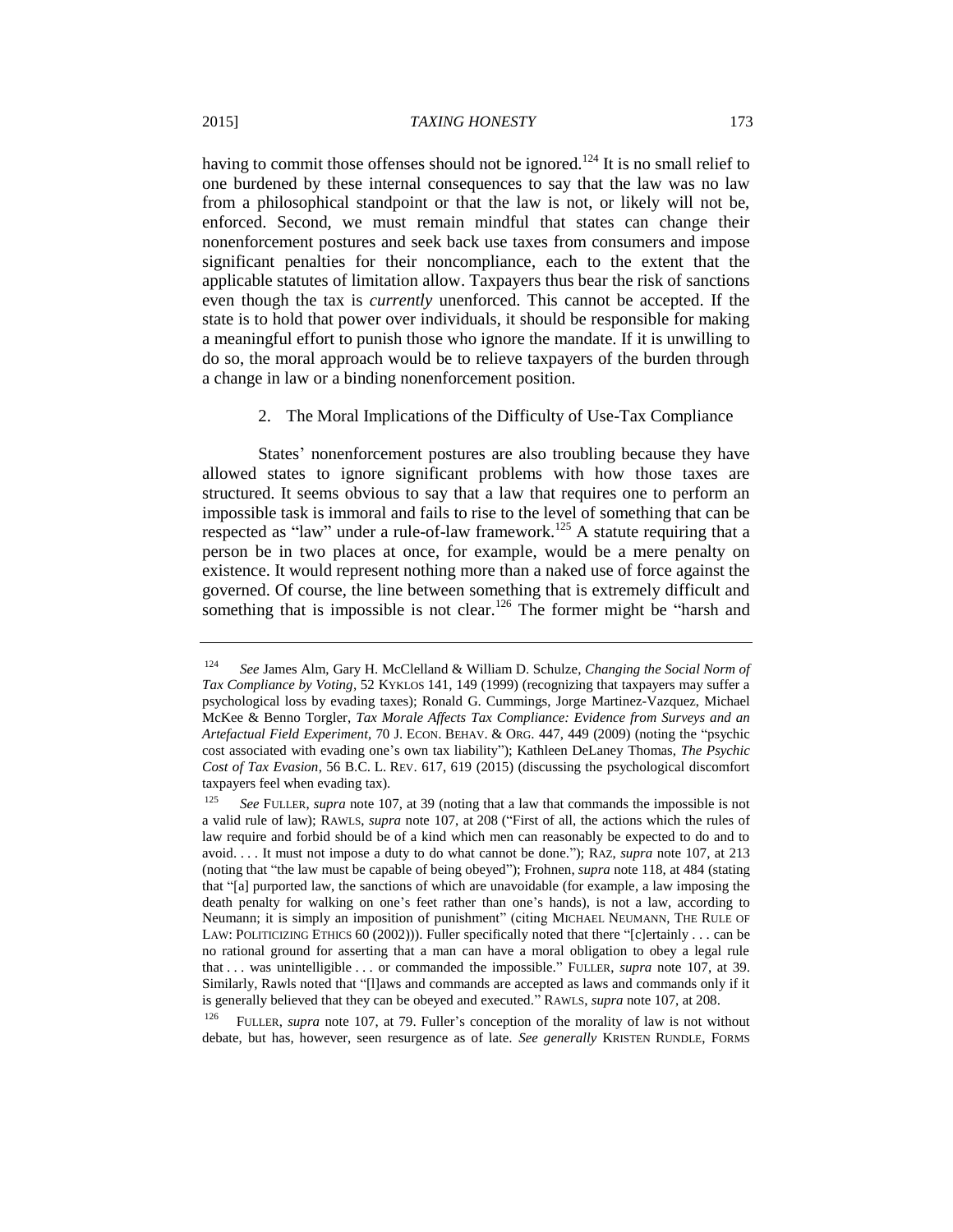unfair" but in accordance with the purpose of the legal order. Demands that are "patently impossible," in contrast, conflict with that purpose.<sup>127</sup> Such demands show an "indifference" to one's powers of self-determination.<sup>128</sup> Laws must therefore be designed such that we can reasonably expect compliance.

As they are currently structured, use taxes are highly problematic under this principle because full compliance with those taxes is virtually impossible. As discussed above, use taxes apply in many situations. The most wellunderstood situation in which they apply is when a taxpayer purchases an item online or via catalogue without paying any sales tax.<sup>129</sup> Use taxes also apply, however, when consumers purchase goods in a state without paying sales tax and then use the goods in another state.<sup>130</sup> They also apply when consumers pay sales tax at a lower rate than the rate of taxation in their jurisdiction of use.<sup>131</sup> Finally, use taxes may apply where an individual purchases and uses property in their current home state and then subsequently uses the property in another state, perhaps after a change of residence.<sup>132</sup>

The use tax likely violates the principle of possibility in all but the first situation. That situation (i.e., Internet and catalogue purchases) likely survives scrutiny for two principal reasons. First, those transactions are almost certainly completed using a form of exchange that creates a paper trail, at least digitally. Purchases on the Internet and through catalogues would generally involve a credit or debit card, and perhaps a check. As a result, taxpayers can effectively track their purchasing activities. Second, with respect to Internet purchases, even where a taxpayer does not track those purchases through their bank or

<sup>127</sup> FULLER, *supra* note 107, at 79.

<sup>129</sup> *See supra* notes 60–65 and accompanying text.

LIBERATE: RECLAIMING THE JURISPRUDENCE OF LON L FULLER (2012) (providing a detailed look and reconceptualization of Fuller's legal theory); Mark Bennett, *Leaving the Hart-Fuller Debate and Reclaiming Fuller: Form, Agency, and Morality in Kristen Rundle's* Forms Liberate, 44 VICTORIA U. WELLINGTON L. REV. 461 (2013) (reviewing Kristen Rundle's analysis and offering a complimentary view of Fuller's work); Frohnen, *supra* note 118 (arguing that law's intrinsic purpose—to provide order—is a moral good in line with Fuller's concept of internal morality); Colleen Murphy, *Lon Fuller and the Moral Value of the Rule of Law*, 24 L. & PHIL. 239 (2005) (defending "Lon Fuller's view that the rule of law has conditional non-instrumental as well as instrumental moral value"). It is not important, for purposes of this piece, whether one agrees with Fuller's criterial account or in the non-instrumental value of that account. If use taxes fail to be *law* (in that states have not enacted or administered them in a way that gives them legitimacy), a state is on morally questionable grounds if it imposes sanctions on those who fail to pay those taxes regardless of which rule of law framework is applied.

<sup>128</sup> *Id.* at 162.

 $130$  Of course, some states impose their use tax in that situation only if the goods were purchased for use within their boundaries and other states impose their use tax simply if the goods are so used. *See supra* Part II.B. Under the latter type of statute, there is a difference between a meal purchased and eaten while on vacation and a souvenir shirt purchased under the same conditions.

<sup>131</sup> *See supra* notes 43–46 and accompanying text.

<sup>132</sup> *See supra* notes 48–50 and accompanying text.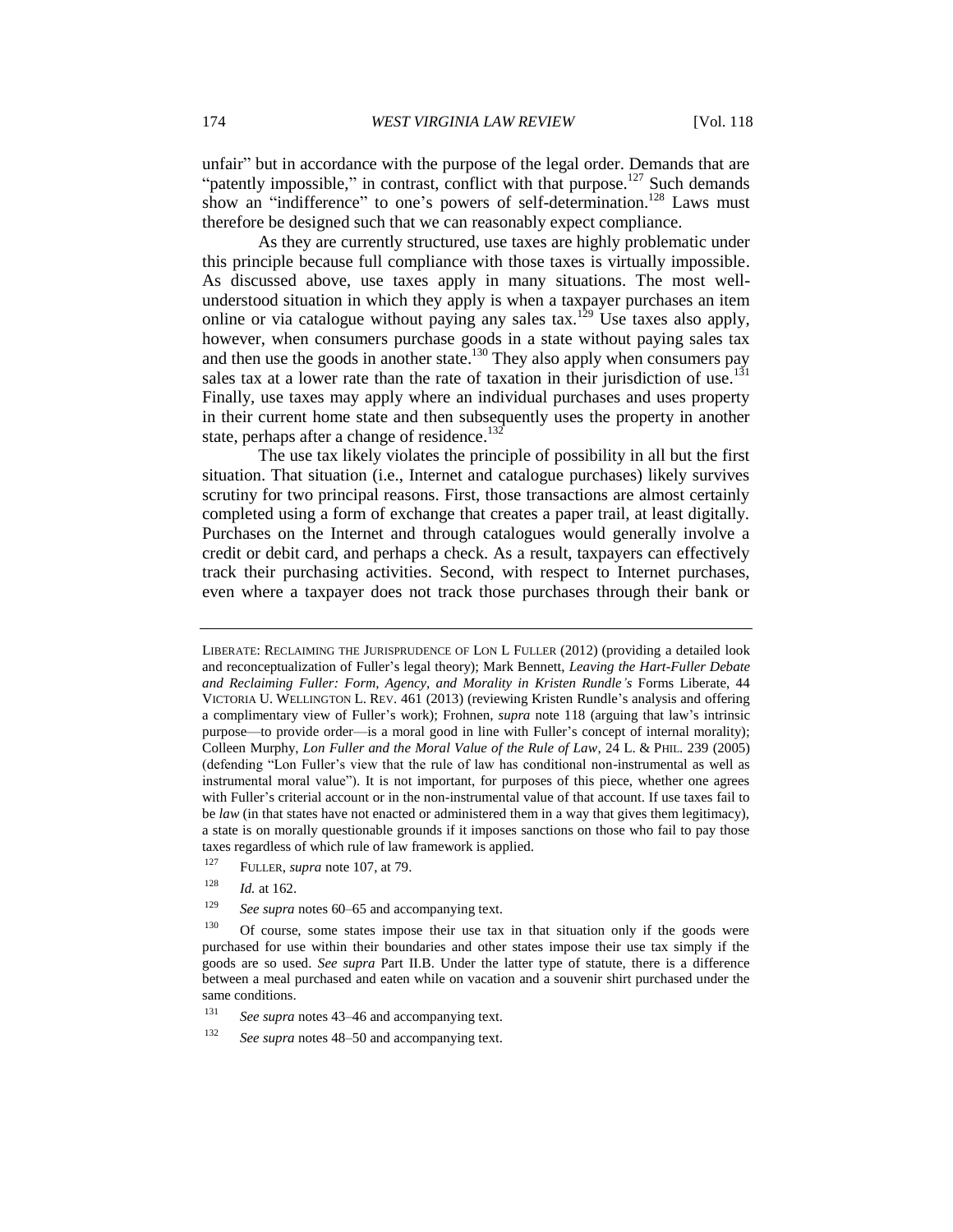credit-card company, their online retailer likely tracks those purchases, or *can*  track those purchases if a consumer creates an online account. For example, Amazon.com allows users to view their purchases by year under the "Your Account" tab at the top of its webpage. The e-tailing platform simply allows for information collection and maintenance that is not as readily available in the traditional retailing format.

These compliance-assisting factors do not necessarily apply to the three additional categories of purchases noted above. Those three categories all generally involve purchases made at a physical store. Unlike purchases made online, in-store purchases need not be completed using a credit card and they are not likely to be tracked through an accessible customer account. This is not to say that these simplification measures *could not* apply to these categories of purchases, but even if a consumer used a credit card for those purchases, for example, she would still need to track all of her annual purchases, where she used the purchased items, whether tax was collected at the point of sale for those items, and, if so, what rate was applied. A credit-card receipt or bank statement would provide only one of the necessary items of information.

This discussion evidences that use-tax compliance is virtually impossible in many situations. Taxpayers who travel around the country during the course of a year and make purchases using a combination of cash, credit, and perhaps check would be able to comply with their state use-tax obligations only if they were to keep contemporaneous logs of every remote purchase and the state and local sales taxes collected. This is simply impractical. Compliance for anyone, then, is an educated guess at best.

This discussion has not yet even touched on the obligation of an individual who changes residences after acquiring property for many years. What rate of sales tax did he pay on his purchase of the lawn mower or the silverware? All of the issues discussed above are thus magnified when a state imposes its use tax without a first-use exception.

This analysis suggests that the use tax does indeed raise moral questions, but the claims regarding the impossibility of compliance should not be overstated. Compliance *is technically possible* if one assumes a taxpayer who structures her affairs so carefully as to track, examine, and recall every transaction. One could thus argue that compliance with these taxes is simply extremely difficult and that no moral issue is presented.<sup>133</sup> I argue that this pushes that conception too far. To command an individual to be nothing more than an accountant carrying a notebook cataloguing the year's purchases is to command something that cannot be respected. It commands a task that is unreasonably difficult in light of the regulatory objective. The use tax is not intended to guide behavior by requiring taxpayers to direct such a significant level of energy towards compliance. Although such burdens may be

<sup>133</sup> *See* FULLER, *supra* note 107, at 79.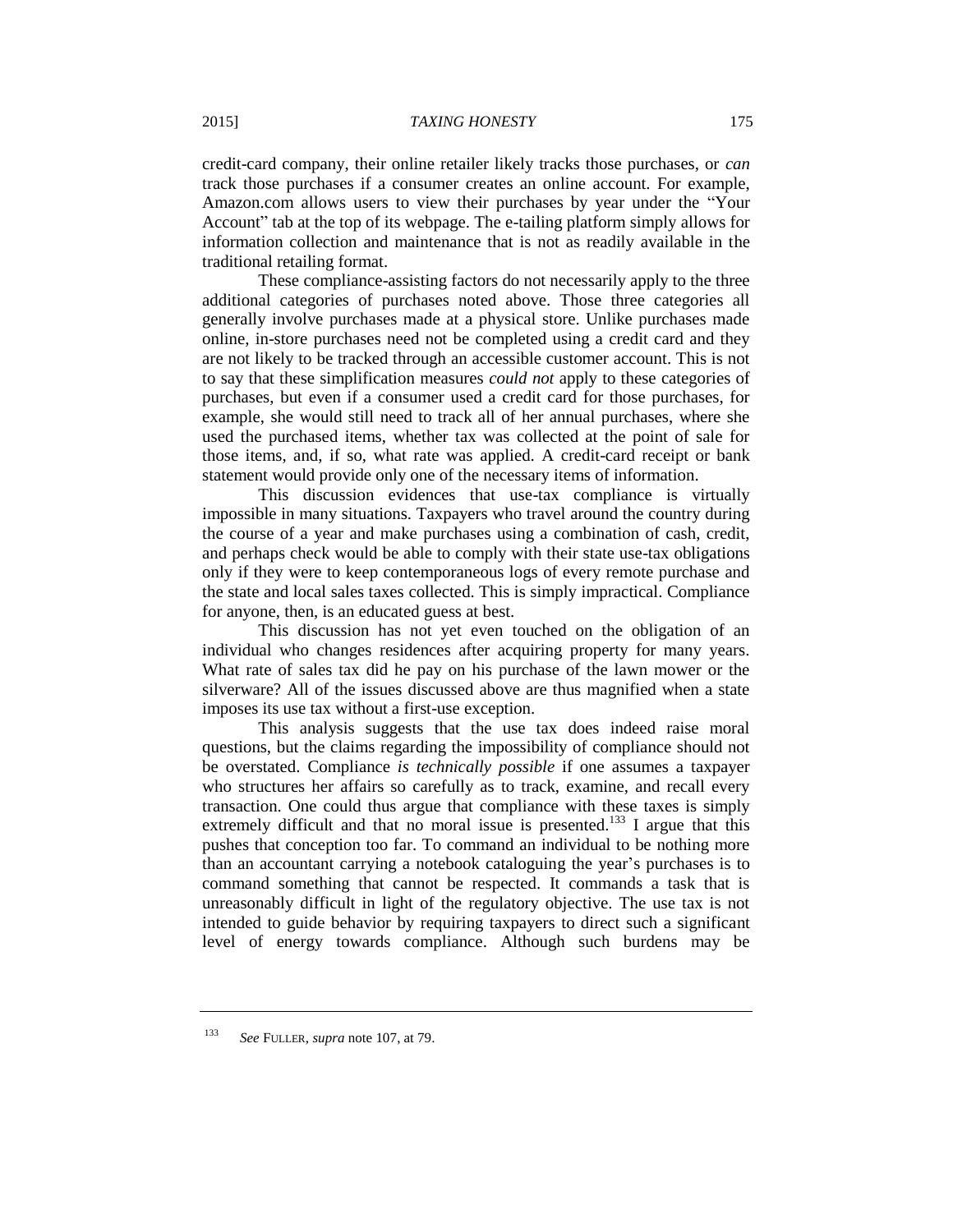appropriate when the end goal is furthered by those actions,  $134$  cataloging one's daily affairs with the zeal of the most dutiful bookkeeper does not further the goal of raising revenue in and of itself. The use tax, in its current form, simply imposes an obligation with so many costs (social, opportunity, etc.) that it is fair to categorize as a tax with which compliance is practically impossible.<sup>135</sup>

#### *D. The Psychological Case for a Consumer-Centric Approach*

This Section critiques use-tax nonenforcement based on its likely impact on taxpayers' motivations to comply with the tax laws more generally. To understand that impact, one must first recognize that a number of factors go into a person's decision of whether to comply with a particular government mandate.<sup>136</sup> One of those factors is a person's view of the legitimacy of that government's authority.<sup>137</sup> Indeed, people who view an authority as legitimate are generally more likely to comply with the commands of that authority regardless of their personal feelings regarding the desirability of the commanded act.<sup>138</sup> Undermining that legitimacy can thus have a negative impact on compliance and should be avoided.

Research suggests that the legitimacy of government is determined in part by citizens' perceptions of the trustworthiness of government and by their perceptions of the fairness of the processes used by government.<sup>139</sup> Though

<sup>&</sup>lt;sup>134</sup> Take for example, onerous safety regulations. The very acts required to come into compliance may likely serve the end goal of safety in and of themselves.

<sup>135</sup> Of course, the moral concerns stemming from the impossibility of compliance may be lessened or eliminated by the nonenforcement of the use tax. As discussed above, however, states' nonenforcement positions do not mitigate the moral problems inherent in the use tax. States continue to compel individuals to comply and to require them to attest to the veracity of their tax-return positions. For the same reasons that we cannot excuse states' nonenforcement generally, we cannot excuse a system with which compliance is not possible.

<sup>136</sup> *See generally* Thimmesch, *supra* note 67 (manuscript at 7–22) (discussing the theories regarding why people comply with the tax laws and how they apply to use taxes).

TOM R. TYLER, WHY PEOPLE OBEY THE LAW 25–27 (Princeton Univ. Press 2006) (1990); Margaret Levi, Audrey Sacks & Tom Tyler, *Conceptualizing Legitimacy, Measuring Legitimating Beliefs*, 53 AM. BEHAV. SCIENTIST 354, 354–56 (2009) [hereinafter Levi, *Conceptualizing Legitimacy*]. *See generally* Margaret Levi, Tom R. Tyler & Audrey Sacks, *The Reasons for Compliance with Law*, *in* UNDERSTANDING SOCIAL ACTION, PROMOTING HUMAN RIGHTS 70 (Ryan Goodman, Derek Jinks & Andrew K. Woods eds., 2012) [hereinafter Levi, *Reasons for Compliance*] (describing research results that support the claim that individuals' views regarding the legitimacy of government authority impact voluntary compliance rates).

<sup>138</sup> *See* TYLER, *supra* note 137, at 57–62; *see also* Levi, *Conceptualizing Legitimacy*, *supra*  note 137, at 354–55.

<sup>139</sup> *See* Levi, *Conceptualizing Legitimacy*, *supra* note 137, at 356. This research differentiates between "value-based legitimacy" and "behavioral legitimacy." *Id.* The former refers to individuals' internal sense that they *should* obey a government mandate. *Id.* The latter refers to whether they actually do so. *Id.* The research of Levi, Tyler, and Sacks suggests that value-based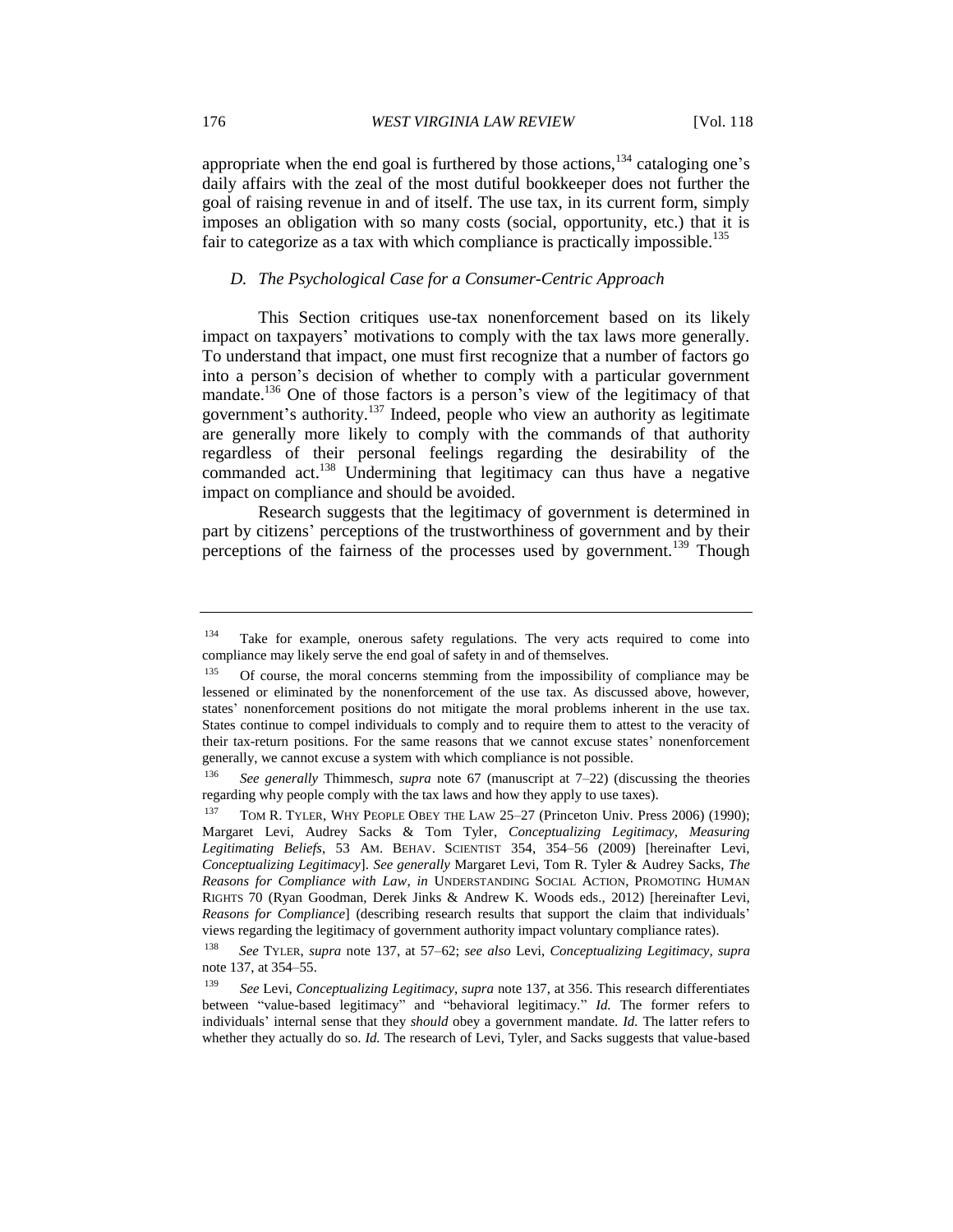these two concepts are related, they are distinct.<sup>140</sup> Citizens' perceptions regarding the trustworthiness of government depend on their judgments regarding the motivations of government officials and of those officials' competency and performance.<sup>141</sup> Citizens' perceptions regarding procedural justice, on the other hand, more specifically depend on the fairness of the processes used by government in its interaction with citizens.<sup>142</sup>

The positive relationship between trust in government and voluntary compliance $143$  is impacted by a number of factors, including citizens' perceptions regarding *the way* in which government exercises its power<sup>144</sup> and citizens' perceptions of the government's administrative competency.<sup>145</sup> Importantly, citizens' competency judgments are partially based on their evaluations of whether the government will enforce the laws against those who do not comply.<sup>146</sup> That is because "coercion is important for reassuring citizens that others will be punished. It signals government competence and protects citizens from being a sucker while others free ride."<sup>147</sup> In one study, citizen perception that the government was competent and honest translated into a 15 percentage point increase in the probability that a taxpayer would accept a tax

legitimacy enhances behavioral legitimacy. Levi, *Reasons for Compliance*, *supra* note 137, at 82–84. That is, when people feel an obligation to comply with the law, they generally do so.

<sup>140</sup> Levi, *Reasons for Compliance*, *supra* note 137, at 72.

<sup>141</sup> *Id.*

<sup>142</sup> TYLER, *supra* note 137, at 174–76.

<sup>&</sup>lt;sup>143</sup> TOM BEERS, ERIC LOPRESTI & ERIC SAN JUAN, FACTORS INFLUENCING VOLUNTARY COMPLIANCE BY SMALL BUSINESSES: PRELIMINARY SURVEY RESULTS 13–14 (2012), http://www.taxpayeradvocate.irs.gov/2012-Annual-Report/downloads/Research-Studies-Factors-Influencing-Voluntary-Compliance-by-Small-Businesses-Preliminary-Survey-Results.pdf (reporting that taxpayers in a high-compliance group were more likely to trust the government); ERIC KIRCHLER, THE ECONOMIC PSYCHOLOGY OF TAX BEHAVIOUR 202–06 (2007); Katharina Gangl et al., *"How Can I Help You?" Perceived Service Orientation of Tax Authorities and Tax Compliance*, 69 PUB. FIN. ANALYSIS 487, 500–04 (2013).

<sup>144</sup> Lars P. Feld & Bruno S. Frey, *Deterrence and Tax Morale: How Tax Administrations and Taxpayers Interact*, 3 OECD PAPERS 1 (2003), http://www.oecd.org/tax/ administration/2789923.pdf; Gangl et al., *supra* note 143, at 501–04; Erich Kirchler, Erik Hoelzl & Ingrid Wahl, *Enforced Versus Voluntary Tax Compliance: The "Slippery Slope" Framework*, 29 J. ECON. PSYCHOL. 210, 213 (2008).

<sup>145</sup> Levi, *Reasons for Compliance*, *supra* note 137, at 73; Margaret Levi & Audrey Sacks, *Legitimating Beliefs: Sources and Indicators* 12, 15–16 (Afrobarometer, Working Paper No. 74, 2007) [hereinafter Levi, *Legitimating Beliefs*], http://afrobarometer.org/sites/default/files/ publications/Working%20paper/AfropaperNo74.pdf.

<sup>146</sup> Levi, *Reasons for Compliance*, *supra* note 137, at 73; Levi, *Legitimating Beliefs*, *supra*  note 145, at 12, 15–16. In this way, enforcement impacts both taxpayers' views of retributive *and* procedural justice. This is very important in our discussion of use-tax compliance because enforcement of those taxes is virtually nonexistent.

Levi, *Reasons for Compliance*, *supra* note 137, at 73.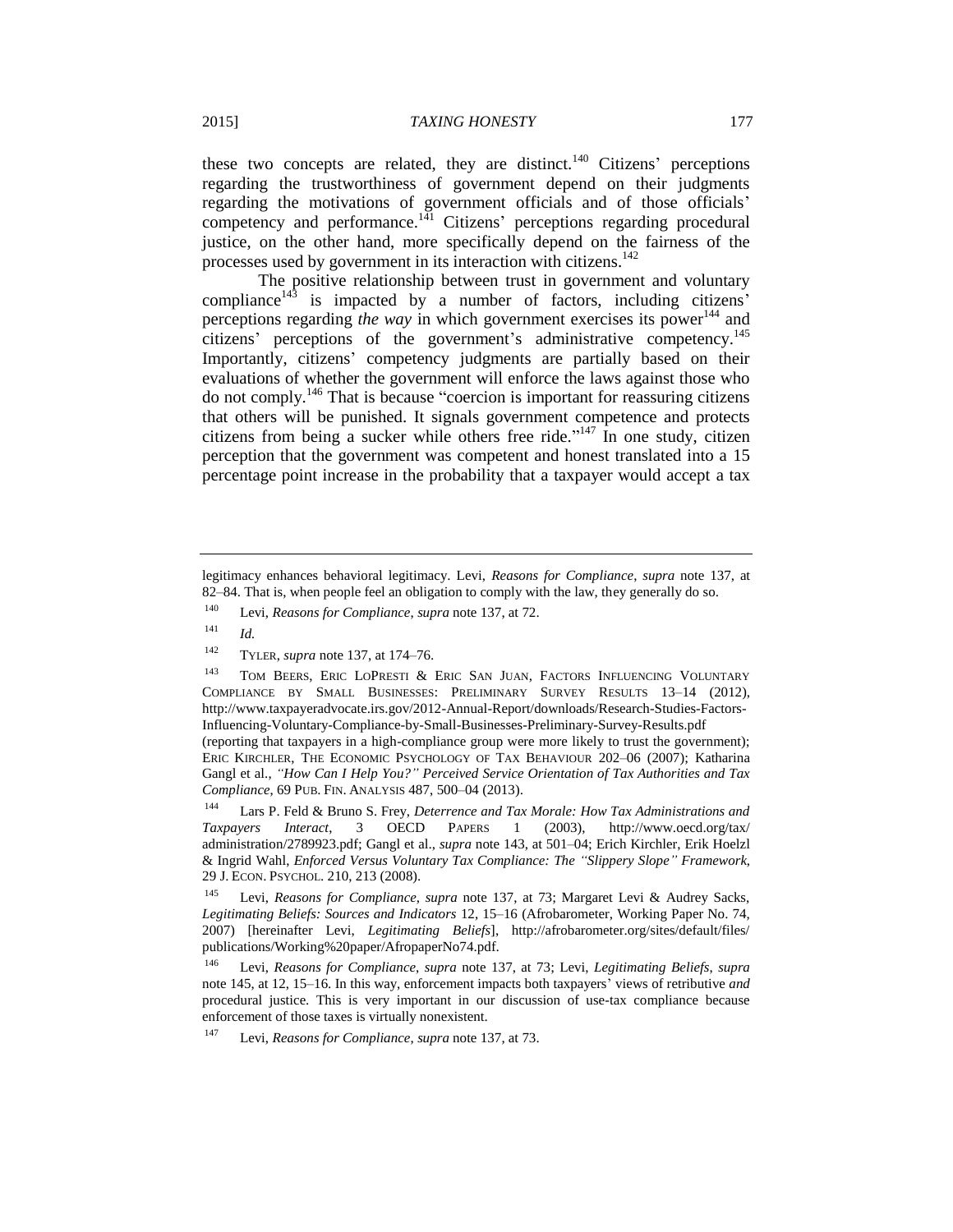administrator's authority.<sup>148</sup> That result is consistent with the results of research on the role and importance of retributive justice in society.<sup>149</sup> Although the reasons for why individuals care about retributive justice are uncertain, individuals do generally care that those who do not comply with social norms are sanctioned.<sup>150</sup> Those sanctions can be monetary or social, but justice requires some signal that the noncompliant behavior was deviant.

Significant research also establishes that citizens' beliefs regarding the legitimacy of government are tied to concepts of procedural justice.<sup>151</sup> At a base level, citizens care about the decision-making process and think about "representation, neutrality, bias, honesty, quality of decision, and consistency." <sup>152</sup> They "value being treated politely and having respect shown for their rights."<sup>153</sup> As a result, individuals may be motivated to comply based more on the fairness of their prior interactions with an authority than on the actual outcomes of those interactions.<sup>154</sup>

In the tax context, a procedural-justice framework would suggest that the tone and method of the taxing authority's communications with taxpayers<sup>155</sup>

<sup>150</sup> *See, e.g.*, TYLER ET AL., *supra* note 149, at 106–11.

<sup>151</sup> *See* Levi, *Conceptualizing Legitimacy*, *supra* note 137, at 359–60; *see also* TYLER, *supra*  note 137, at 170–73.

<sup>152</sup> TYLER ET AL., *supra* note 137, at 175.

<sup>153</sup> *Id.*

<sup>154</sup> This work has been extended specifically to tax compliance with generally positive results. In one study, a citizens' belief that the government operated in a procedurally just manner corresponded to a 19 percentage-point increase in the probability that the taxpayer would defer to the authority of the tax administrator. Levi, *Reasons for Compliance*, *supra* note 137, at 80 & n.9. A study performed in Australia also showed a positive impact on compliance when fairness concepts were incorporated into "reminder" letters that were sent to taxpayers. Michael Wenzel, *Principles of Procedural Fairness in Reminder Letters: A Field-Experiment* 29 (Austl. Nat'l Univ. Ctr. for Tax Sys. Integrity, Working Paper No. 42, 2002), http://hdl.handle.net/1885/42671 ("The present study yielded some, but largely patchy, evidence for the assumption that procedural justice principles in reminder letters improve levels of compliance with the reminders."). Other studies on the interplay between procedural justice and tax compliance show similar results. *See, e.g.*, BEERS, LOPRESTI & SAN JUAN, *supra* note 143, at 15 (reporting that principles of procedural justice appear to impact taxpayer behavior); Martina Hartner et al., *Procedural Fairness and Tax Compliance*, 38 ECON. ANALYSIS & POL. 137, 149 (2008) (reporting a "clear direct effect of procedural justice on motivational postures" in all sampled groups); Kristina Murphy, *Procedural Justice and Tax Compliance*, 38 AUSTL. J. OF SOC. ISSUES 379, 389–97 (2003) (evaluating the negative impacts of enforcement actions on tax compliance).

<sup>155</sup> *See generally* Feld & Frey, *supra* note 144 (establishing "a systematic relationship between external intervention (in this case, how the tax officials deal with taxpayers) and intrinsic motivation (in this case, individuals' tax morale)"); Michael Hallsworth et al., *The Behavioralist as Tax Collector: Using Natural Field Experiments to Enhance Tax Compliance*

<sup>148</sup> *Id.* at 79–80, 80 n.7. Those results were based on survey data from a number of sub-Saharan African countries. *Id.* at 77.

<sup>149</sup> *See generally* KIRCHLER, *supra* note 143, at 87–90 (discussing retributive justice as it relates to fairness); TOM R. TYLER ET AL., SOCIAL JUSTICE IN A DIVERSE SOCIETY 103–32 (1997) (discussing research on retributive justice).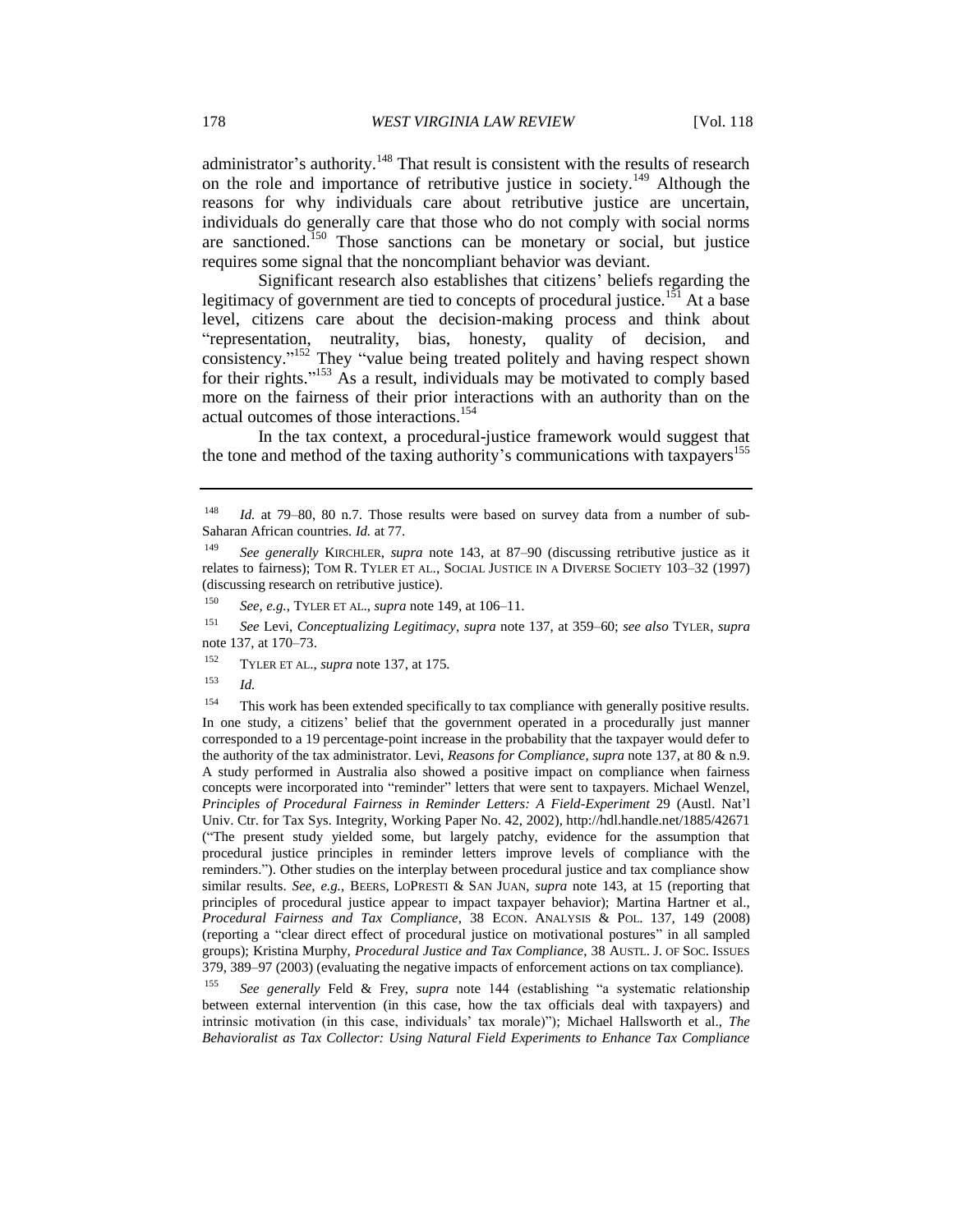and their respect for taxpayers<sup>156</sup> matter. Additionally, it would suggest that a taxpayer undergoing an audit will base her opinion of the revenue authority on how well she is treated in the audit, rather than on the results of the audit.<sup>157</sup> A commitment to procedural justice would seem to require that taxpayers not be penalized harshly for violations that were not purposeful, involved *de minimis* amounts, involved unclear law, or that were previously unenforced. The essence of procedural justice is "the commitment of government to uphold the laws fairly and to apply them equally to all."<sup>158</sup> Any violation of those fundamental concepts of fairness threatens to undermine citizens' views of the legitimacy of the government's authority.

States' nonenforcement of the use tax is likely to have an impact on taxpayers' views of the legitimacy of their states' revenue authorities under both the competency—and thus trust—and procedural-justice frameworks.<sup>159</sup> States currently implore citizens to pay those taxes and threaten them with penalties for noncompliance.<sup>160</sup> When they fail to follow through on those threats even against the most brazen offenders, their credibility takes a significant hit. It also results in a procedurally unjust administration of the tax laws. As noted above, the impact of those postures is that the use tax is an implicit tax on honesty. It treats the honest as "suckers"<sup>161</sup> while letting the remainder go without rebuke. That result would surely not be adopted as a legislative matter, and to administer the tax to bring about the same result is highly problematic. It reflects an inequitable administrative choice that fails to

- <sup>156</sup> KIRCHLER, *supra* note 143, at 84–85; Murphy, *supra* note 154, at 381.
- <sup>157</sup> KIRCHLER, *supra* note 143, at 84–85.
- <sup>158</sup> Levi, *Reasons for Compliance*, *supra* note 137, at 74.

<sup>159</sup> Levi, Tyler, and Sacks found that incompetency does not directly influence individuals' perceptions of government legitimacy, but it did so through the mediating variable of trust. Levi, *Reasons for Compliance*, *supra* note 137, at 76.

<sup>(</sup>Nat'l Bureau of Econ. Research, Working Paper No. 20007, 2014), http://www.nber.org/ papers/w20007 (focusing on the "timely *payment* of taxes" rather than "the honest declaration of income"); Michael Wenzel, *A Letter from the Tax Office: Compliance Effects of Informational and Interpersonal Justice*, 19 SOC. JUST. RES. 345 (2006) (testing the "effects of an authority's fairness . . . on perceptions of fairness and actual compliance").

<sup>160</sup> *See supra* notes 115–17 and accompanying text. It might be a different matter if states simply ignored their use-tax laws, like the many outdated state and local laws that often make Internet lists. *See, e.g.*, BIG GOV'T. SMALL BRAINS. DUMB LAWS., http://www.dumblaws.com/ (last visited Sept. 7, 2015) (listing so called "dumb laws" in the United States and around the globe). These websites often include fake laws, but many are purported to have been verified.

<sup>161</sup> Levi, *Reasons for Compliance*, *supra* note 137, at 73; *see* Ari Armstrong, *Confession of a Colorado Use Tax Chump: I Am the 0.08 Percent*, COMPLETE COLO.–PAGE TWO (Apr. 9, 2014, 2:13 PM), http://completecolorado.com/pagetwo/2014/04/09/confession-of-a-colorado-use-taxchump-i-am-the-0-08-percent/ (evidencing taxpayer response to the lack of enforcement of use taxes); *see also* Bruce Smith, Letter to the Editor, *Apparently Only the Stupid Pay the State Use Tax*, CASPER STAR TRIB. (July 19, 2014, 9:45 AM), http://trib.com/opinion/letters/smithapparently-only-the-stupid-pay-the-state-use-tax/article\_122d41a3-2785-57c7-a8be-05d490f34ee1.html (suggesting that only "the stupid" would pay use tax).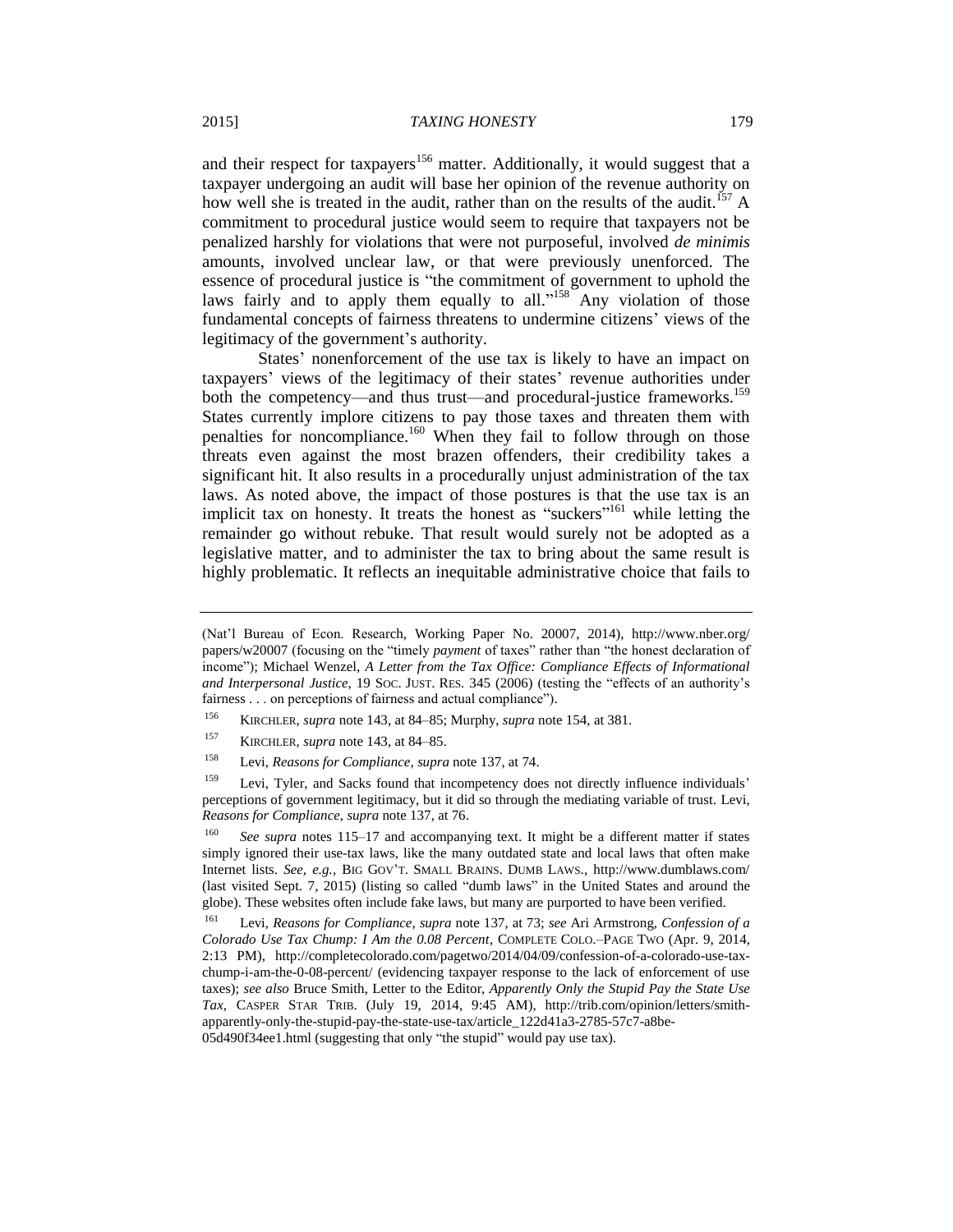respect taxpayers' rights. Given this enforcement posture, then, our Washingtons will likely respond, or have already responded, by losing respect for the legitimacy of government and by joining the crowd of those who do not comply. $162$ 

One might reasonably ask why this analysis matters given that virtually no one currently pays the use tax. Citizens who lack trust in the government or who feel as though states have acted in a procedurally unjust way cannot pay *less* use tax than what they currently pay. Additionally, these issues cannot impact taxpayers who are not even aware of the existence of the tax. These observations are apt, but there are at least two reasons that they do not negate the importance of this issue. First, as states continue to increase the salience of the use tax and the sanctions for non-compliance, they must be concerned that they are taken seriously. Taxpayers will ultimately judge the legitimacy of their tax administrator when they are confronted with the tax. Second, states must think beyond how those judgments impact use-tax collections specifically. Taxpayers who do not trust the state revenue authority or who feel that it operates in a procedurally unjust manner may feel less inclined to properly report their other taxes as well. States should thus recognize that their perceived ineptness with regard to the use tax may affect their other efforts.

In sum, states' current nonenforcement postures with respect to use taxes have the potential to significantly undermine citizens' views regarding the legitimacy of government and their willingness to obey the law. That nonenforcement likely impacts citizens' views regarding the competency of government and their views regarding the fairness of government procedures. Neither of those impacts is positive. States must take those impacts into account when determining how to enforce their taxes. In the context of state use taxes, this likely requires a consumer-centric approach.

# *E. Other Benefits from Adopting a Consumer-Centric Approach*

The preceding sections have addressed the economic, moral, and psychological factors that compel a consumer-centric approach to the state use tax. Notably, those factors would compel that approach *even if* the Marketplace Fairness Act were enacted. This Section, however, explores a different set of factors that would support adopting a consumer-centric approach *instead of* relying on the Marketplace Fairness Act. Those factors include the avoidance of commercial concerns, concerns under the Due Process Clause, and political opposition to that Act.

With respect to the commercial concerns, it is worth noting that the Court adopted its physical-presence rule under the Dormant Commerce Clause

<sup>162</sup> *See* Bryan T. Camp, *The Play's the Thing: A Theory of Taxing Virtual Worlds*, 59 HASTINGS L.J. 1, 22–23 (2007) (noting that the American tax system's reliance on voluntary compliance "will break down when it . . . makes suckers out of compliant taxpayers by imposing requirements that are practically unenforceable against noncompliant taxpayers").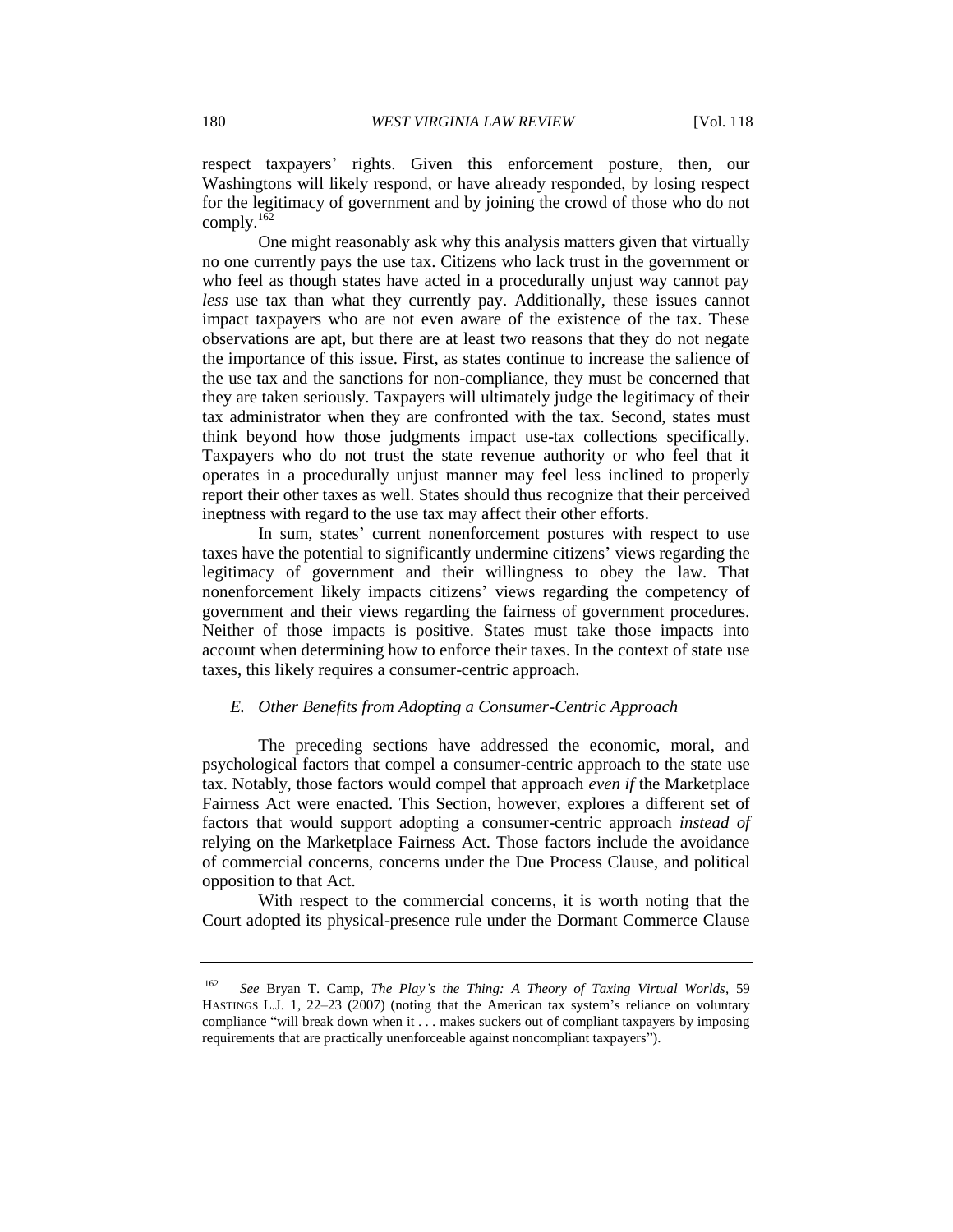because of the impacts that expansive state authority could have on interstate commerce.<sup>163</sup> The Court's *National Bellas Hess, Inc. v. Department of Revenue*<sup>164</sup> and *Quill* decisions also specifically indicated concern for vendors whose operations would not support the burdens of complying with multi-state tax obligations. <sup>165</sup> Passage of the Act would raise those same commercial concerns. Smaller vendors operating on the Internet would necessarily incur costs if they were required to collect and remit sales tax for states across the nation. Compliance with those requirements would necessitate the purchase (or at least incorporation) of software to determine which items are subject to remote states' taxes and the appropriate levels of tax to charge. <sup>166</sup> Vendors would also have to remit the taxes owed and deal with the costs of any audits performed by those states. The extent of those costs is subject to debate, but could be significant compared to the profits of smaller vendors. As a result, much of the opposition of the Act comes from Internet vendors concerned about those compliance costs. The Act's simplification requirements and smallseller exception are intended to address those concerns, but many disagree that they go far enough. $167$ 

This Article does not seek to settle this debate. Rather, it will suffice to note that there are commercial concerns that have demanded attention by, and concession from, states and other proponents of the Act. Those concerns may not tip the scales towards rejecting that Act, but they are still a thumb on that scale and should not be forgotten in the overall analysis.

There are also potential Due Process Clause concerns with the Act. Under that clause, states lack jurisdiction over nonresidents unless those nonresidents have purposefully availed themselves of the benefits of the

<sup>163</sup> Quill Corp. v. North Dakota, 504 U.S. 298, 313–18 (1992).

 $164$  386 U.S. 753 (1967).

<sup>165</sup> *See* John A. Swain, *State Sales and Use Tax Jurisdiction: An Economic Nexus Standard for the Twenty-First Century*, 38 GA. L. REV. 343, 356–63 (2003) (noting that "the Court's burdens concern seems to be that businesses with low volume contacts with multiple states may have costs of compliance that are excessive in comparison to the amount of business done in those states").

<sup>&</sup>lt;sup>166</sup> The Act would require states to provide software to vendors that would calculate the appropriate levels of sales tax owed on purchases. *See* Marketplace Fairness Act of 2015, S. 698, 114th Cong. § 2(b)(2)(D)(ii) (2015). Despite that requirement, there is no requirement that states' software is complementary or that it can be easily incorporated with the software that the vendor uses to run its online sales platform.

<sup>167</sup> *See, e.g.*, Drexden Davis, *Marketplace Fairness Act Is Not Fair to the Marketplace*, THE HILL: CONGRESS BLOG (Dec. 8, 2014, 1:00 PM), http://thehill.com/blogs/congress-blog/economybudget/226157-marketplace-fairness-act-is-not-fair-to-the-marketplace; Mckane Davis, *The Marketplace Fairness Act Will Be as Hard to Implement as Obamacare*, THE DAILY CALLER (Dec. 4, 2013, 11:24 AM), http://dailycaller.com/2013/12/04/the-marketplace-fairness-act-willbe-as-hard-to-implement-as-obamacare/; *Debunking the Myths Around the Marketplace Fairness Act*, EBAY MAIN STREET (May 3, 2013), http://www.ebaymainstreet.com/news-events/ debunking-myths-around-marketplace-fairness-act (noting that "[s]oftware is not a panacea").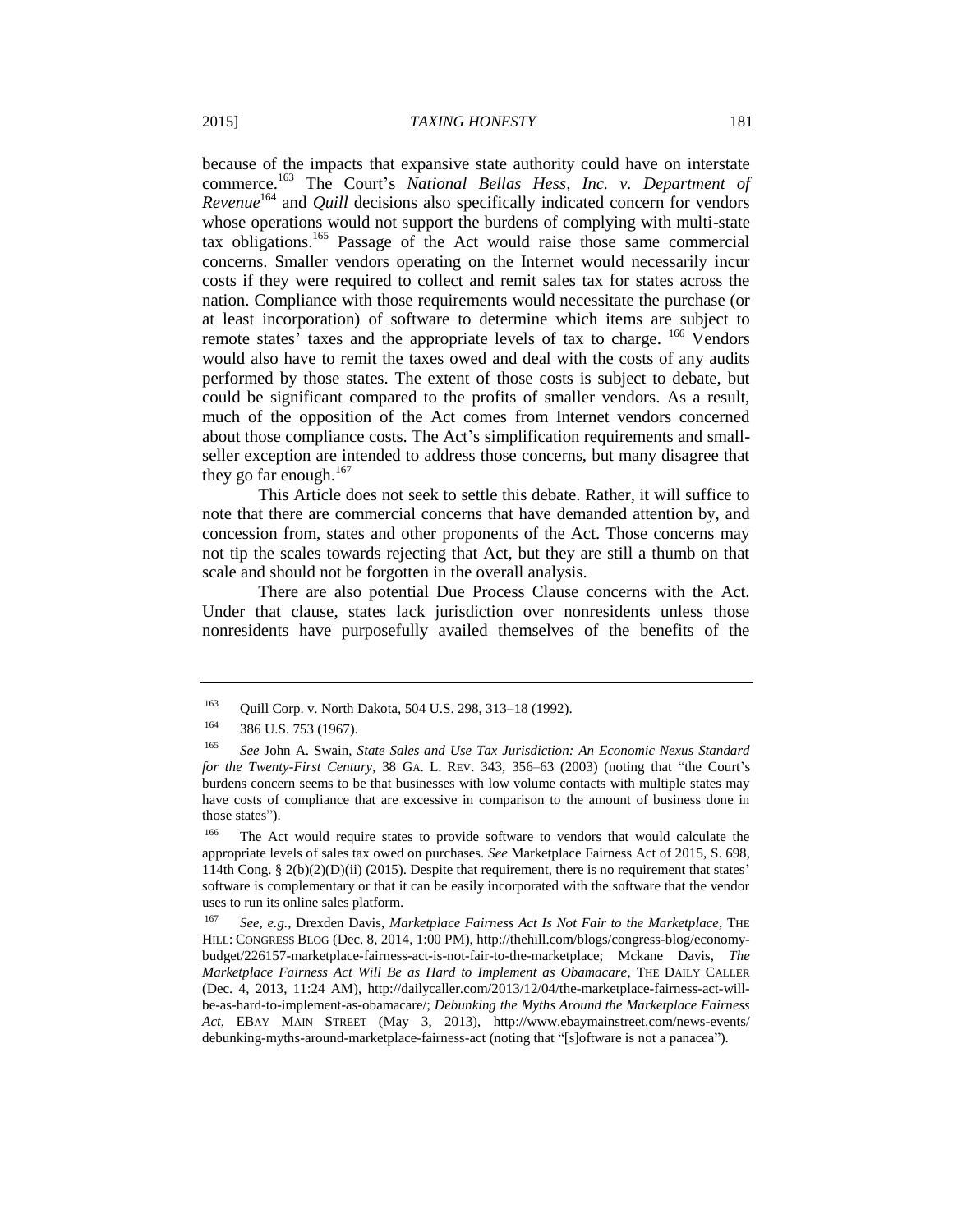state.<sup>168</sup> The structure of the small-seller exception raises concerns under that constitutional provision because the exception would allow vendors to be subject to tax requirements in *any* conforming state as long as the vendor's *aggregate* remote sales exceeded \$1 million. <sup>169</sup> This means that a Georgia vendor could make \$1million of remote sales into New York and \$2 of remote sales into Nebraska but be subject to Nebraska's taxing authority. Whether that would be permissible under the Due Process Clause is questionable, and Congress has no right to authorize that action if barred. Ultimately, the Act, at its boundary, raises this Due Process issue, which is similar to those that have been debated with respect to the Internet for years.<sup>170</sup>

Finally, irrespective of these issues, some are simply opposed in principle to the cross-border power that the Act would grant. For them, the Act authorizes offensive extraterritorial exercises of power regardless of the costs imposed on vendors. It allows Nebraska, in our example, to impose burdens beyond its boundaries. They thus urge defeat of the Act on those grounds.<sup>171</sup>

This discussion is not intended to suggest that these factors are sufficient to counsel against passage of the Act. Rather, it is intended to point out that a consumer-centric approach would simply avoid these concerns altogether. Consumers would report their use-tax liabilities directly to their states without requiring anything of vendors. Remote vendors would not be subjected to audits by remote states and would avoid increased compliance costs. There are, then, some benefits to taking a consumer-centric approach in lieu of passage of the Act.

# IV. THE CASE FOR NONENFORCEMENT

The case for a consumer-centric approach to use-tax enforcement is compelling, but not without potential critique. First, the costs of increased enforcement are certain, but the benefits are speculative. Second, the defects of the current system do not manifest themselves concretely or in a way that can be directly attributed to the tax's nonenforcement. Third, citizens may perceive use-tax enforcement to be the imposition of a "new" tax, and politicians may not be willing to face the scorn that accompanies that suggestion in today's political environment. Finally, some might argue that use-tax nonenforcement is justified as a form of assistance to the development and use of the Internet. These potential arguments against use-tax enforcement are addressed below.

<sup>168</sup> *See* World-Wide Volkswagen Corp. v. Woodson, 444 U.S. 286, 291–98 (1980).

<sup>169</sup> H.R. 684, 113th Cong. § 2(c) (2013).

<sup>170</sup> *See generally* Richard E. Kaye, *Internet Web Site Activities of Nonresident Person or Corporation as Conferring Personal Jurisdiction Under Long-Arm Statutes and Due Process Clause*, 81 A.L.R. 5th 41 (2000).

<sup>171</sup> *See* Cassandra Carroll, *Marketplace Fairness Act Would Cripple Small Businesses*, AM. FOR TAX REFORM (Oct. 22, 2014, 9:30 AM), http://www.atr.org/marketplace-fairness-act-wouldcripple-small-businesses.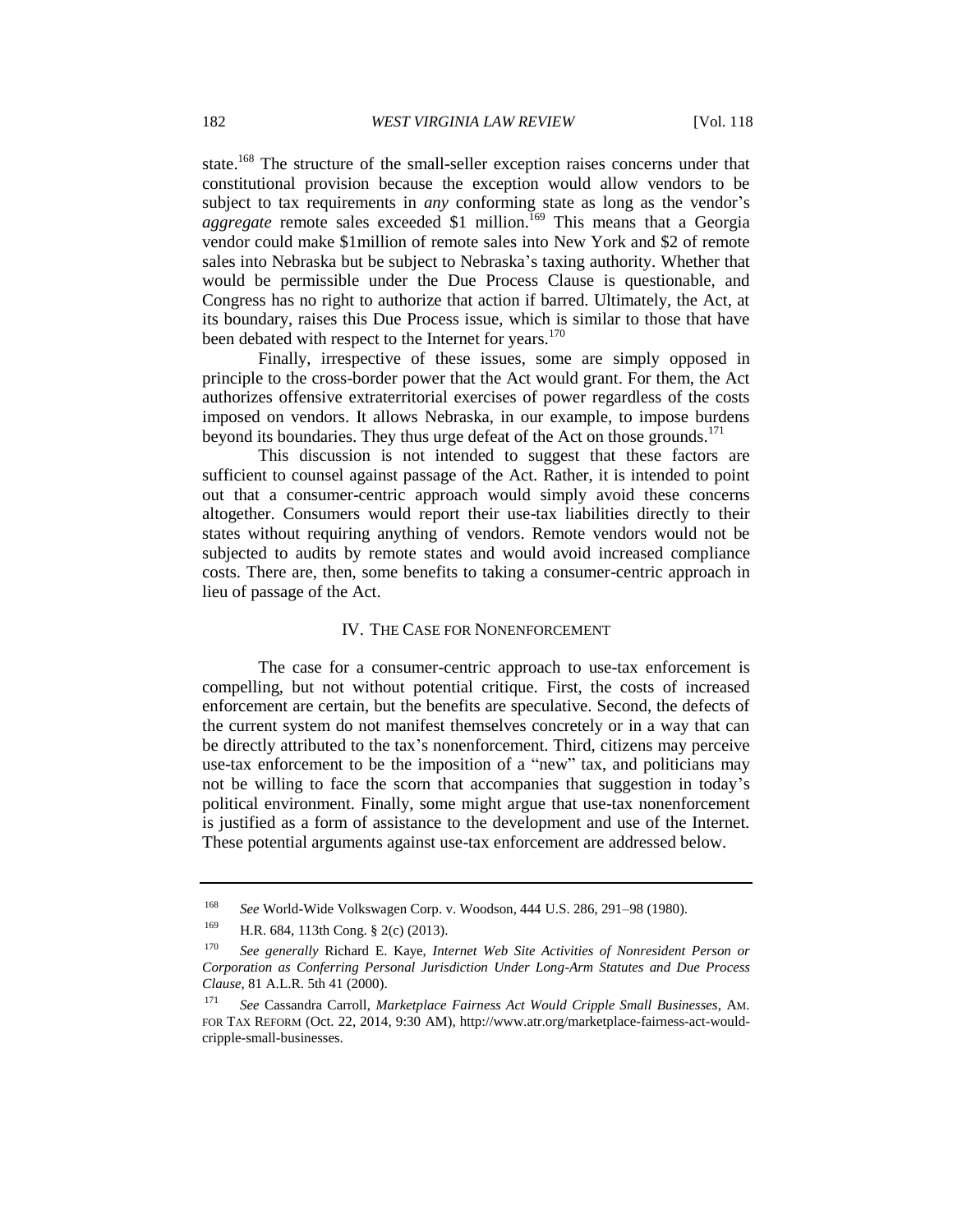### *A. The Economic Costs of Enforcement*

It is easy to put oneself in the shoes of the tax administrator or state politician contemplating these issues. The conclusions of the foregoing analysis are that the current nonenforcement of use taxes results in significant revenue loss, is morally questionable, and has negative psychological impacts on taxpayers. Revenue authorities may feel, however, that the economic costs can be recouped through federal intervention and that the costs from an immoral and procedurally unfair system of taxation are too speculative, indirect, or controversial to necessitate action. In contrast, the costs for states to take enforcement action are clear. Any funds that are directed towards use-tax enforcement must be diverted from elsewhere. Why would a state redirect funds based on these speculative harms? This is an especially apt question since states are focusing their attention on the Act and since individual audits would appear to provide little, if any, positive net revenue.

One answer to this critique is that states must look beyond the economics of individual audits. Each audit may not independently produce gains to the fisc, but enforcement action can have an impact on taxpayers other than those being audited. Taxpayers who are aware of enforcement action against others may increase their own compliance.<sup>172</sup> Taxpayer compliance also may increase for reasons other than the deterrent or competency effects of enforcement action. That action may work to increase compliance simply by increasing the salience of the tax. Further, a comprehensive approach to promoting compliance could make use of a variety of modern tax-compliance theories that could help to promote compliance without relying solely on costly audits.<sup>173</sup>

The problem with these arguments is, of course, that they try to counter concerns about the speculative costs of nonenforcement by offering speculative gains from enforcement. For the skeptical state policy maker, then, the only concrete reason to focus on individual compliance may be that the Act simply will not close the use-tax gap. As shown above, even if that legislation were passed, less than half of that gap would be closed.<sup>174</sup> States may win the battle, but the war will not be won.

Finally, it should be noted that cost-benefit analyses have their role, but that the indeterminacy of the costs and benefits in this situation does not mean that we should not take action. It just means that a more qualitative approach should be taken. On that metric, enforcement action is not only warranted, but also compelled.

<sup>172</sup> *See* Morse, *supra* note 113, at 711 n.145.

<sup>173</sup> *See generally* Thimmesch, *supra* note 67 (manuscript at 34–49).

<sup>174</sup> *See supra* note 78 and accompanying text.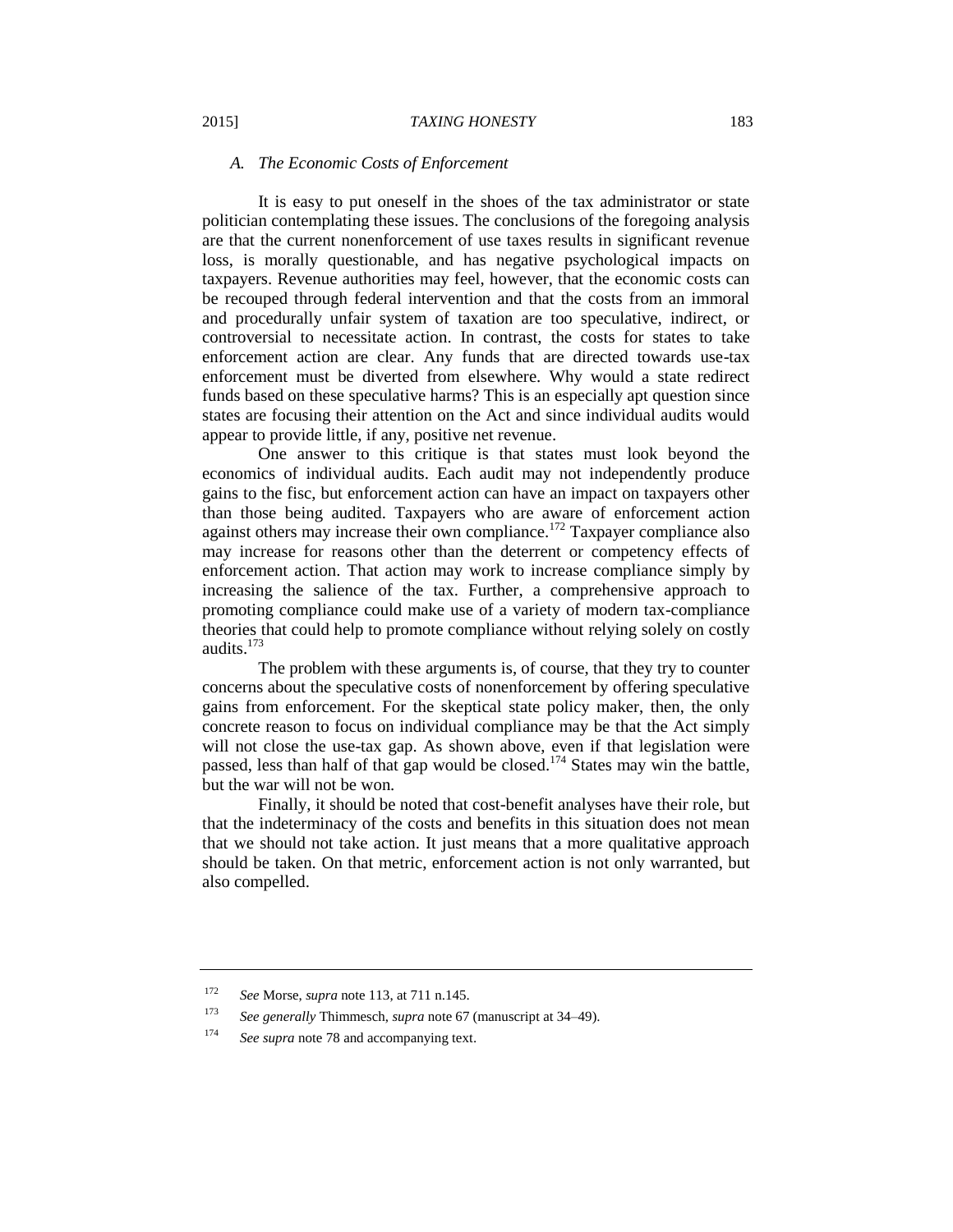# *B. The Politics of Enforcement*

Anyone who follows politics even remotely is aware of the immense aversion to any action that can be classified as a "new" tax.<sup>175</sup> Unfortunately, given the existing norm of use-tax noncompliance, many may consider use-tax enforcement to be the imposition of such a tax. This impediment to enforcement action is very real and perhaps signals the death knell for use-tax reform. To convince states to take consumer-centric enforcement action, then, we must convince the politicians that enforcement of the tax does not result in a new tax and we must convince their constituents of the same.<sup>176</sup> The former should not be controversial. The use tax is a long-standing tax that has gone unenforced for largely economic reasons. Enforcement of the tax would represent a "new" tax no more than when the IRS moved to increase enforcement on taxpayers who used undisclosed, offshore bank accounts to avoid taxation.<sup>177</sup> Taking effort to reduce tax evasion is not the imposition of a new tax.

There also appears to be a solution for those politicians who simply do not want to do anything to increase revenues. A key component of many Republican governors' tax policies has been to advocate for the reduction of income taxes and for the further utilization of consumption taxes.<sup>178</sup> Use-tax enforcement would be directly in line with those efforts. States could earmark the revenue for precisely that purpose. Indeed, many states have already introduced or adopted legislation to that effect. Wisconsin, for example, passed legislation that would require the additional revenue collected because of the Act to be used to eliminate the state's alternative minimum tax or to provide an

 $175$  Individuals' general aversion to taxes is demonstrated in intriguing behavioral research. *See generally* Kay Blaufus & Axel Mohlmann, *Security Returns and Tax Aversion Bias: Behavioral Responses to Tax Labels*, 15 J. BEHAV. FIN. 56 (2014); Abigail B. Sussman & Christopher Y. Olivola, *Axe the Tax: Taxes Are Disliked More than Equivalent Costs*, 48 J. MARKETING RES. 91 (2011); *see also* Edward J. McCaffery & Jonathan Baron, *Thinking About Tax*, 12 PSYCHOL. PUB. POL'Y & L. 106, 117–19 (2006).

 $176$  Though venturing into the political aspects of tax reform often moves the tax scholar outside his or her area of comfort, the realities of the modern day counsel attention to these issues. *See generally* Joseph Bankman & Paul L. Caron, *California Dreamin': Tax Scholarship in a Time of Fiscal Crisis*, 48 U.C. DAVIS L. REV. 405 (2014) (critiquing the "dominant conception of legal tax scholarship," which is "apolitical and confined to subjects about which the writer can demonstrate mastery," as "limit[ing] our voice on a subject about which [tax scholars] have much to say").

<sup>177</sup> *See* Susan C. Morse, *Tax Compliance and Norm Formation Under High-Penalty Regimes*, 44 CONN. L. REV. 675, 711–18 (2012) (describing the IRS's recent enforcement efforts related to the reporting of foreign bank accounts).

<sup>178</sup> *See* Richard W. Stevenson, *Governors Push Bigger Reliance on Sales Taxes*, N.Y. TIMES (Jan. 24, 2013), http://www.nytimes.com/2013/01/25/us/politics/republican-governors-pushtaxes-on-sales-not-income.html (discussing proposals by Republican governors in Louisiana, Nebraska, and Kansas).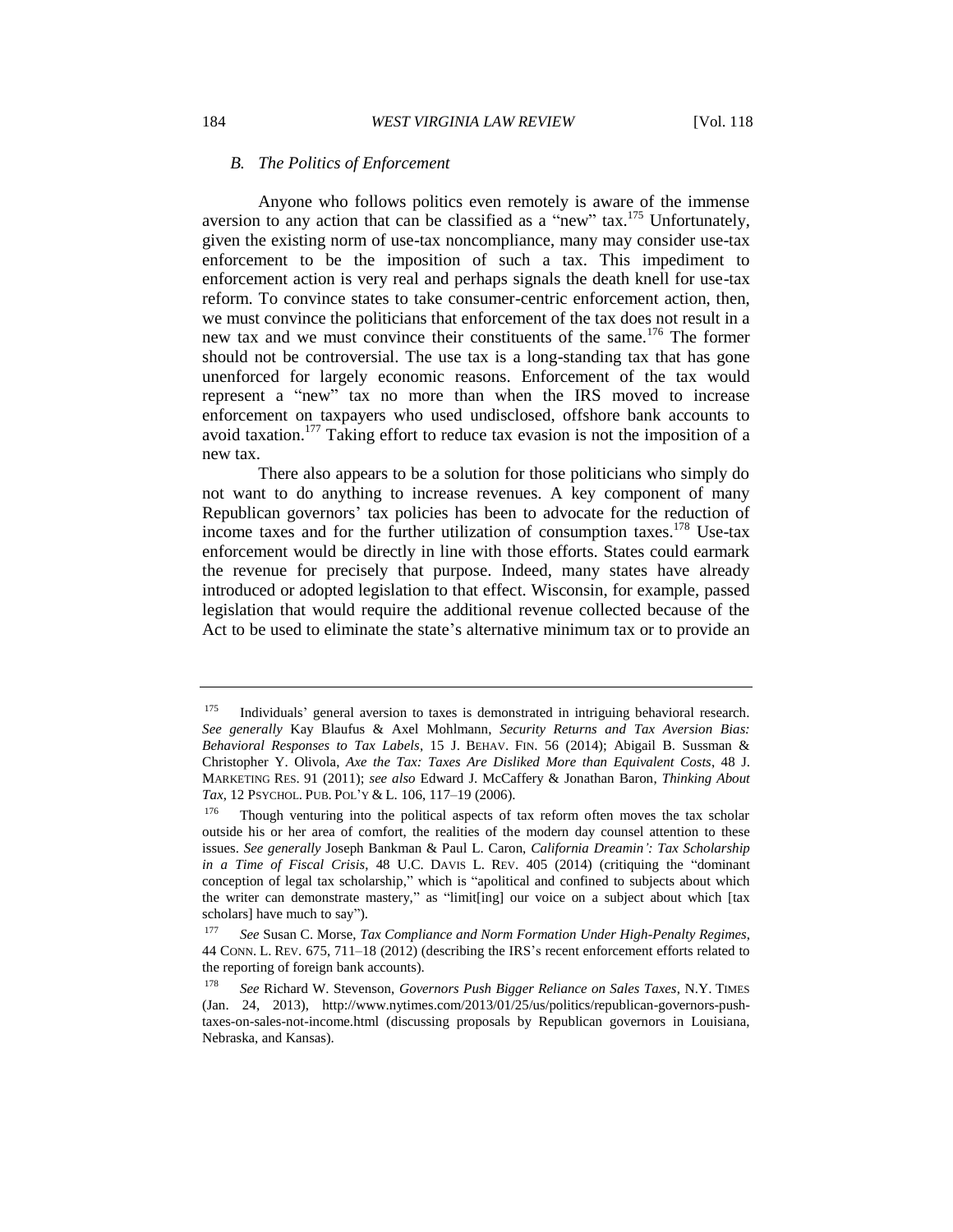income-tax reduction.<sup>179</sup> Ohio enacted legislation that would use the additional tax collections to create an "Income Tax Reduction Fund."<sup>180</sup> Utah and Rhode Island, in contrast, would use the revenue to reduce their sales-tax rates.<sup>181</sup> Other states have proposed legislation adopting a number of methods for using that revenue.<sup>182</sup>

This discussion regarding the use of funds may create tension for those who are discontent with the general regressivity of state tax systems. Any increased reliance on consumption taxes will generally lead to a more regressive state-tax structure, especially if that increased revenue is offset with cuts to the most (and perhaps only) progressive state tax—the state income tax.<sup>183</sup> This concern is limited somewhat when discussing use-tax enforcement because we would expect that the current use-tax noncompliance has had a regressive impact on our tax system. Our poorest are not likely incurring large use-tax liabilities as compared to our most wealthy. This is an issue that should be considered very carefully, however, and those interested in making their state tax systems more progressive should be especially aware of the impacts of the Act if it means offsetting the additional revenue with income-tax cuts. Ultimately, however, it seems most likely that the arguments for use-tax enforcement are strong enough to counsel action. A morally questionable and procedurally unjust system should not stand in order to make incremental gains with respect to the distribution of the tax burden. That issue should be addressed in a more direct, comprehensive fashion.

The discussion thus far has addressed the concerns that politicians or policy makers might have about enforcing use taxes, but what about our taxpayers? If taxpayers resist the enforcement of the tax, politicians would seem to risk their careers if they supported that action. This concern may be legitimate, but it appears to be overstated given the fact that many Republican governors have already publicly supported the Act.<sup>184</sup> It seems as though those

<sup>179</sup> 2013 Wisconsin Act 20, Assemb. B. 40, 2013 Leg., Reg Sess. § 1460d (Wis. 2013).

<sup>180</sup> *See* OHIO REV. CODE § 5741.03 (2014).

<sup>181</sup> *See* UTAH CODE §§ 59-12-103.1 to .2 (2013); R.I. GEN. LAWS § 44-18-18 (2014).

<sup>182</sup> *See, e.g*., H.B. 593, 62d Leg., 2d Reg. Sess. (Idaho 2014); H.B. 2730, 2014 Leg., Reg. Sess. (Kan. 2014); H.B.4973, 97th Leg., Reg. Sess. (Mich. 2013); H.B. 1424, 108th Gen. Assemb., Reg. Sess. (Tenn. 2014); S.B. 6571, 63d Leg., Reg. Sess. (Wash. 2014).

<sup>183</sup> *See* INST. ON TAXATION & ECON. POLICY, WHO PAYS? A DISTRIBUTIONAL ANALYSIS OF THE TAX SYSTEMS IN ALL 50 STATES 6 (2015), http://www.itep.org/pdf/whopaysreport.pdf. The ITEP report is not without its critics. *See* Liz Malm et al., *Comments on Who Pays? A Distributional Analysis of the Tax Systems in All 50 States (Second Edition)*, TAX FOUND. (Jan. 16, 2015), http://taxfoundation.org/article/comments-who-pays-distributional-analysis-tax-systems-all-50 states-second-edition (critiquing several elements of the ITEP study, but not contesting basic conclusions regarding the regressivity and progressivity of particular state taxes).

<sup>184</sup> Bernie Becker & Kevin Bogardus, *GOP Governors Bolster Online Sales Tax Push*, THE HILL (June 6, 2012, 10:00 AM), http://thehill.com/policy/finance/231899-gop-governors-bolstersales-tax-push. Of course, one should not ignore the differences between governors supporting *Congress* taking action that would lead to taxpayers paying the use tax and *their own*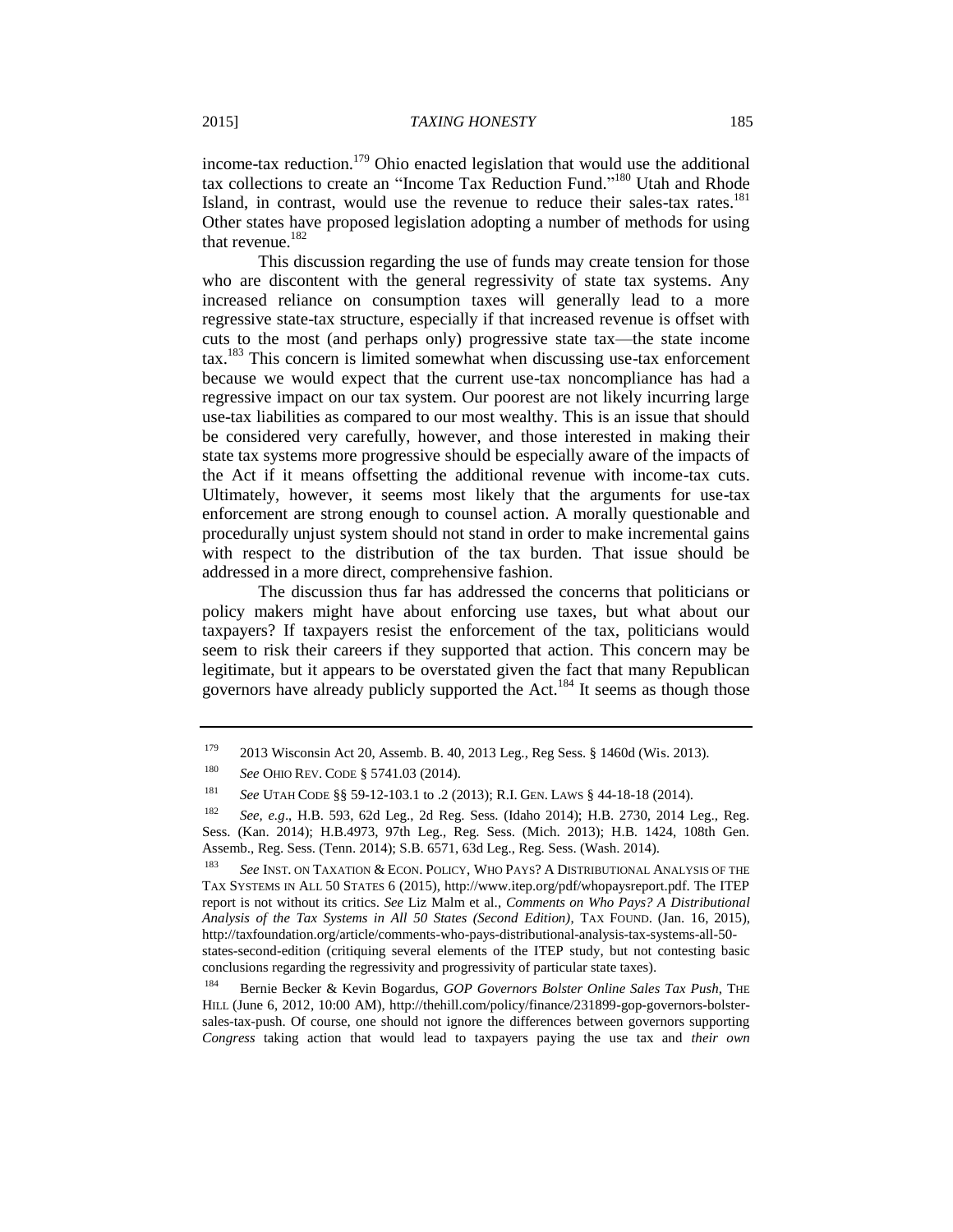politicians have obtained an adequate comfort level with use-tax collection given its broad impact on their state government's finances.

A final benefit of use-tax enforcement is that it might actually increase taxpayer support for a federal solution like the Act. If taxpayers were faced with the administrative hassles of determining and paying their own tax, they might soon favor collection of the tax at the point of sale. Consumer sentiment regarding the Act might change, and Internet vendors may find that tax collection is a valuable customer service.<sup>185</sup> Enforcement may thus provide the path to where states would prefer to be in any event.

Ultimately, obtaining taxpayer support or at least relative indifference to use-tax enforcement likely rests in taking the very actions that will be required to obtain voluntary compliance as well. Taxpayers must be educated about the tax, the purpose for the tax, and the benefits that the state will see from enforcement.<sup>186</sup> Governors that wish to use the revenue to offset other taxes can also use the tax cut as the "lead" with taxpayers. Some may also wish to specifically direct the funds collected to projects with broad taxpayer support.<sup>187</sup> In the end, given the relatively small impact of use-tax enforcement on each individual consumer and the potential benefits from collecting that tax, fear of political backlash should not prevent state action on this issue.<sup>188</sup>

#### *C. The Economics of Nonenforcement*

Having addressed the concerns about the economic and political costs of enforcement, it is worth considering the other side of the picture. Could there be benefits, separate from administrative cost savings, from not enforcing the use tax? Professors Leandra Lederman and Ted Sichelman have recently theorized that selective, measured nonenforcement could be utilized as a method of effectively changing the substance of tax law to increase social welfare.<sup>189</sup> This could occur either when taxation prevents transactions with a positive social welfare<sup>190</sup> or when the elasticity of demand for a product or

*administration* taking that action. Governors get political cover with the former, but may be unwilling to risk the latter.

<sup>&</sup>lt;sup>185</sup> The Author's own experience supports this view. Shopping on websites that collect the tax makes use-tax filing much simpler, and commerce with such vendors is preferred in his household for that reason.

<sup>186</sup> *See* Thimmesch, *supra* note 67 (manuscript at 35–38) (discussing the informationprovision aspect of state enforcement efforts).

<sup>&</sup>lt;sup>187</sup> Of course, money is fungible, so this is largely a matter of marketing.

<sup>188</sup> This statement is made as a normative matter, not as a prediction of what political action will be taken.

<sup>189</sup> Leandra Lederman & Ted Sichelman, *Enforcement as Substance in Tax Compliance*, 70 WASH. & LEE L. REV. 1679 (2013).

 $190$  Social welfare for purposes of this model includes consumer surplus and producer surplus. The authors adopted simplifying assumptions that the tax system imposes no costs and that tax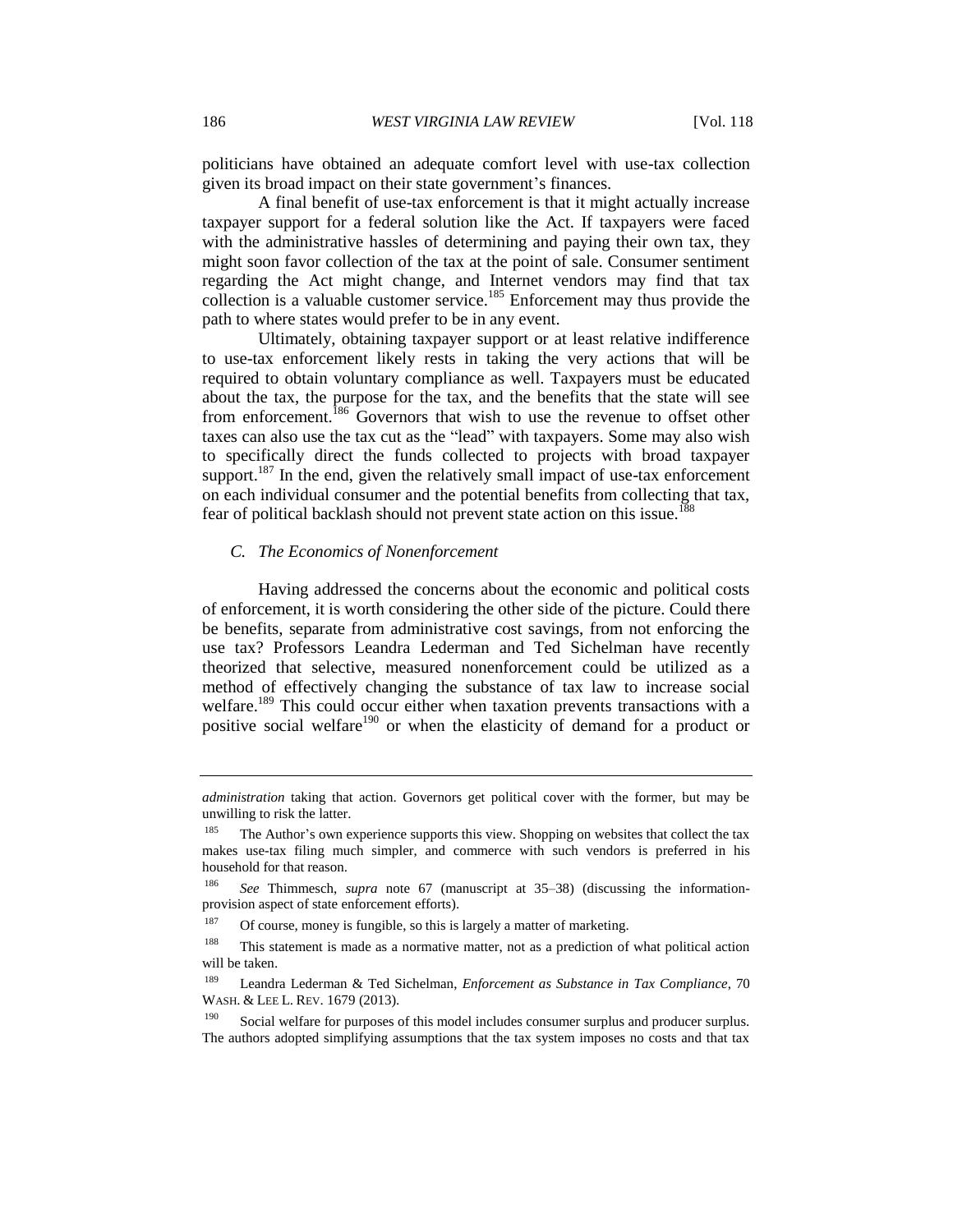activity subject to the tax is high, but the purchase of the product or engagement in the activity has positive externalities.<sup>191</sup> For example, it might be that joining (and using) a gym has positive externalities, but that the demand for gyms is highly elastic. In contrast, it might be that joining a cigar club has negative externalities, but that demand for that product is highly inelastic. A broad sales tax that applies to both would have the result of reducing demand for gyms, and thus reducing the positive externalities associated with exercise activities, while impacting cigar club membership purchases very little. In that situation, enforcement of the sales tax against the gyms may produce a suboptimal result compared to dedicating enforcement of the tax to the cigar clubs.

Could this type of analysis be used to suggest that the current nonenforcement of use taxes is actually an optimal policy decision from the standpoint of increasing social welfare or maximizing positive externalities? To begin with, the former is highly unlikely. The construct built by Lederman and Sichelman applies to situations with very particular sets of facts and is centered on the taxation of particular products. As they recognize, the taxing agency that applies this type of analysis would need to evaluate "the relevant demand curves, supply curves, and the seller's production and opportunity costs."<sup>192</sup> This strategy also relies on taxpayers that are informed of the taxing agency's audit and penalty rates.<sup>193</sup> It thus requires taxpayers to read, understand, and apply "detailed information."<sup>194</sup> Lederman and Sichelman note that their model "may only be suitable for only the most sophisticated taxpayers."<sup>195</sup>

These conditions are not met when evaluating the large-scale nonenforcement of use taxes. As a primary matter, the transactions covered by the use tax are incredibly varied and likely include every product that can be sold. Complete nonenforcement ignores the individual supply and demand curves for products and sellers' production and opportunity costs for those products. Nonenforcement of use taxes is not measured nonenforcement, but blunt nonenforcement.<sup>196</sup>

<sup>195</sup> *Id*.

<sup>196</sup> To be sure, states could perhaps use targeted use-tax nonenforcement to increase social welfare with respect to certain *types* of transactions. This, however, would be based on the types of products being purchased and not their method of purchase. Further, even assuming that states could establish that use taxes generally result in inefficiencies that exceed the social benefits from taxation, it is unclear that measured nonenforcement (rather than complete nonenforcement) would be advisable. As noted, that approach requires that the targeted taxpayers are sophisticated persons who make cost-benefit analyses with respect to their tax decisions. They must incorporate the likelihood of audit and their penalty potential when making tax-reporting

revenues provide no greater utility than if those funds remained with producers. *Id*. at 1712, 1717 n.171.

<sup>191</sup> *Id.* at 1706–24.

<sup>192</sup> *Id.* at 1726.

<sup>193</sup> *Id*. at 1728.

 $^{194}$  *Id.*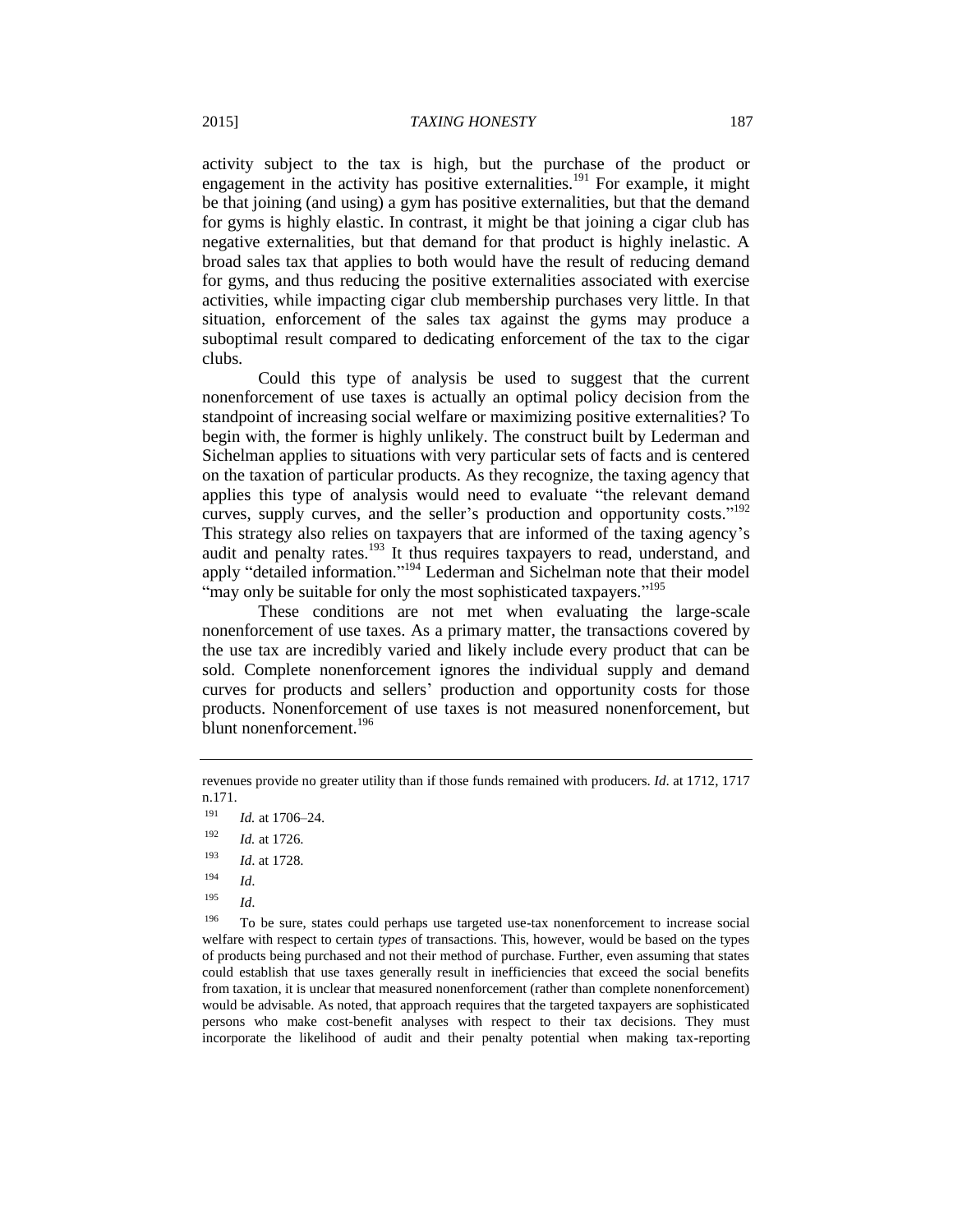The measured enforcement model might have more applicability when looking at the externality rationale. Recall that Lederman and Sichelman posited that selective enforcement might be justified in order to promote the consumption of goods with positive externalities and to discourage the consumption of goods with negative externalities.<sup>197</sup> Although use-tax nonenforcement applies too broadly to affect the consumption of particular goods, one could conceivably argue that it might encourage the positive externalities that come from promoting Internet commerce and the use of the Internet, more broadly. Certainly, there have been immense positive social impacts from the emergence of the Internet and its development as a significant forum for commercial transactions. In that way, one could argue that providing an enforcement "safe harbor" for Internet transactions is economically justified and that states should not seek to enforce their use taxes for that reason. This protectionist philosophy is reflected in Congress's passage of the Internet Tax Freedom Act, which has prohibited states from imposing taxes directly on Internet access, and from imposing discriminatory or multiple taxes on electronic commerce, since 1998.<sup>198</sup> Congress has felt that protecting the Internet from that type of taxation would serve the goal of supporting a valuable tool for public good.

The biggest problem with justifying use-tax nonenforcement as a way of tapping into the positive externalities of the Internet is again one of fit. If we wanted to increase those externalities, we would expect states to simply exempt *all* Internet sales from consumption taxes. In reality, though, states "exempt" only a portion of Internet commerce from taxation, and that is only because the Supreme Court's physical-presence rule requires them to do so. Having rejected that rationale, then, it seems like an untenable position to argue against use-tax enforcement simply to maintain those externalities in more limited form.<sup>199</sup>

Finally, use-tax nonenforcement extends well beyond Internet purchases. As noted throughout this Article, use taxes may also be owed on catalogue purchases and purchases made while physically present in a remote

decisions. Best success would therefore be with our "most sophisticated taxpayers." *Id.* at 1728. This construct does not hold when talking about broad-based consumption taxes. Consumers, as a whole, are unlikely to digest and incorporate detailed information about audit rates and penalties with respect to the great number of products that they purchase during the year. *See id.* (noting the difficulties presented when a single tax return reports "many classes of transactions). Measured enforcement policies with respect to use taxes are thus likely to be difficult to construct to achieve their purposes.

<sup>197</sup> *See id.* at 1719–23.

<sup>198</sup> Internet Tax Freedom Act, Pub. L. No. 105-277, 112 Stat. 2681 (1998).

<sup>&</sup>lt;sup>199</sup> We can further question whether a subsidy in the form of use-tax nonenforcement is really of significant benefit. The Internet is firmly entrenched in modern American life, and its use is certainly not limited to those situations in which a consumer makes a purchase from a remote vendor.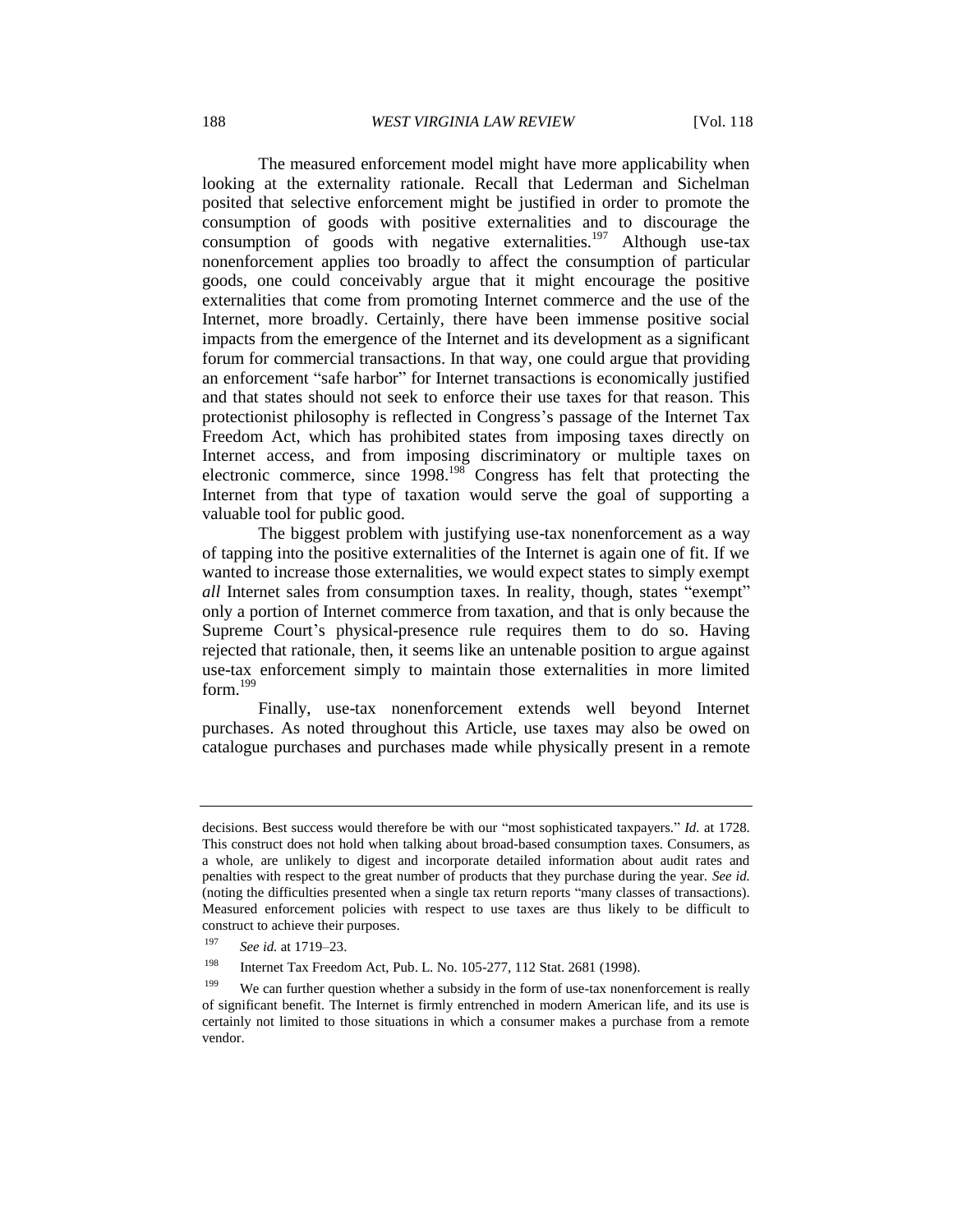state. If we were to accept use-tax nonenforcement as a subsidy for the Internet, we would expect to see enforcement of the tax in other situations.

This analysis ultimately shows that the model of measured enforcement is unlikely to provide a justifiable reason for failing to enforce use taxes as a matter of economic, rather than political, theory. Even if Internet sales would optimally escape state consumption taxes, the method in which states are currently failing to enforce those taxes does not comport with that goal. To be sure, the use of second-best solutions is often warranted, but this situation does not appear to be a compelling one in which to apply that construct.

#### V. SALVAGING THE VALIDITY OF THE USE TAX

This Article has thus far outlined the problems with states' current vendor-centric approaches to the state use tax and has advocated for the adoption of a consumer-centric approach instead. That approach involves more than simply attempting enforcement actions against taxpayers, and this Part thus outlines the many facets involved and provides specific policy proposals for states to consider. These include enforcement strategies, but also include substantive reforms to the tax and modifications to how use-tax noncompliance is penalized.

# *A. Enforcement Action*

The consumer-centric model for use-tax enforcement starts first and foremost with states taking meaningful efforts to enforce the  $\text{tax.}^{200}$  Those enforcement efforts should include both coercive enforcement action in the form of audits and litigation, but also educational efforts to ensure that use-tax laws, and punishments for their violation, are known. As discussed above, this is not only a matter of economic imperative but of moral imperative. If the government does not seek to punish those who do not comply with the tax, it has no right to require our Washingtons to pay the tax or to label them as fraudsters or perjurers for failing to do so.

Of course, enforcement action need not necessarily mean a widespread use-tax audit program. States could adopt many small measures to induce compliance. This could include auditing taxpayers' use-tax payments as a part of any income-tax audit or sending taxpayers inquiry letters if they report a suspiciously low, or no, amount of use tax due. States could also use targeted compliance efforts. Professor Leigh Osofsky, for example, has written on the potential benefits of micro-deterrence strategies, and states could experiment

 $200$  This Article's discussion of state enforcement efforts is necessarily brief. The methods in which states can enforce their use taxes implicate concerns in a number of areas discussed in the tax-compliance literature. I have set out a full strategy for use-tax enforcement in a contemporaneous Article. *See generally* Thimmesch, *supra* note 67 (manuscript at 34–49).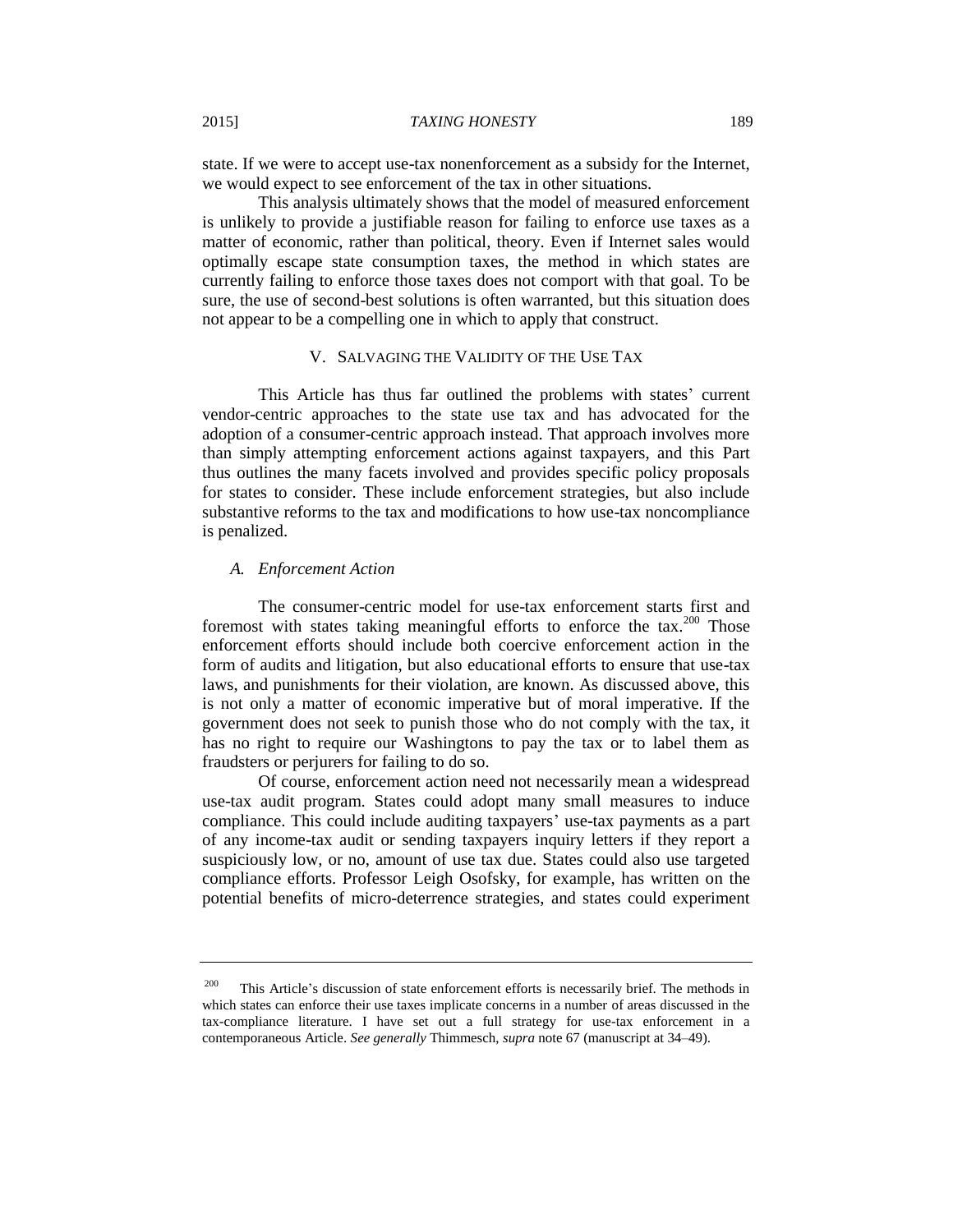with those approaches in lieu of broad campaigns.<sup>201</sup> Regardless of the approach, states must take meaningful action to enforce their use taxes.

# *B. Substantive Reform to the Use Tax*

State efforts to enforce use taxes will only increase the need for states to reform those taxes to make compliance possible. Without those reforms, enforcement action may serve only to further undermine the morality and unfairness of the tax. Luckily, reform is possible.

The difficulties that taxpayers have complying with use taxes stem from the fact that the use tax is structured as a full complement to the state sales tax. That leads to practical difficulties that prevent taxpayer compliance.<sup>202</sup> Consumers simply cannot reasonably track the required data across an entire year, or many years, without unwarranted cost. Full compliance with the tax is thus virtually impossible. There are only two options for salvaging the validity of the tax in this respect—the tax must be scrapped altogether or it must be reformed so that compliance is possible. The former is neither feasible nor advisable. The tax plays an important role in state public finance and is necessary to maintain the efficacy of the state sales  $\text{tax.}^{203}$  To save the legitimacy and morality of the tax, then, states must modify the tax to allow consumers to comply. This likely means exempting certain purchases from the tax or allowing consumers to rely completely on tables issued by the state. Either will require states to accept a tax that does not fully complement the state sales tax.

#### 1. Necessary Use-Tax Exemptions

As discussed above, complying with the use tax is most difficult with respect to purchases made while the taxpayer is physically present in jurisdictions with no or low sales tax rates.<sup>204</sup> One way to "fix" the use tax

<sup>&</sup>lt;sup>201</sup> *See* Osofsky, *supra* note 112. The micro-deterrence approach recognizes that enforcement resources are limited and challenges the idea that those resources should be dedicated to the "worst" offenders first. *Id.* at 368–77 (making the case for concentrated enforcement specifically within the cash business tax sector). Instead, targeted, rotating enforcement can increase compliance by making subpopulations compliant and generating norms of compliance from a micro-level. *Id.* at 354–57. States considering such an approach would, of course, need to be concerned with ensuring that its efforts do not violate taxpayers' notions of procedural justice.

<sup>&</sup>lt;sup>202</sup> *See supra* Part III.C.2 (discussing the difficulties with complying with state use taxes).

 $203$  This is true despite consumers' massive noncompliance. First, the tax is collected in a number of situations other than those causing the estimated \$20 billion use-tax gap. *See supra* notes 51–67 and accompanying text (discussing a variety of ways in which the use tax is currently collected). Additionally, the very existence of the tax prevents further shifts to out-ofstate purchasing in those areas.

<sup>&</sup>lt;sup>204</sup> *See supra Part II.B.* (showing that "low" sales tax rates, for this purpose, means rates that are lower than the rate of tax that will apply in the jurisdiction of the purchaser's use).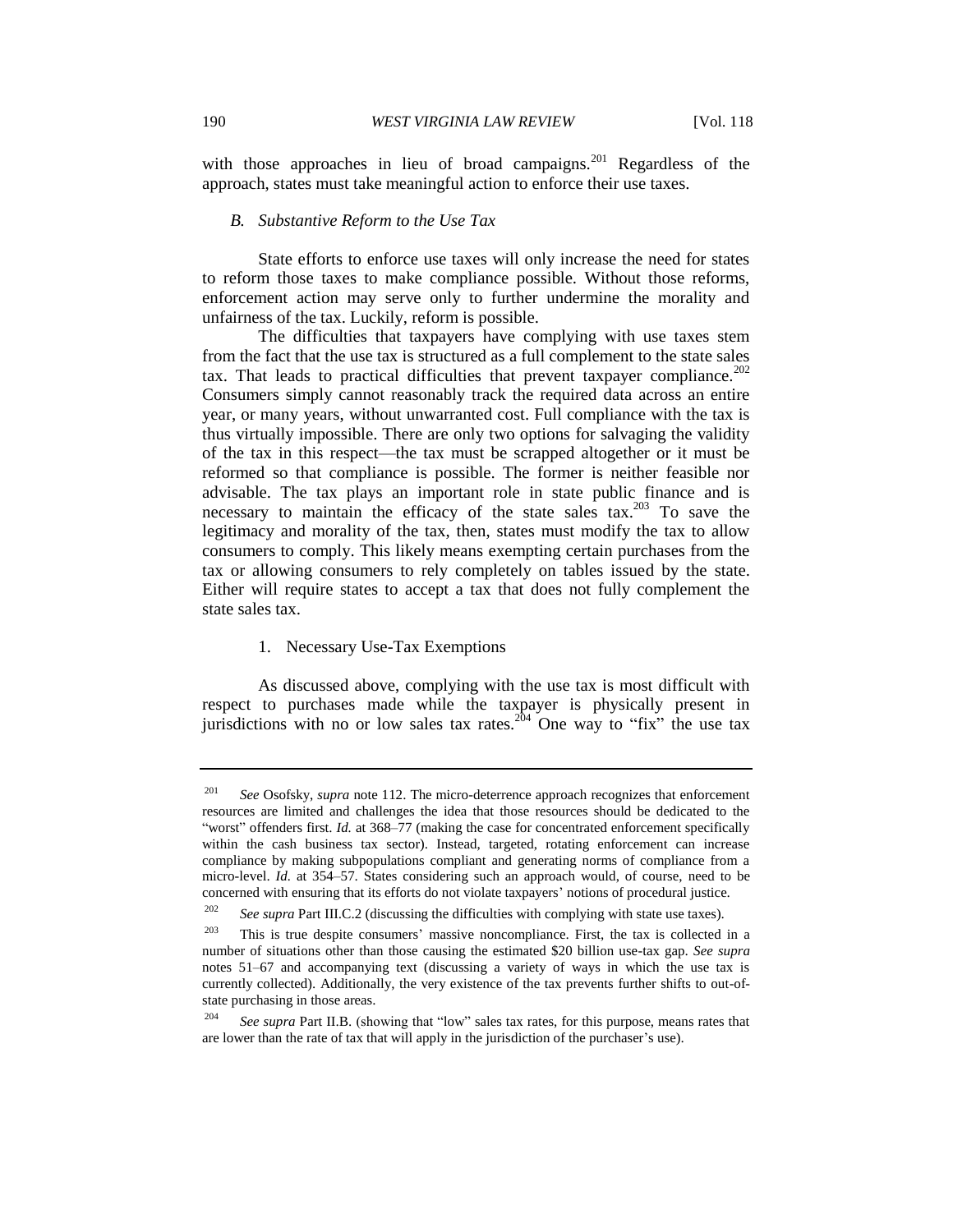would thus be for states to provide exemptions from the use tax in one or both of those situations. The more limited approach would be for states to provide a use-tax exemption as long as *some* amount of local sales tax was paid on the purchase of the item. (This would address the plight of our poor Horned Frogs fan discussed above.) $^{205}$  That exemption would eliminate the need for consumers to track the amount of tax that they pay on all out-of-state purchases and to calculate and pay tax on any differential between that amount and the amount of sales tax that would have been owed if the purchase were made in the state of use. This approach would thus assist greatly in ensuring that consumers stood a reasonable chance of complying with state use taxes.

Only exempting purchases made in low-tax states would, however, still leave taxpayers responsible for tracking their purchases made while physically in *no*-tax states. That different result may be conceptually justifiable—it is certainly easier for a taxpayer to know the use tax that she owes when she paid no sales tax on a purchase than when she paid some amount of tax and must recall that amount. This does not mean that compliance in that situation is simple though, especially when a state does not have a first-use doctrine.<sup>206</sup> Consumers would still be required to track their annual activity and to determine the taxability of many transactions over the course of a year or longer. Taxpayers who live near no-tax states would face an especially high burden. Those individuals may frequently travel to those states, and may consequently be required to track a significant amount of out-of-state purchases. Compliance would thus remain virtually impossible even if states exempted purchases on which some amount of sales tax was paid. To fully ensure that individuals are able to comply with use taxes, then, an exemption for *all* purchases made by a consumer while physically out of their home state appears to be proper.

One immediate concern that states may have with a full exemption of the sort just proposed is that it could certainly *cause* consumers to go to their neighboring low-tax states to make purchases. The exemption would thus distort consumer behavior by explicitly giving a preference to that consumption. This would certainly not be favored by local merchants and would raise equity concerns for taxpayers not fortunate enough to live near the border with such a state. These concerns are legitimate, but that situation would bear little difference from the current state of affairs. Purchasers wishing to avoid state sales tax can already travel to neighboring states to make their purchases, and they are not currently paying the required use tax.<sup>207</sup> Providing an explicit exemption for those purchases would thus have no real effect on their behavior and would result in only paper losses. The only individuals

<sup>205</sup> *See supra* text accompanying notes 43–46.

<sup>206</sup> *See supra* notes 48–50 and accompanying text.

 $207$  Research supports the conclusion that current policies do indeed have an impact on consumer shopping behavior. *See* THE OXFORD HANDBOOK OF STATE AND LOCAL GOVERNMENT FINANCE 416 (Robert D. Ebel & John E. Petersen eds., 2012).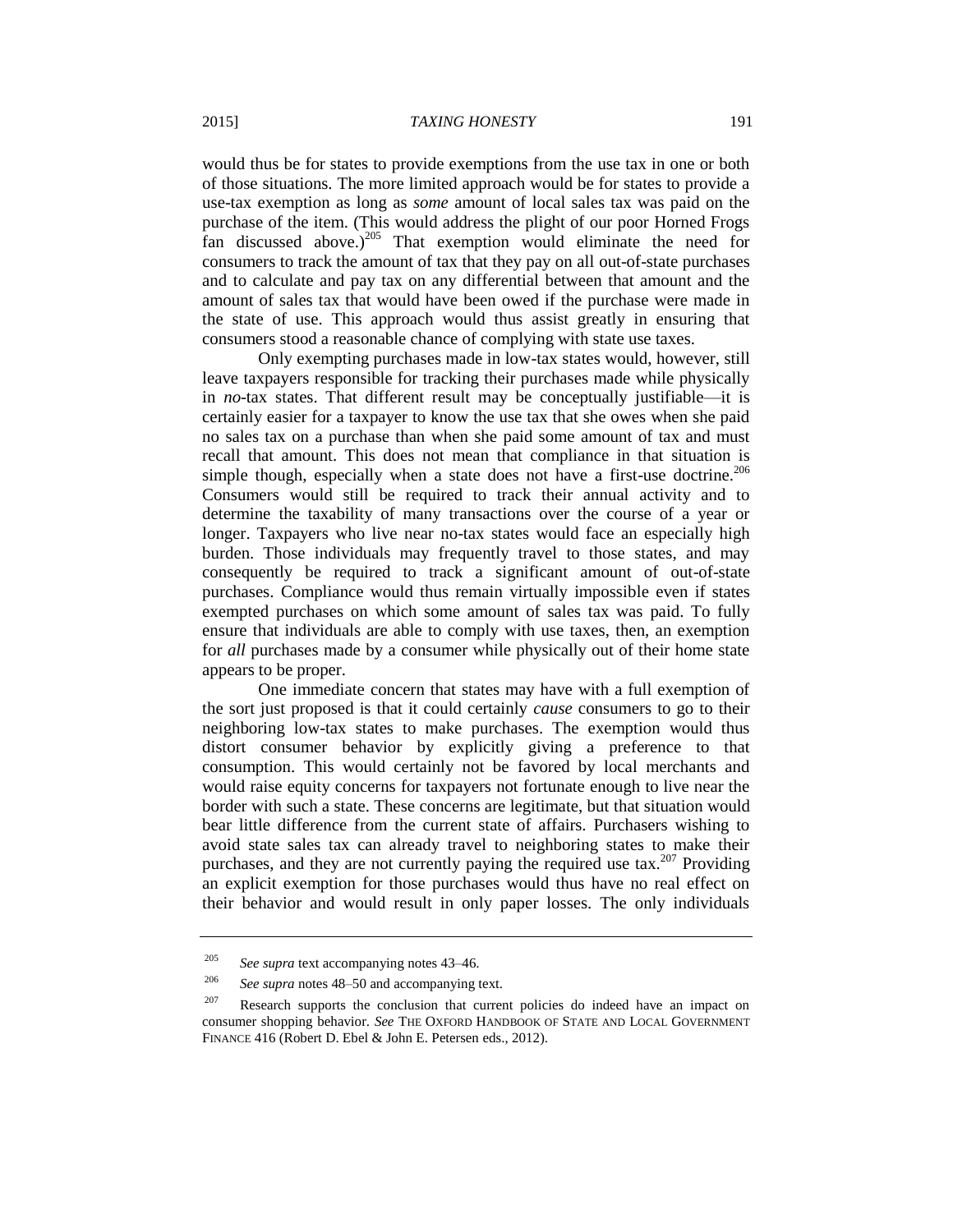impacted by this exemption would appear to be our Washingtons. Given the opportunity to avoid tax legally, they may do so. What we know for certain, though, is that all of our Washingtons would benefit from not having to worry that their inability to track their liabilities might lead to significant legal offenses. That would be a favorable result.

# 2. Limitations on Use-Tax Exemptions

Notwithstanding the desirability of the broad-based exemptions proposed above, some limits would be advisable. First, there should be a dollar limit on the applicability of the exemption, on a per-transaction basis. The exemption should not apply to any purchase above \$100 or \$500, for example.<sup>208</sup> Recall that the reason for the proposed use-tax exemption is that tracking small purchases is too difficult from an administrative perspective. A consumer who travels across state lines and makes a significant purchase is not in that position. Those types of transactions are much easier to track and recall for tax-reporting purposes. They are also of a type where traveling out of state solely to avoid tax is more likely. For example, a purchaser is much more likely to travel across state lines to save sales tax on furniture or an airplane than on coffee pods. Consumer education on the issue would also be relatively easy. Setting a bright-line threshold creates a clear rule that is easily understood.<sup>209</sup>

States that would be uncomfortable allowing taxpayers to purposefully avoid tax by making a purchase out of state may be tempted to consider adopting a catch-all provision that denies the exemption to any purchase made with the specific intent of avoiding the use tax. That type of provision would match the purpose of providing the use-tax exemption (i.e., protecting taxpayers from unknown or unknowable liabilities) while not protecting those who purposefully structure their affairs to avoid taxation. The latter group can hardly be said to fall within our group for whom compliance is impossible. A purchase made with the intent to evade tax is a known purchase that can be tracked and on which tax can be paid. For this reason, such a limitation may make imminent sense.

Unfortunately, there are three practical difficulties with such an approach. First, states would have to determine what role a taxpayer's intent to avoid tax would have to play in the purchase. Need it be the sole reason for a purchase or merely a contributing factor? Clearly, taxpayers who purposefully travel to another state to purchase an item without paying sales tax are not

<sup>&</sup>lt;sup>208</sup> The precise amount would be an administrative decision taking into account the state's revenue needs, administrative costs, and impressions regarding consumer responsiveness to tax "breaks."

<sup>&</sup>lt;sup>209</sup> Of course, the bright-line rule would cause price distortion at the margins. With a \$500 threshold amount, one could assume that retailers selling goods in a low-tax state with a high-tax neighbor would gravitate toward \$499 prices for goods in that value range. This type of gamesmanship would be expected at any price point, but should be considered by states when setting their threshold amounts.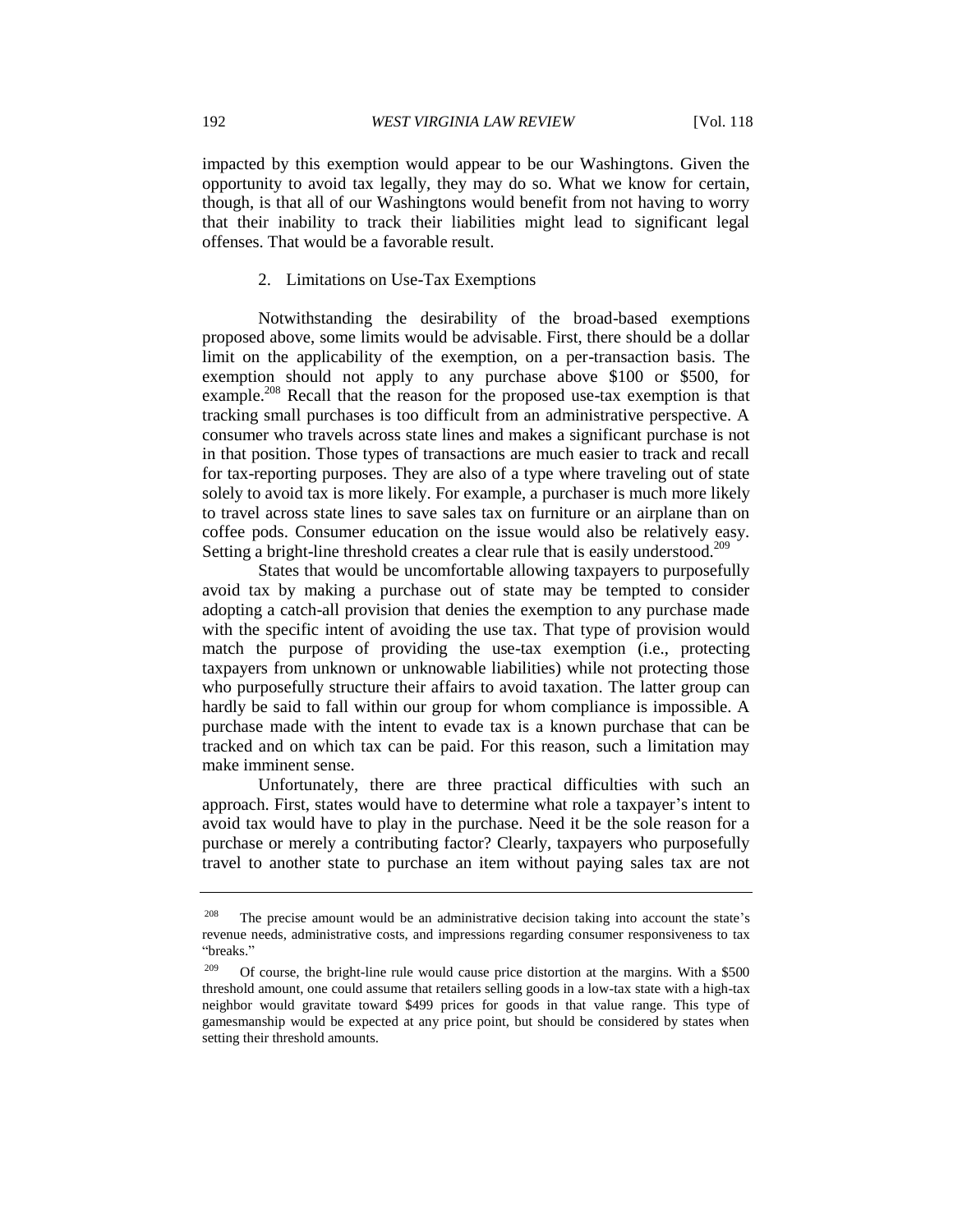unfairly subject to state use tax. However, what about a taxpayer who decides to purchase a coat partially because her location of travel is a bit cold and partially because she can pay a relatively low sales tax? Would that purchase be subject to use tax under an intent-based standard?

The second difficulty with this approach is how it would be administered. How could a state determine the particular intent associated with a purchase? Outside of the most egregious of cases, or those where there is a paper trail for some reason, states will be unable to determine why a purchaser made a particular purchase. Again, the tax would only fall on the most honest.

Finally, an intent-based approach would also raise concerns about the possibility of compliance with the law under the view of morality introduced above.<sup>210</sup> If a taxpayer cannot know when her intent was "enough," she cannot be sure that she can comply with the law, and the legitimacy of that law can be called into question. This approach should not be taken unless necessary.

These concerns are worthy and call into question the advisability of an intent-based system. Fortunately, though, states' concerns leading to such a system would likely be reduced in importance by the use of a dollar limitation on the exemption. It is much more likely that a taxpayer will purposefully structure a purchase to occur out-of-state when an asset of significant value is involved. States should thus focus on adopting specific exemptions with *de maximus* limitations.

3. Tax Tables

Another way for states to make use-tax compliance possible would be for them to stop requiring taxpayers to track their purchases altogether. A number of states currently allow taxpayers to report use tax by relying on tables published by the state.<sup>211</sup> Those tables provide taxpayers with an amount of tax that they are able to report in lieu of determining the actual amount of tax that they owe based on their purchase history. This approach is perhaps the most favorable from an administrative standpoint. It provides taxpayers with clear relief from determining their liabilities and assures the taxing authority that taxpayers reporting that amount have met their obligations. Of course, to provide those benefits, a taxpayer's use of the table must firmly establish her use-tax liability, but many states that provide tables currently do not follow that approach. They instead retain the ability to audit and adjust the taxpayer's reported liability.<sup>212</sup> This practice undermines the benefits of the table approach from the moral perspective introduced above and is not ideal. A taxpayer's use of a table should be conclusive as to her liability.

<sup>210</sup> *See supra* Part III.C.2.

<sup>211</sup> *See supra* note 26 and accompanying text.

<sup>212</sup> *See supra* note 26*.*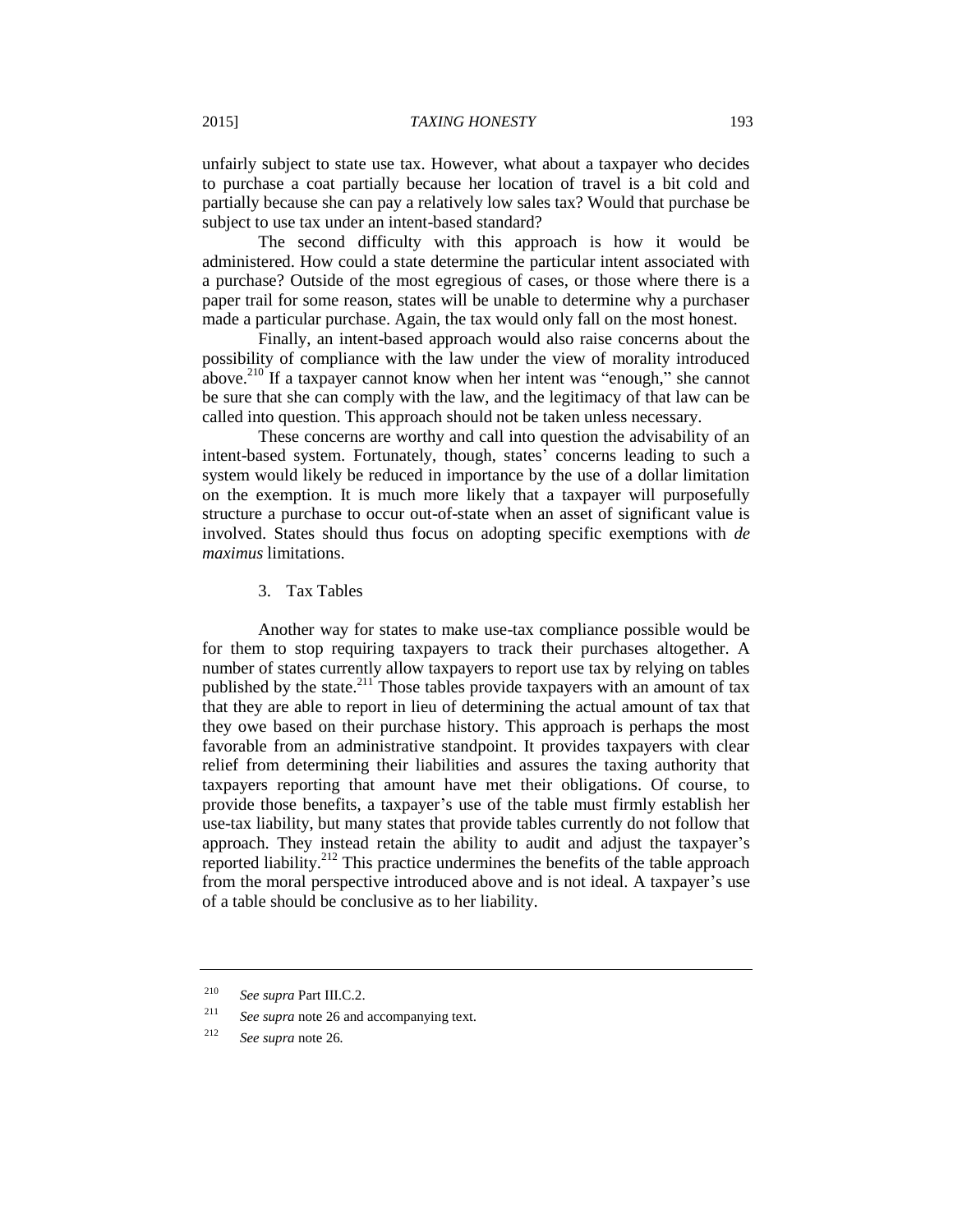This approach provides administrative benefits for states and taxpayers, but some taxpayers might object to this approach as simply rewriting the substantive law to require a set amount of tax to be paid. A taxpayer who reports any amount less than the amount shown on the table would be inviting an audit, and it would be difficult for such a taxpayer to prove that her liabilities were indeed so low. This could have negative consequences for those with below-average liabilities under current law. Without other reforms to the use-tax system, those taxpayers would effectively have the choice of relying on the table and paying more tax than is owed or attempting to comply by keeping and assembling an incredible amount of information about their annual purchase activity. Reliance on tables, alone, may therefore be a disfavored choice for the psychological reasons discussed above—it may not appear to be a fair option.

The benefits of this approach, however, likely make it worth considering. The clarity of that approach along with its reduction of the costs imposed on taxpayers (in terms of compliance costs) makes this very attractive. Further, data show that more taxpayers report use tax in states with lookup tables than in states without lookup tables.<sup>213</sup> Finally, any unfairness to those with below-average liabilities under current law is offset (at least partially) by the additional fairness achieved by implementing a system with which compliance is possible.

# 4. Other Options

Before concluding this Section, it is important to discuss two other potential reforms that may seem to address the problems addressed herein. First, states could simply provide a *de minimis* exemption to their use taxes. Such an exception would eliminate the requirement that consumers track every single transaction with accountant-like precision and would seemingly allow taxpayers to report their liabilities without worrying that they have missed some trivial transaction. This would be similar to the approach taken by Minnesota, which provides an exception from the use tax for the first \$770 of purchases in a year.<sup>214</sup>

While a *de minimis* exception may seem to provide relief at first blush, it fails upon further inspection. At a very basic level, the only way for a taxpayer to know whether such an exception applies is to track her purchases. Blind reliance on a *de minimis* threshold is no more comforting for our Washingtons than the current system. A *de minimis* exception merely moves the ball; it does not eliminate it.

<sup>213</sup> Manzi, *supra* note 4, at 8–10. Although the participation rate is higher in those states, the average amounts of use tax reported on returns in those states was actually lower. *Id*. at 10–11. This suggests that the provision of a table could bring more taxpayers into a reporting posture, but that other efforts should be used to increase their individual compliance rate.

<sup>214</sup> MINN. STAT. § 297A.67, subd. 21(2) (2015).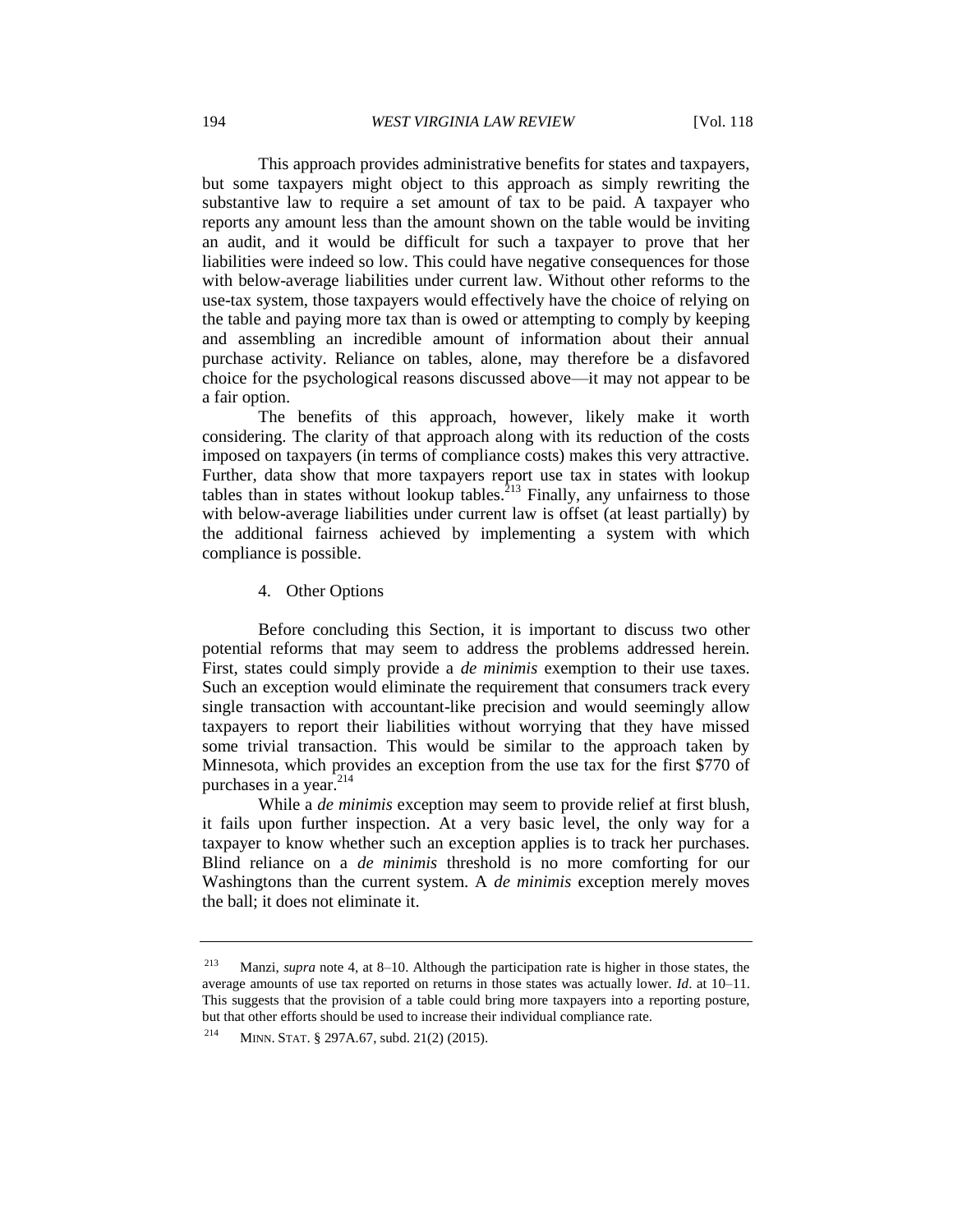### 2015] *TAXING HONESTY* 195

The second additional reform option is on much firmer ground. All states should at least adopt statutes or administrative rules that relieve consumers from use-tax liabilities if they have a meaningful use of the property first in another state. This type of exception would address many of the difficulties inherent in trying to comply with state use taxes. At a minimum, it would limit taxpayers' recordkeeping requirements. This type of exception would certainly act to disalign state sales and use taxes, but it would not result in any meaningful lost revenue and it would remove an impediment to respect for the use-tax system. $215$ 

# *C. Decriminalizing Use-Tax Noncompliance*

As an alternative or complement to the suggestions above, states could address the morality and equity issues currently present in our use-tax system by simply ratcheting down the classification of use-tax noncompliance. Taxpayers who file a tax return knowingly reporting use tax incorrectly are often committing fraud and/or perjury, which are often felonies. That fact alone is problematic. We cannot have an unenforced tax that turns Washingtons into criminals. A state not intending to reform or enforce their taxes should, at the very least, modify how use-tax noncompliance is penalized. If states are going to treat use-tax noncompliance like speeding, noncompliance should carry the same consequences. It should technically be a minor violation carrying with it the same stigma and social cost. This should again, however, be measured with respect to the attitude of our Washingtons. They may not represent the norm, but they represent the ideal. States that can affirmatively reduce the severity of the use-tax offense would go a long way toward addressing the moral and psychological problems with the current use-tax regime.

# VI. CONCLUSION

Use-tax noncompliance is rampant, and that situation is generally viewed with helplessness. Obtaining compliance at the individual level seems like a fool's errand while vendor-centric approaches appear to show promise. States have thus focused their energies on the latter by adopting expansive nexus rules and by lobbying for congressional intervention to extend their power. This Article establishes, however, that this generally accepted approach cannot stand. The nonenforcement of state use taxes raises significant economic, moral, and psychological concerns. From an economic perspective, the most probable form of federal intervention would likely close less than one-

<sup>&</sup>lt;sup>215</sup> Of course, some intent carve-out could be applied so that taxpayers with very significant purchases could not simply use their property in a low or no tax state for a year and then move it to its final resting place. This practice is used with respect to high-value art, for example. *See*  Graham Bowley & Patricia Cohen, *Buyers Find Tax Break on Art: Let It Hang Awhile in Oregon*, N.Y. TIMES, Apr. 13, 2014, at A1.